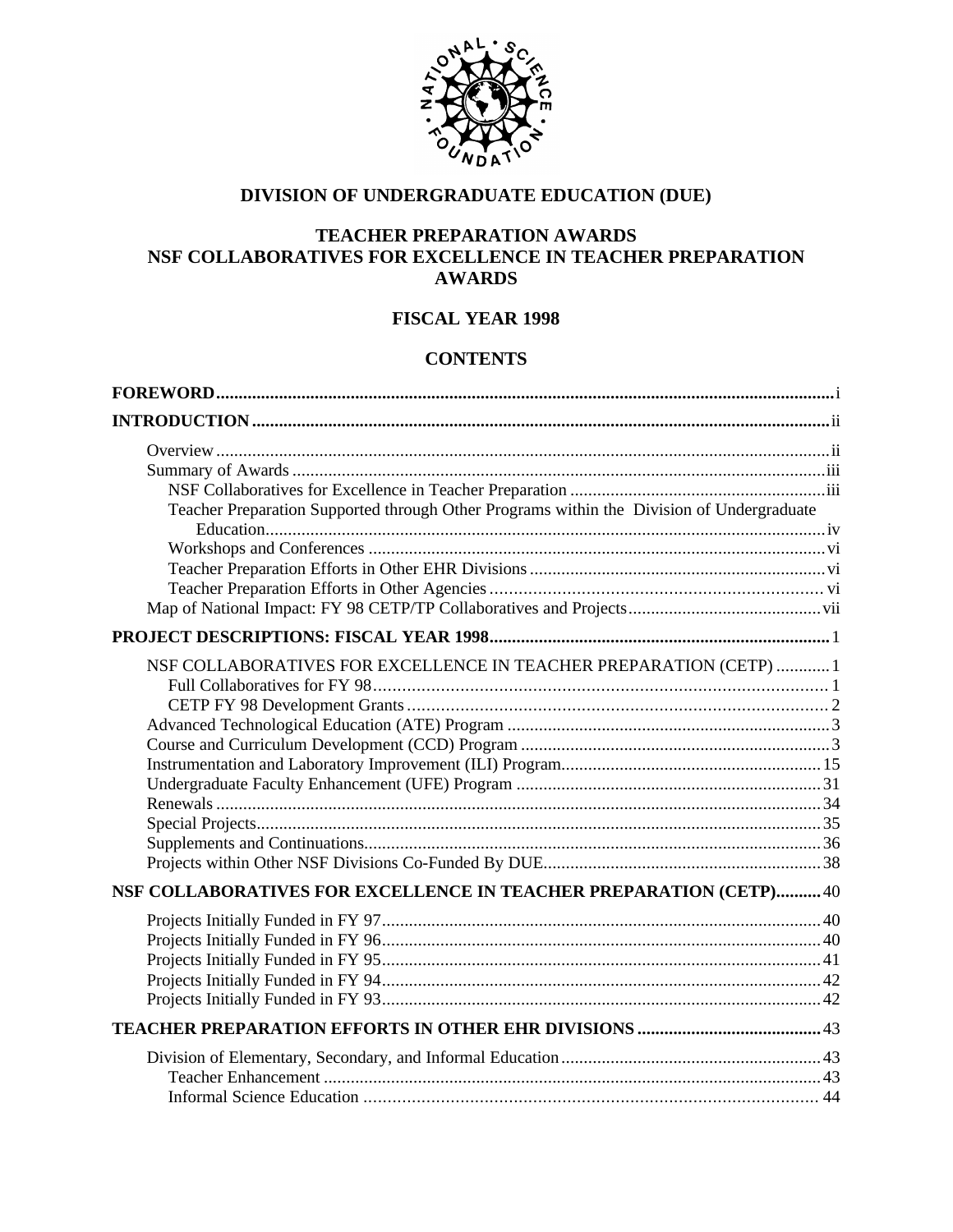| Louis Stokes Alliances for Minority Participation - Pre-Service Teacher Preparation Initiative 47 |  |
|---------------------------------------------------------------------------------------------------|--|
|                                                                                                   |  |
|                                                                                                   |  |
|                                                                                                   |  |
|                                                                                                   |  |
|                                                                                                   |  |
|                                                                                                   |  |
|                                                                                                   |  |
|                                                                                                   |  |
|                                                                                                   |  |
|                                                                                                   |  |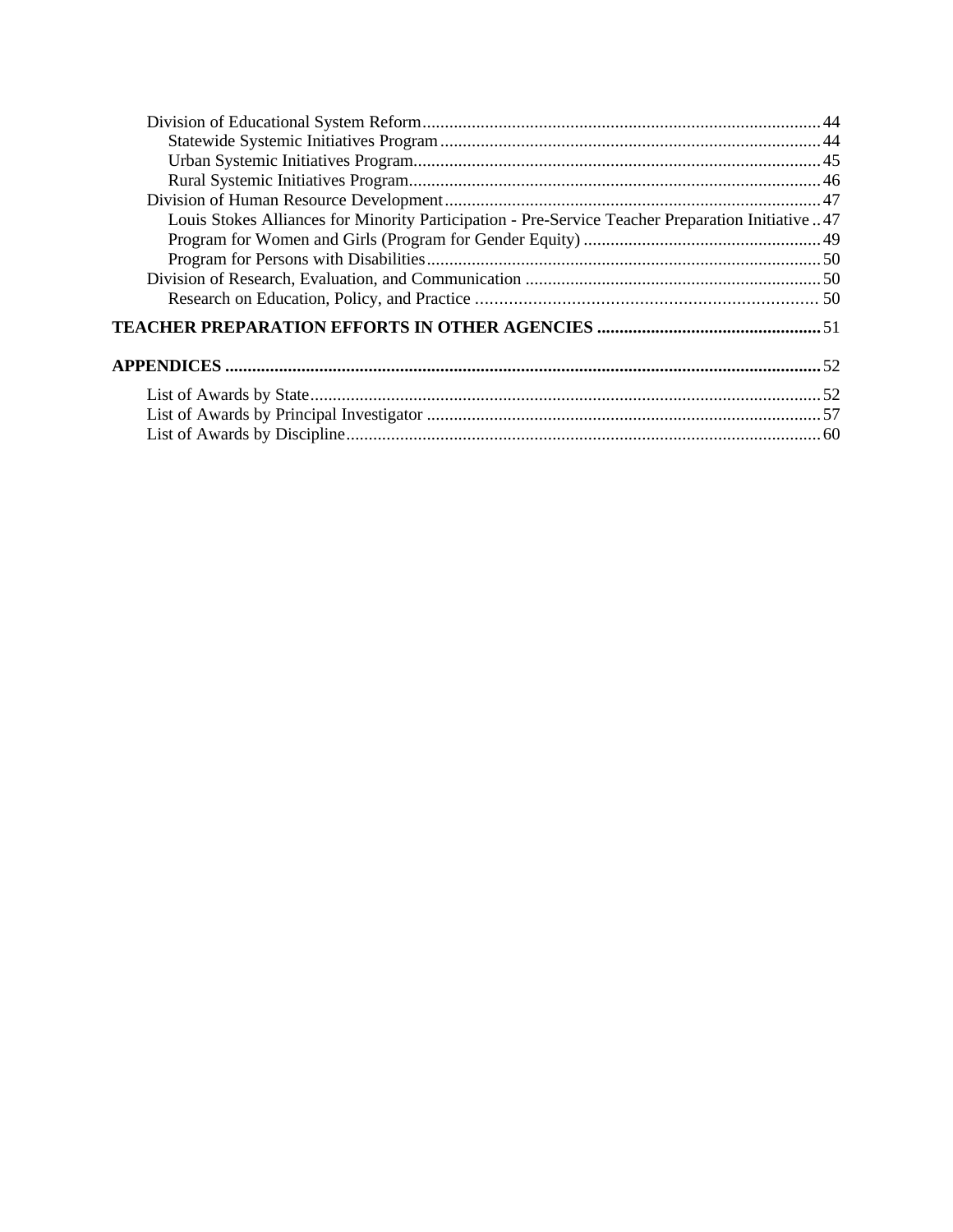# **Foreword**

The National Science Foundation (NSF)'s Directorate for Education and Human Resources (EHR) is responsible for providing national leadership and support for improving the quality of science, mathematics, engineering, and technology (SME&T) education, kindergarten through graduate school. In exercising this responsibility, the Directorate has established the SME&T education of future K-12 teachers as one of its highest priorities. The ultimate goal is to achieve excellence in the preparation of the nation's future teachers – teachers who are knowledgeable in the content areas and in the practice of teaching, creative and enthusiastic, and dedicated to life-long learning.

Teacher preparation is a complex undertaking. In fact, every component of the nation's educational enterprise must be engaged to achieve success in this critical endeavor, including, for example: undergraduate institutions and, in particular, their mathematics, science, and education faculties and departments; practicing K-12 teachers; schools and school districts and their administrators; organizations responsible for teacher certification and licensure; developers of national standards in the sciences and mathematics; providers of informal educational experiences (e.g., science centers, museums, zoos); and parent, community and business organizations. The entire educational enterprise will benefit, both directly and indirectly, through a focus on improving this educational workforce.

The NSF effort in teacher preparation bridges several divisions of EHR. Primary programmatic emphasis and responsibility for coordination resides in the Division of Undergraduate Education (DUE), reflecting the fundamental role of undergraduate education in the preparation of teachers. The NSF Collaboratives for Excellence in Teacher Preparation (CETP) program, with additional support within other programs of the Division, is central to EHR's efforts to effect long-lasting institutional reform in SME&T teacher preparation. The Collaboratives are developing the state and regional approaches necessary for systemic change, engaging a broad range of stakeholders in the design of exemplary courses and programs.

The projects described in this book received either new, continuation, or supplemental awards in Fiscal Year 1998. Included are projects funded through the Collaboratives program, projects funded through other programs managed by DUE, and projects funded through other EHR Divisions which include a teacher preparation component. These projects provide models of exciting programs in teacher education; all of them have the potential for significant national impact. They are rich in content, current in pedagogy, serve a diverse set of students and institutions, and respond to the call for new directions. The projects set high standards for future efforts in SME&T teacher preparation. We are proud of these projects and commend the individuals who have designed and are implementing them.

> Luther S. Williams Assistant Director Education and Human Resources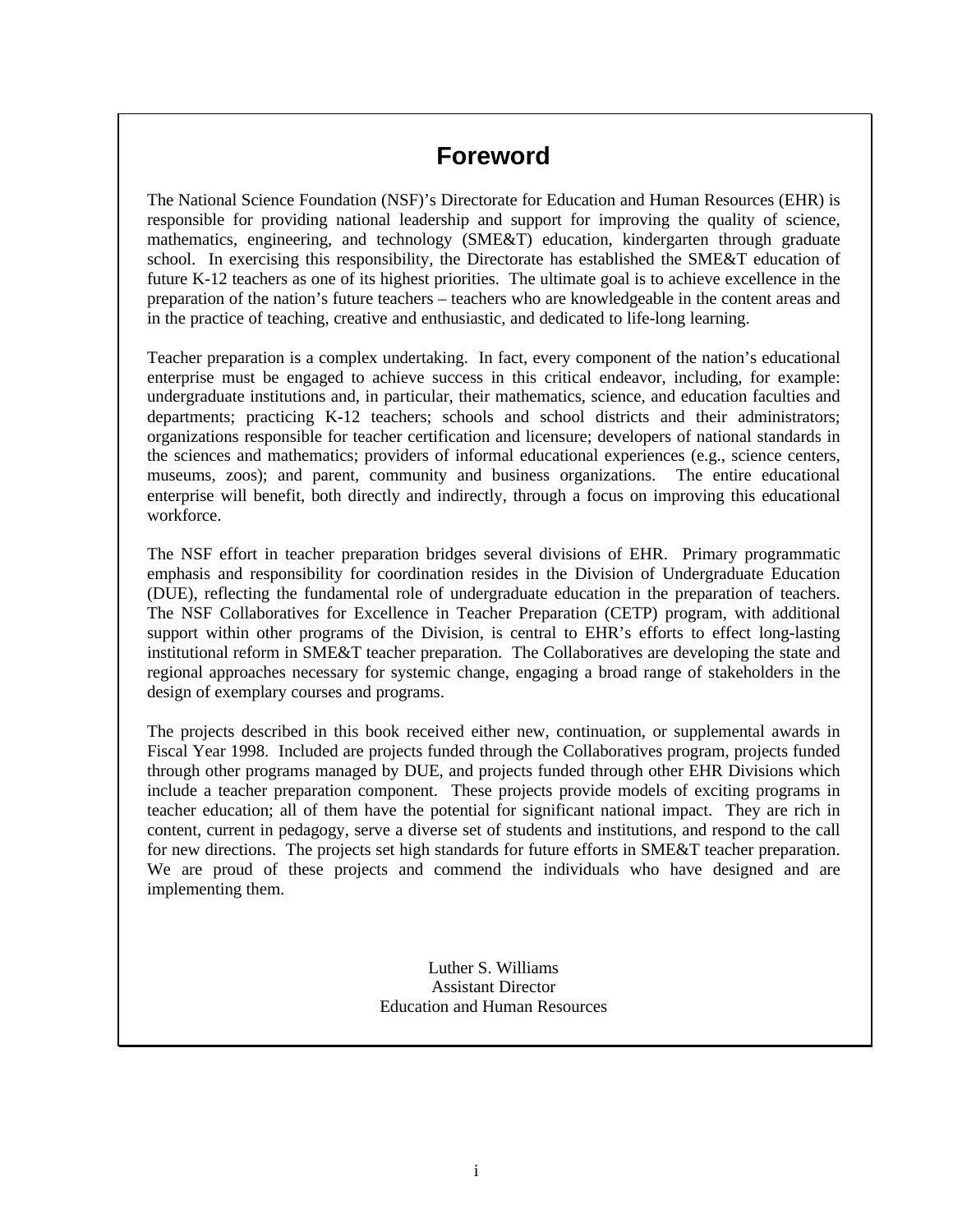<u>.</u>

### **National Science Foundation Directorate for Education and Human Resources Division of Undergraduate Education**

### **Teacher Preparation Awards NSF Collaboratives for Excellence in Teacher Preparation Awards**

# **INTRODUCTION**

# **OVERVIEW**

The National Science Foundation (NSF) is undertaking a major effort to improve significantly the mathematics, technology, and science education of prospective elementary and secondary teachers. A basic premise of the Foundation's efforts in this regard is that the mathematics, technology, and science that prospective teachers learn as part of their undergraduate education, and the manner in which the courses are presented, have a critical influence on the quality of their teaching. Knowledgeable teachers who are excited about the subjects they teach will ensure that their students in K-12 are well prepared in science and mathematics and are technologically literate. Because of the great importance of this undergraduate experience, the design and implementation of teacher preparation programs require leadership from faculty in all science, mathematics, engineering, and technology (SME&T) disciplines working in partnership with their colleagues in education and teachers in the K-12 community, each providing their special expertise. The overall responsibility for the NSF teacher education effort resides within the Directorate of Education and Human Resources, with primary focus on the preparation of future teachers placed within the Division of Undergraduate Education.

In FY 98 the Division of Undergraduate Education (DUE) managed two major programmatic efforts in teacher preparation:

1. The **NSF Collaboratives for Excellence in Teacher Preparation (CETP)** program, which supports large-scale systemic projects designed to significantly change teacher preparation programs on a state or regional basis and to serve as comprehensive national models.

2. Support of projects concentrating on one course or a series of related courses through proposals submitted to the various DUE programs. These include the **Advanced Technological Education (ATE)** program, the **Course and Curriculum Development (CCD)** program, the **Instrumentation and Laboratory Improvement (ILI)** program, and the **Undergraduate Faculty Enhancement (UFE)** program.<sup>1</sup>

In addition to these programs, NSF also promotes national leadership through activities such as conferences, workshops and published proceedings and reports.

Information about Division of Undergraduate Education projects can be accessed through the Division's Web site at <http://www.ehr.nsf.gov/EHR/DUE/start.htm>.

<sup>&</sup>lt;sup>1</sup> In FY 99 CCD, ILI, and UFE programs will be consolidated and realigned within a new program, Course, Curriculum, and Laboratory Improvement (CCLI).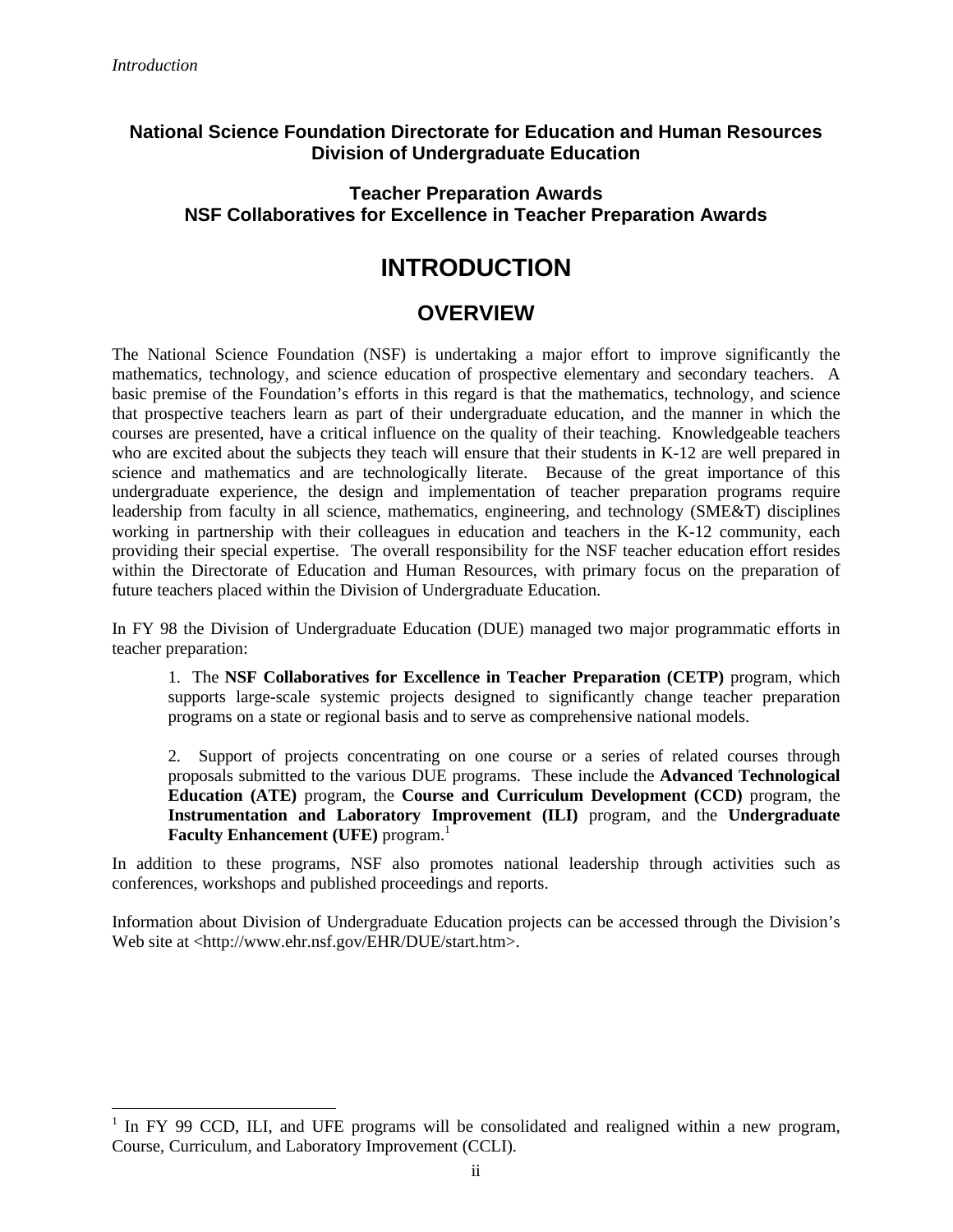# **SUMMARY OF AWARDS**

### **NSF Collaboratives for Excellence in Teacher Preparation**

Collaborative projects typically involve cooperative efforts that include science, mathematics, and education faculty and their departments working in concert with school personnel and appropriate institutional administrators. Because attention to introductory science and mathematics courses is essential, the Collaboratives feature strong leadership by the faculty and departments responsible for these courses. Each year, since the inception of the program in FY 1993, NSF has funded three to four projects at a level of \$500,000 to \$1,000,000 per year for up to five years.

*New Projects:* The two collaboratives newly funded in FY 98 include a diverse set of two-year, four-year, and comprehensive institutions. A total of 17 institutions of higher education are involved. The Puerto Rico Collaborative for Excellence in Teacher Preparation (PR-CETP) involves science, mathematics, and education faculty from 6 universities in partnership with the Resource Center for Science and Engineering, Arecibo Observatory, and the Puerto Rico Department of Education. The project articulates with the K-12 systemic reform of the PR State Systemic Initiative (PRSSI) and undergraduate reform of science and mathematics achieved through the PR Alliance for Minority Participation. Content and teaching courses are being redesigned to follow a constructivist approach and to incorporate authentic assessment and the use of educational technology. The Florida Collaborative for Excellence in Teacher Preparation centered at Florida A & M University includes 8 other four-year institutions and 3 two-year institutions in addition to area school districts. Faculty from the participating institutions are developing a core of mathematics and science courses for preservice teachers that are inquiry-based and taught in cooperative learning environments.

*Continuing Projects:* Fifteen Collaboratives initiated in FY 93 through FY 97 and involving 158 institutions continued to be supported in FY 98. The projects represent a rich diversity of approaches to comprehensive change in teacher preparation, offering different models for educational reform in mathematics and the sciences. Each project differs from the others in its needs, resources, participating institutional types, population, geography, and cultural and political traditions. Seven of the projects – those from Arizona State University, California State University at Dominguez Hills, the City University of New York, San Jose State University, Temple University, the University of Texas at El Paso, and Virginia Commonwealth University – are urban centered; six projects – in Louisiana, Maryland, Montana, Oklahoma, Oregon, and New Mexico– encompass institutions distributed throughout the state; and two – at the University of Northern Colorado, and the University of Massachusetts-Amherst – are regional in character. All include strong leadership and participation from faculty in mathematics and science departments working collaboratively with faculty from departments of education.

The projects represent a variety of approaches. The Arizona Collaborative is designing an interdisciplinary course examining the nature of matter. The Los Angeles Collaborative is organizing its students in cohort groups and is creating strong ties across two-year and four-year institutions within the Los Angeles Basin. The El Paso Collaborative is closely integrating its activities with those of other systemic initiatives in its region. The City University of New York is designing materials for its courses, which reflect the urban setting of the institutions involved. Participants in the Colorado project are cooperating to integrate courses in pedagogy with mathematics and science courses. The Massachusetts Collaborative involves an existing consortium of five colleges collaborating with three community colleges and seven local school districts. Course revision teams include science, mathematics, and education faculty as well as K-12 teachers who previously participated in NSF-sponsored teacher preparation projects. The Oregon Collaborative is strengthening the curriculum, courses, and field experiences for prospective teachers to reflect current research on teaching and learning and includes a strong faculty development program to introduce science and mathematics faculty to current advances in research on pedagogy. The New Mexico Collaborative includes a strong focus on support for teachers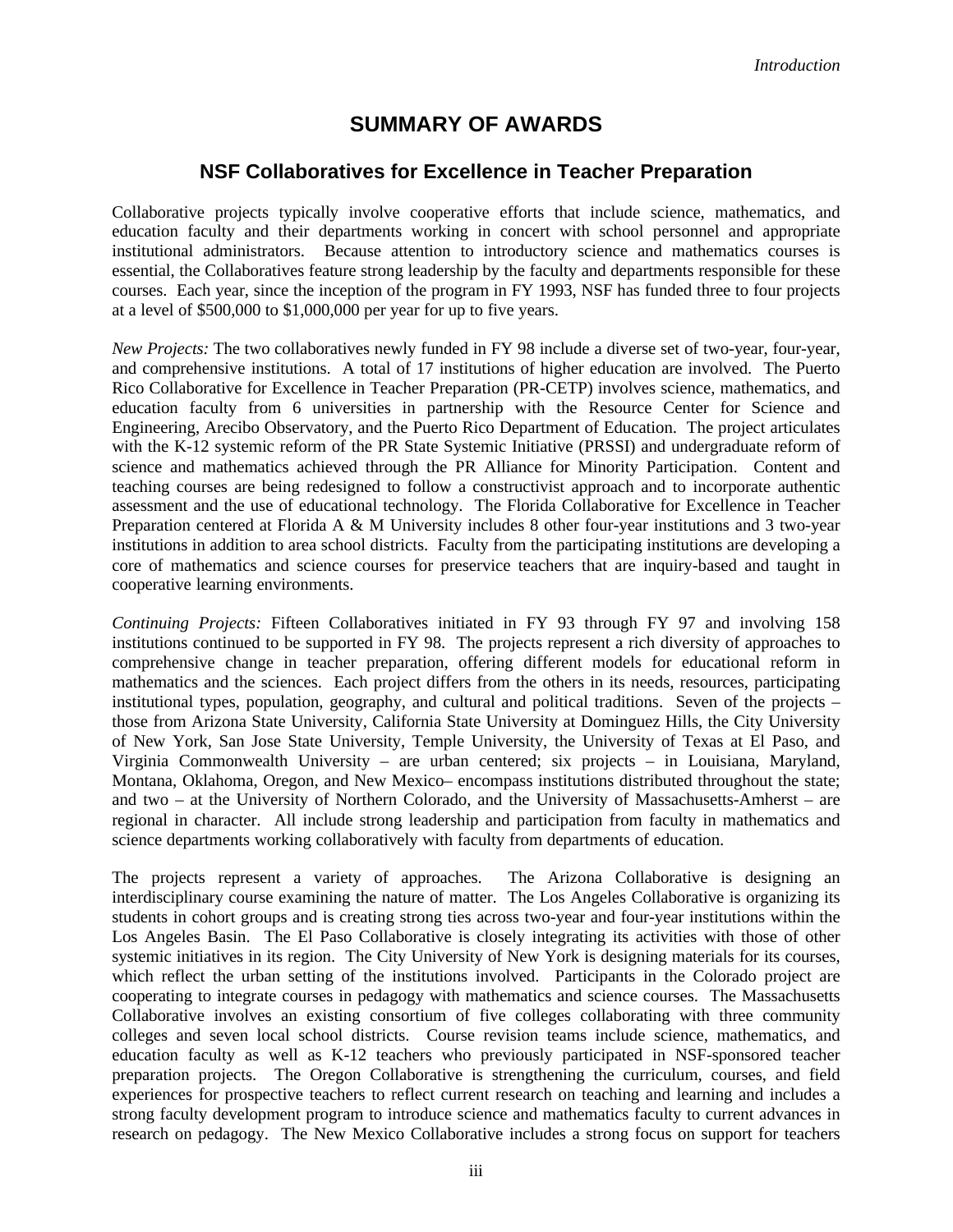through their first years of teaching and development of an engineering-related approach to a teacher preparation program.

The cooperating institutions in Philadelphia are designing new courses in science and cognitive psychology for inclusion in a new five-year program leading to teacher certification. Louisiana is experimenting with ways to encourage campuses throughout the state to design programs which answer the needs of each institution but are integrated into the overall state plans for reform of mathematics and science education. Maryland is pioneering ways to use telecommunications to facilitate joint curriculum reform throughout the state and has integrated an interesting set of research laboratory and science museum internships for pre-service teachers. The Montana Collaborative has expanded its outreach to include seven tribal colleges within the state and many model school sites with a high population of Native Americans. The Virginia Collaborative involves a cadre of outstanding K-12 teachers who enhance the in-school experiences of prospective and new teachers. The San Francisco Bay Area Collaborative includes curriculum reform relevant to the preparation of both elementary and secondary teachers and provides activities ranging from recruitment from underrepresented groups to support networks for new teachers. The statewide consortium of K-12 schools and two- and four-year institutions comprising the Oklahoma Teacher Education Collaborative is focusing on the early years of teaching. Engineering faculty participate in the design of general education courses for teachers.

*Follow-on-Funding:* Three collaboratives that have completed five years of funding (Maryland, Louisiana, and Montana) requested and were awarded support to conduct longitudinal evaluation of the project including tracking graduates for three years beyond the original completion date of the project.

Information about CETP projects can be accessed through the Division's Web site at <http://www.ehr.nsf.gov/EHR/DUE/awards/cetp/cetplist.htm>.

# **Teacher Preparation Supported through Other Programs within the Division of Undergraduate Education**

Proposals that seek to improve the science, mathematics and technical preparation of prospective teachers are given high priority in all DUE programs. Projects with a focus on teacher preparation benefit from and add to the research base concerning student learning of SME&T. Supported projects may affect courses specifically designed for pre-service teachers or courses in which prospective teachers are part of a larger student population. The **Advanced Technological Education (ATE)** program supports initiatives that benefit students seeking preparation as technicians in science and engineering fields. Design of new courses or modification of existing courses is supported by the **Course and Curriculum Development (CCD)** program. The **Instrumentation and Laboratory Improvement (ILI)** program supports the purchase of laboratory equipment and exemplary use of laboratories. Workshops and educational activities for faculty concerned with science, mathematics, engineering, and technology courses, which enroll prospective teachers, are supported by the **Undergraduate Faculty Enhancement (UFE)** program.

Projects supported in FY 98 encompass: courses and curricula in mathematics, engineering, and the sciences for students preparing to be elementary, middle, and secondary teachers; innovative uses of technology, and recruitment of undergraduates to teaching careers. A CCD project at the University of Wisconsin, River Falls enables preservice K-12 science teachers to acquire experience with research methodology using open-ended software laboratory simulations integrated with Internet conferencing. Faculty members in the Department of Curriculum and Instruction and the Department of Materials Science and Engineering at Iowa State University are establishing an Extended Classroom for Enhanced Learning (EXCEL) to bring the capabilities of the scanning electron microscope (SEM) into elementary and secondary classrooms. Students at the University of California, Santa Barbara are participating in the work of science by collecting real Earth data, making authentic observations on the sea-floor, and analyzing results. Interactive, multimedia modules for a general education class and for preservice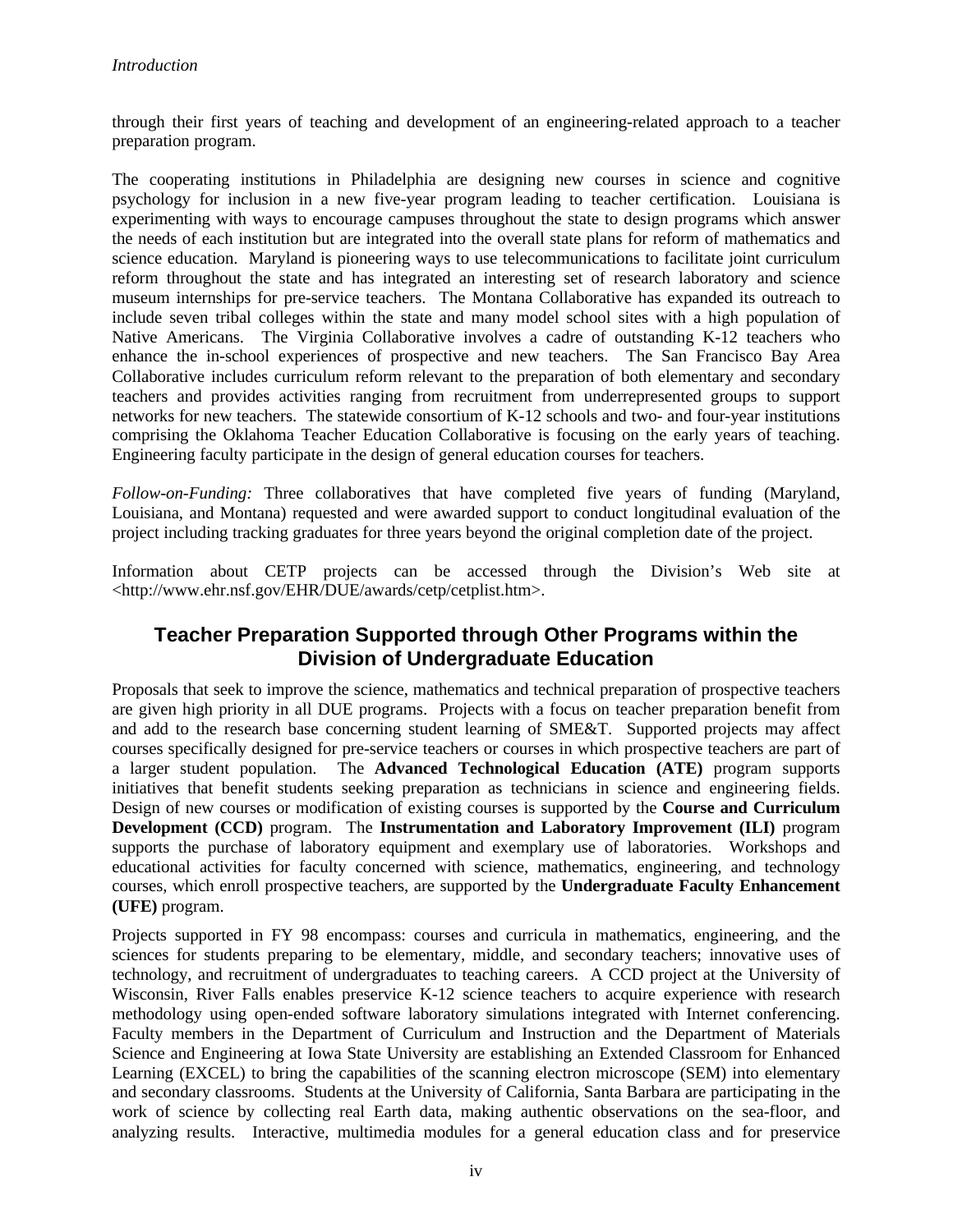teachers to use in their classrooms is being developed. Through its Rio Grande River Project, Laredo Community College (TX) is developing an interdisciplinary program of studies focusing on the Rio Grande River. This CCD project integrates biology, algebra, trigonometry and the physical sciences using problem-posing, discovery learning, river monitoring and exploration, teleconferencing, microcomputers, and a student-led mini-science symposium as the culminating activity. MIDDLE MATH, designed by a team of mathematicians and mathematics educators at East Carolina University (NC), focuses on improving the undergraduate mathematics preparation of middle grades teachers. The project benefits from a research video laboratory that facilitates the study of teaching and learning with new course materials and methods of instruction.

Of the numerous ILI projects receiving teacher preparation funding, many provide equipment that supports courses primarily enrolling preservice teachers and include the use of technology in ways that reflect how students will use such technology in their future school settings. Laboratories to support such courses are being developed at the University of Maine-Farmington (ME) (physics), Millikin University (IL) (chemistry), Central Washington University (WA) (life sciences), University of North Iowa (IA) (engineering), Mankato State University (MN) (geoscience) and Towson State University (MD) (mathematics) among others. A project at Avila College (MO) is developing an improved algebra-based introductory physics course sequence based on Workshop Physics and other activity-rich curricula. Computer-based laboratories and video capture and analysis are used to model real-world phenomena such as position and time data for a freely falling body. The Department of Biology of Indiana University of Pennsylvania is using ILI funding to develop a new curriculum for Biology majors, stressing hands-on, experiential learning leading to opportunities for semi-independent student research. Preservice biology teachers are assisting with Saturday workshops for in-service teachers and are being given the opportunity to utilize the workstations during their student teaching.

A UFE project conducted by the Mathematical Association of America is providing workshops for faculty from mathematics and a partner discipline (biology or economics) to develop interdisciplinary materials. Field stations and marine laboratories provide the setting for faculty institutes focused on inquiry-based, active learning approaches for reforming undergraduate biology courses conducted by the University of Oregon, Eugene. The PRE-STAT project at Appalachian State University (NC) provides faculty development workshops focusing on improving the statistical skills of preservice teachers. Faculty workshops at Millersville University (PA) focus on the integration of chemistry and art. Preservice and inservice teachers are developing integrated chemistry and art curriculum for high school students.

An ATE project at Jones County Junior College (MS) provides training in network technology for faculty to enable the implementation of a computer network management curriculum for technical students including prospective teachers.

*Continuing Projects:* The focus on teacher preparation is also evident in several of the large, comprehensive projects funded under the *Mathematical Sciences and their Applications throughout the Curriculum* in FY 95 and FY 96 and continuing in FY 98. An important component of the project spearheaded by the State University of New York at Stony Brook involves faculty reworking all aspects of the curriculum for future mathematics teachers to reflect the needs of the National Council of Mathematics Teachers (NCTM) Standards. Similarly, the consortium project led by the University of Nebraska and Oklahoma State University involves a multidisciplinary approach to mathematics with attention to the needs of preservice teachers. An FY 96 project funded under the *Systemic Changes in the Undergraduate Chemistry* Curriculum Initiative continuing at the University of California, Los Angeles addresses the preparation of primary and secondary teachers by involving them as active participants in the lower division course of the molecular science curriculum.

The South Carolina Advanced Technological Education Center of Excellence, an ATE project, features efforts at Clemson University and other four-year colleges to help prepare the middle and secondary school technology teachers of the future. The Maricopa Advanced Technology Education Center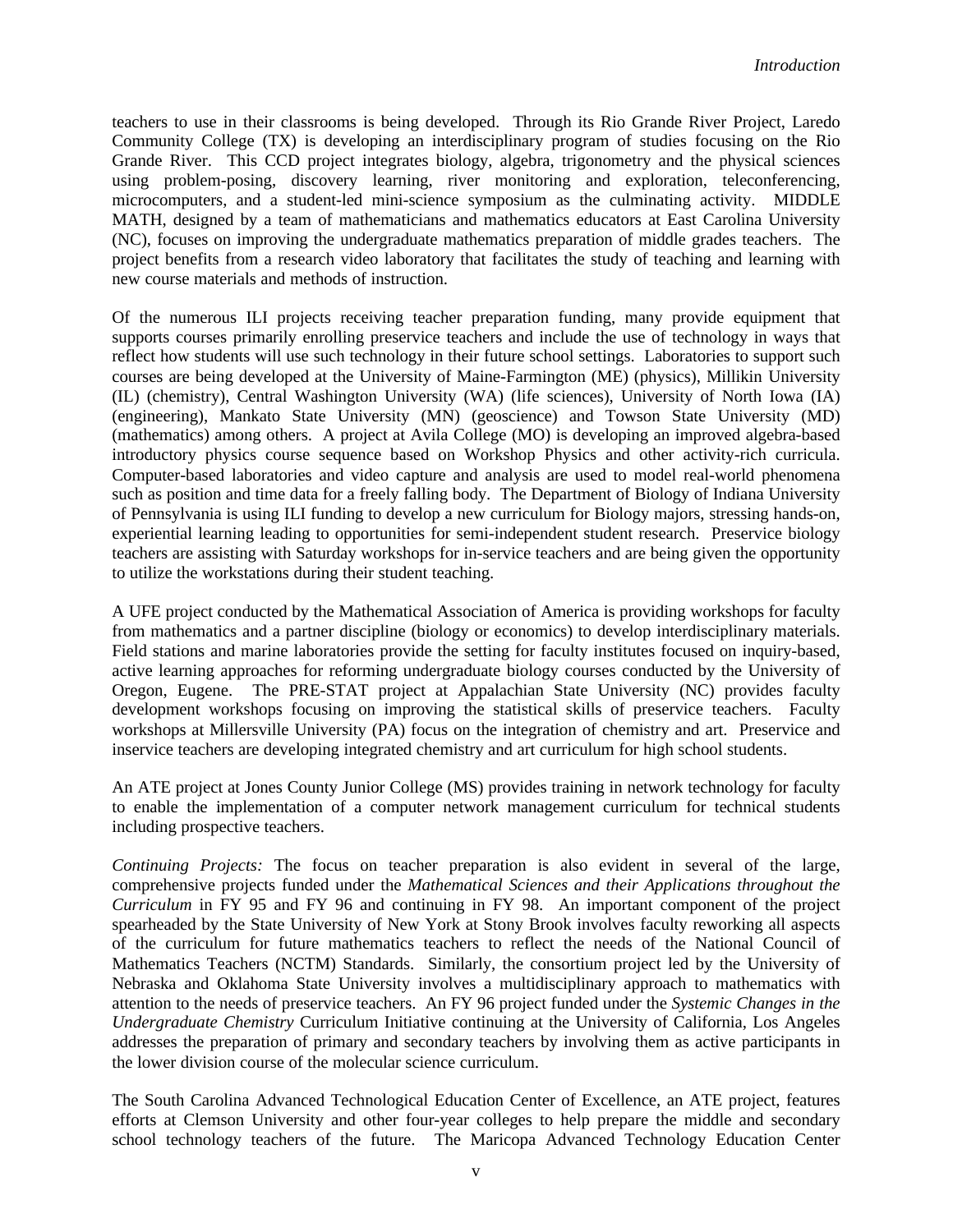(MATEC) focuses on technician education for advanced semi-conductor engineering and is helping prepare future grades 7-12 teachers through a partnership with Arizona State University.

# **Workshops and Conferences**

In FY 98, DUE awarded support to, or hosted, a number of dissemination activities including a workshop on the role of two-year colleges in the science and mathematics preparation of prospective teachers, the fourth annual meeting of CETP Principal Investigators, a workshop for evaluators of CETP projects, and workshops on undergraduate education that specifically focused on teacher preparation.

# **Teacher Preparation Efforts in Other EHR Divisions**

Teacher preparation is supported throughout the Directorate of Education and Human Resources. The Divisions of Elementary, Secondary, and Informal Education (ESIE), Educational Systemic Reform (ESR), Human Resource Development (HRD), and Research, Evaluation, and Communication (REC) all contribute to the NSF-wide effort to improve the science, mathematics, and technology preparation of pre-kindergarten through grade 12 teachers. The Teacher Enhancement Program within ESIE includes projects linking in-service teacher education with pre-service teacher preparation programs. Projects under ESIE's Informal Science Education Program provide opportunities outside a formal school setting for individuals to increase their understanding and appreciation of science, mathematics, engineering, and technology. With support from ESR, several Statewide and Urban Systemic Initiatives are collaborating with institutions of higher education to improve teacher education. Under HRD, the Alliances for Minority Participation Pre-Service Teacher Preparation initiative (AMP-TP) seeks to increase the number of individuals from groups underrepresented in the science and mathematics workforce preparing to teach SME&T. The HRD Program for Persons with Disabilities supports the development of intervention strategies to increase the interest, retention and advancement of students with disabilities in SMET education and careers. A number of teacher preparation projects focusing on gender equity are supported by the HRD Program for Women and Girls which seeks to increase the participation of women and girls in science, engineering, and mathematics. The primary research program under REC, Research on Education, Policy, and Practice, supports the cultivation of a research base for implementing K-16 educational reform and advancing the understanding of learning and pedagogical processes.

Additional information about programs within the NSF Directorate for Education and Human Resources can be accessed through the EHR Web site at <http://www.ehr.nsf.gov>. Abstracts and award information are available through the NSF Web site at <http://www.nsf.gov>.

# **Teacher Preparation Efforts in Other Agencies**

Included is a list of Web sites providing links to teacher preparation projects sponsored by other federal agencies.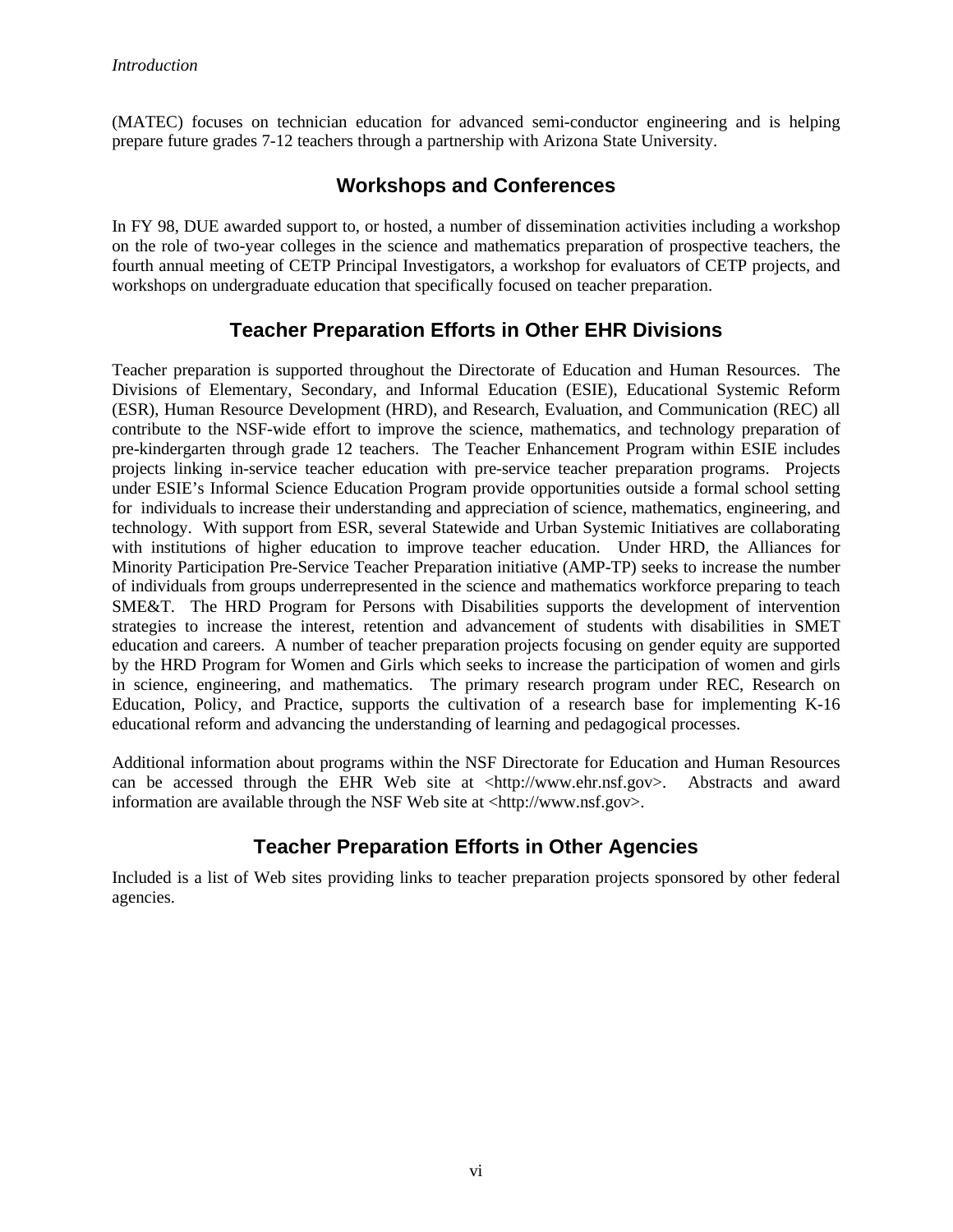# **MAP OF NATIONAL IMPACT: FY 98 CETP/TP COLLABORATIVES AND PROJECTS**

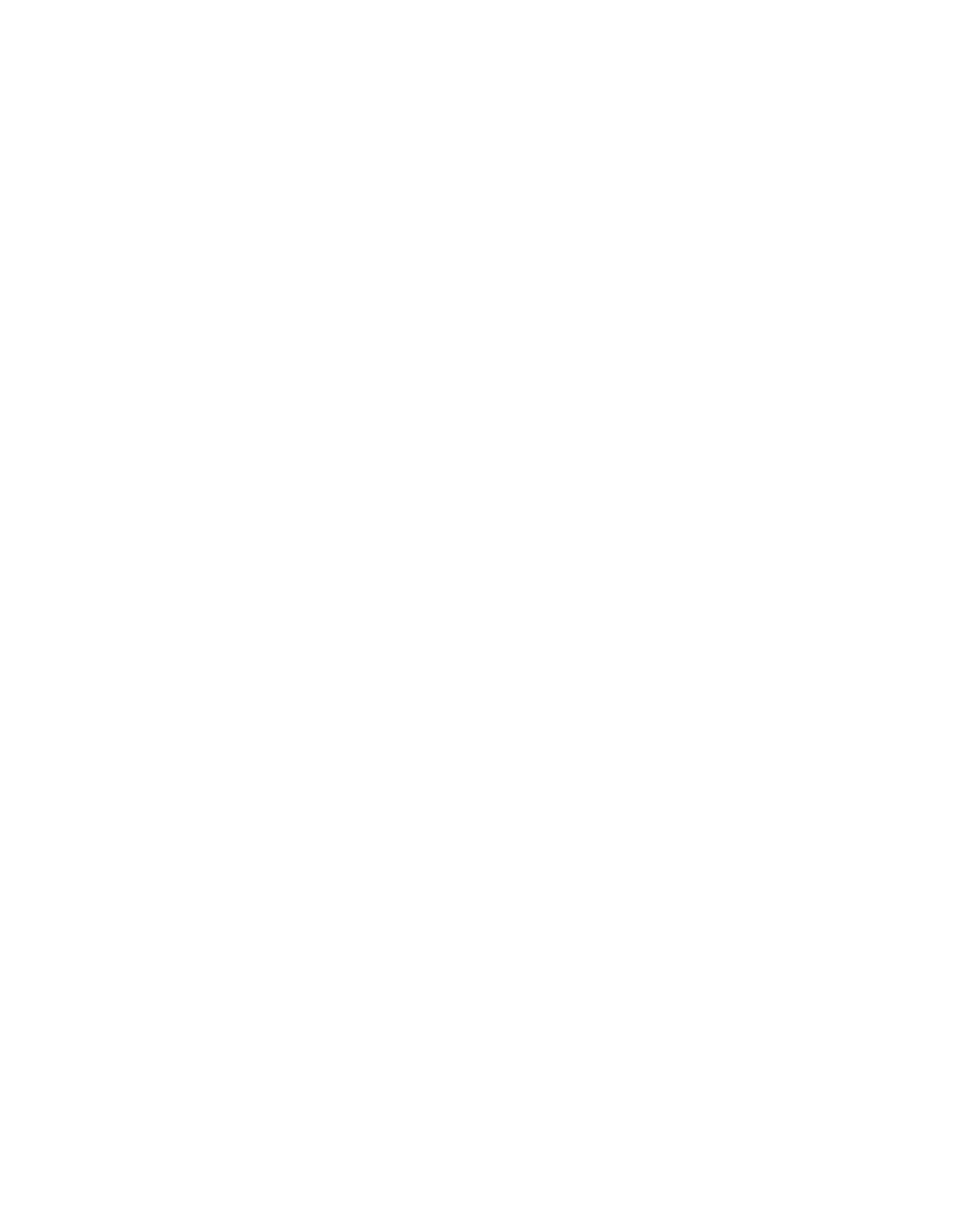### **National Science Foundation Directorate for Education and Human Resources Division of Undergraduate Education**

# **PROJECT DESCRIPTIONS: FISCAL YEAR 1998**

# **NSF COLLABORATIVES FOR EXCELLENCE IN TEACHER PREPARATION (CETP)**

# **Full Collaboratives for FY 98**

#### **Puerto Rico Collaborative for Excellence in Teacher Preparation (PR-CEPT)**

Josefina A. Arce de Sanabia DUE-9753543 University of Puerto Rico  $$5,000,000$ San Juan, PR 00931 *j\_arce@upr1.upr.clu.edu*

The Puerto Rico Collaborative for Excellence in Teacher Preparation (PR-CETP) includes science, mathematics, and education faculty from the six main institutions that prepare over 80% of K-12 science and mathematics teachers in Puerto Rico -- the University of Puerto Rico-Rio Piedras, Mayaguez, and Cayey campuses, the Inter-American University System, Ana G. Mendez University College of the East, and Pontifical Catholic University of Puerto Rico -- in partnership with the Resource Center for Science and Engineering, the Puerto Rico Department of Education and exemplary K-12 schools, the Arecibo Observatory and local industry. The goal of the PR-CETP is to enhance the conceptual understanding of the disciplines to be taught by future teachers as well as their mastery of content specific teaching methodology, in alignment with local and national standards. The PR-CETP articulates with the K-12 systemic reform of the Puerto Rico Statewide Systemic Initiative (PRSSI) and the undergraduate reform of science and mathematics education through the Alliance for Minority Participation project. Key courses in content and teaching methods are being redesigned following a constructivist approach and incorporating authentic assessment methods and the use of educational technology. Practicum and field experiences in PRSSI and other exemplary schools will be established. A capstone course for students to engage in school-based curricular materials development is being created as well as a course in the principles and methods of scientific research to promote preservice students' participation in research experiences in EPSCoR laboratories. A degree in natural sciences for elementary and intermediate teachers is being pioneered at one of the institutions. A Collaborative Action-Research Program promotes joint efforts between faculty of science, mathematics and education, teachers and students. Student Academic Support activities recruit students to pursue studies in areas of shortage of certified teachers, support students with academic difficulties, and provide induction activities to graduates with exemplary teachers as mentors. Academic administrators are developing institutional policies to recognize and value faculty efforts in the continuous reform of teacher preparation programs and to institutionalize the collaborative reform. The PR-CETP is expected to impact over 5,000 future teachers.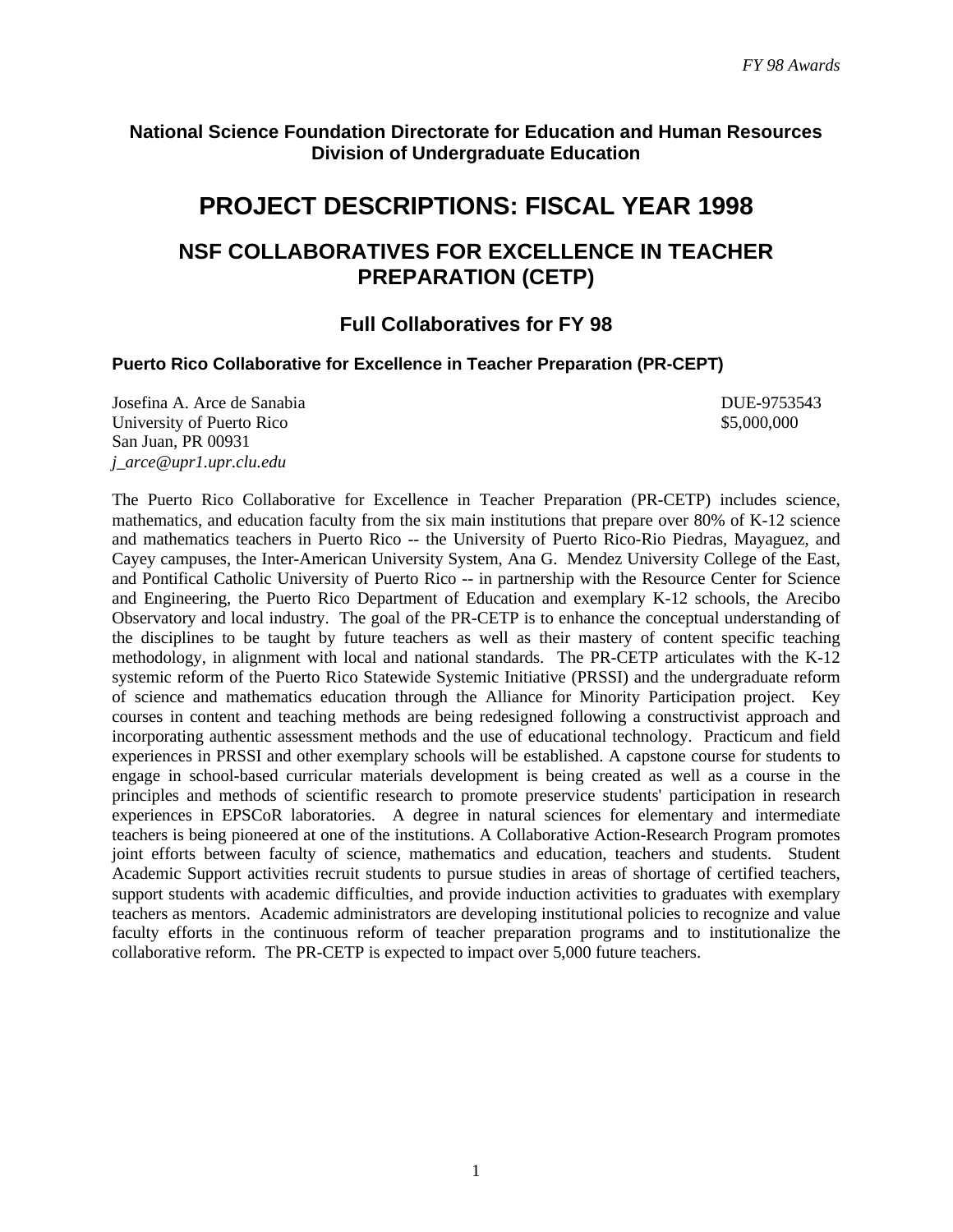# **Florida Collaborative for Excellence in Teacher Preparation (FCETP)**

Lynette P. Padmore DUE-9753546 Penny Gilmer, Michael Hynes, Gustavo Roig \$2,499,848 Florida A&M University Tallahassee, FL 32307 *lpadmore@famu.edu*

The Florida Collaborative for Excellence in Teacher Preparation (FCETP) project is building a state-wide model of interdisciplinary and institutional cooperation for improving the preparation of future middle and high school science and mathematics teachers. The collaborative, centered at Florida A&M University, includes Florida State University, the University of Florida, University of North Florida, the University of West Florida, the University of Central Florida, Florida International University, Bethune-Cookman College, Tallahassee Community College, Miami-Dade Community College, and Florida Community College at Jacksonville in addition to area school districts and educational organizations that support the preparation of mathematics and science teachers.

Program goals are to: 1) increase significantly the number of high-achieving high school graduates who enroll in and receive baccalaureate degrees from science, or mathematics teacher education programs; 2) establish an effective community of SMET faculty from participating institutions, and work towards increasing the frequency and effectiveness of communication among these faculty and participating teachers and students; 3) develop a core of mathematics and science courses for pre-service teachers that are inquiry-based and taught in cooperative learning environments; and 4) create a model of teacher training that also incorporates summer mentoring of FCETP students and early sustained classroom experiences.

# **CETP FY 98 Development Grants**

### **Texas Collaborative for Excellence in Teacher Preparation**

Mauro E. Castro DUE-9753542 Texas Engineering Experimental Station \$470,000 College Station, TX 77843-3406 *kfmec00@tamuk.edu*

The Texas Collaborative for Excellence in Teacher Preparation (TCETP) is a ten university partnership committed to joint development and common implementation of comprehensive improvements in the preparation of K-12 teachers in mathematics, science, and technology. Fifteen Collaborative Faculty from the departments of mathematics, science, and education at eight universities in The Texas A&M University System and from Texas Woman's University and Angelo State University are leading this effort. This partnership prepares over 25% of Texas K-12 teachers and 25% of the mathematics and science teachers certified annually in Texas, typically over 3,700 Texas teachers certified each year. Through its partnership with the NSF Texas Statewide Systemic Initiative (TSSI), 47 of Texas' Presidential Awardees for Excellence in Science and Mathematics Teaching, and major industries committed to preservice and novice teacher internships, the project is positioned to implement common systemic improvements and disseminate them in Texas and nationally. The five project goals of the Collaborative Faculty are Core Course and Curriculum Redesign, Recruitment to Teaching, University Faculty Professional Development and Instructional Modeling, Industry Internships for Preservice and Novice Teachers, and Partnership with the Texas SSI and Texas Presidential Awardees.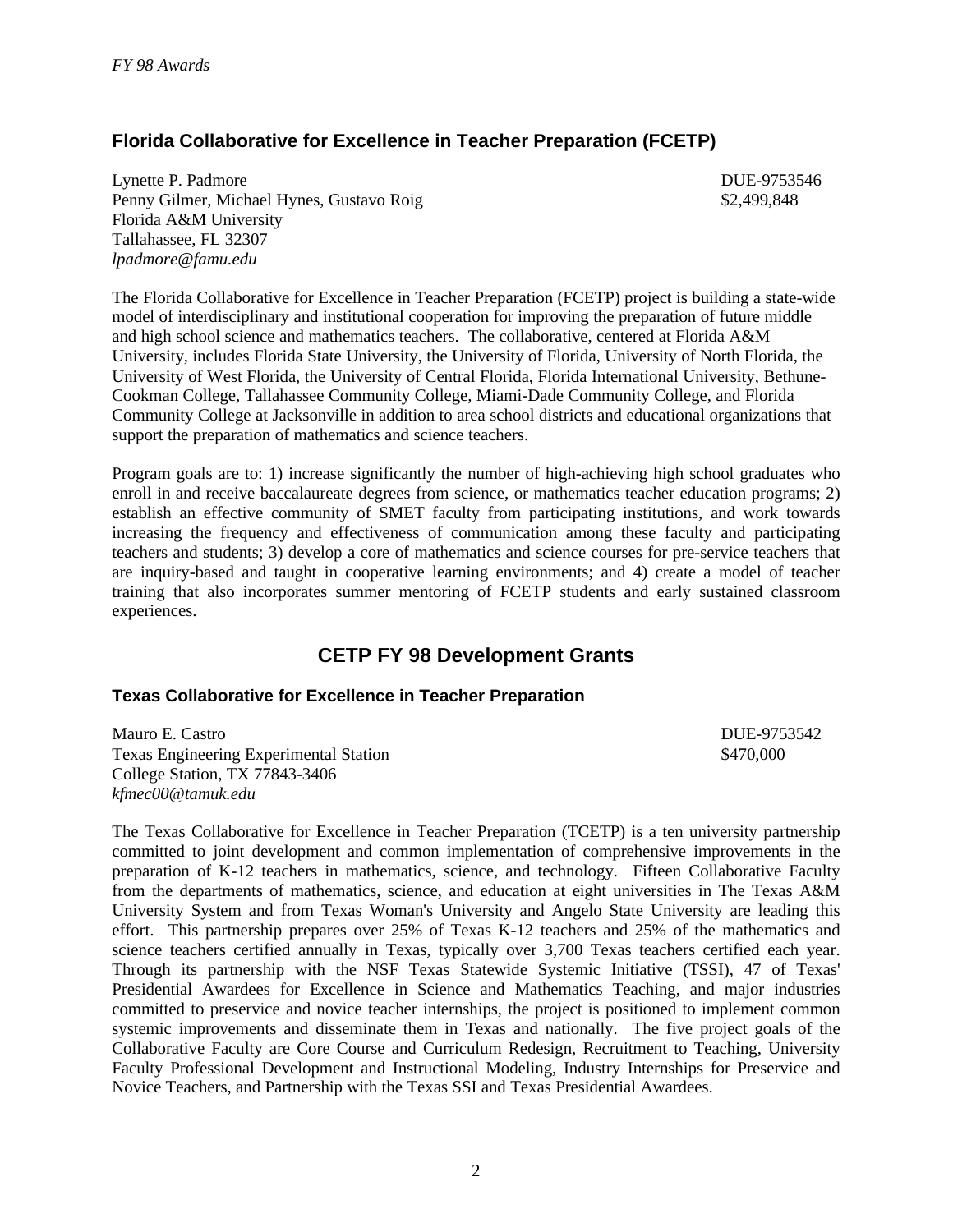# **ADVANCED TECHNOLOGICAL EDUCATION (ATE) PROGRAM**

### **Network Training for Educators**

Catherine P. Cotton DUE-9752060 Jones County Junior College \$350,742 Ellisville, MS 38437 Interdisciplinary *ccotten@jcjc.cc.ms.us*

This project creates a statewide infrastructure that provides education and training in network technology for 2-year college and secondary computer technology faculty that, in turn, enables the implementation of a computer network management curriculum for two-year technical students, a related curriculum for secondary students, and enables the utilization of computer networks as an instructional tool. Prospective teachers are being prepared to introduce, teach, and maintain information technology systems in the K-12 schools.

### **Validation & Implementation of a Coordinated Precision Agricultural Curriculum with K-12, Community Colleges, Universities and Industry**

Terry A. Brase DUE-9752081 Hawkeye Community College  $$700,000$ Waterloo, IA 50704 Interdisciplinary *agfdtech@forbin.com*

Hawkeye Community College along with Kirkwood Community College and Lansing Community College is currently validating and implementing a coordinated precision agriculture curriculum which incorporates modules and courses in precision farming, environmental science, and geographic information systems with a core of applied mathematics and science courses. Preservice teachers and current teachers are offered workshops in precision agriculture technology and conferences to coordinate discussion on articulation between educational levels.

# **COURSE AND CURRICULUM DEVELOPMENT (CCD) PROGRAM**

**Integrating Pedagogical and Curriculum Theory with Teaching Practice Throughout all Mathematics and Science Courses in the College of Arts & Sciences and Evaluating and Disseminating the Results**

Ed Dubinsky DUE-9752185 Georgia State University \$100,000 Atlanta, GA 30303-3044 Mathematics Mathematics *edd@cs.gsu.edu*

Georgia State University (GSU) is beginning to design, implement, and report on the results of systemic change in pedagogy in collegiate-level mathematics, statistics, computer science, and physical sciences courses, especially those for preservice teachers, in keeping with the recommendations of the Mathematical Association of America and the American Mathematics Association of Two-Year Colleges. One goal of the project is to change the basic *modus operandi* of how courses are taught. The initial focus is on the first two years of college mathematics, statistics, and computer science with plans to extend the efforts into the physical sciences. In the first phase of the project, faculty in Mathematics and Computer Science are collaborating with faculty from the GSU College of Education to coordinate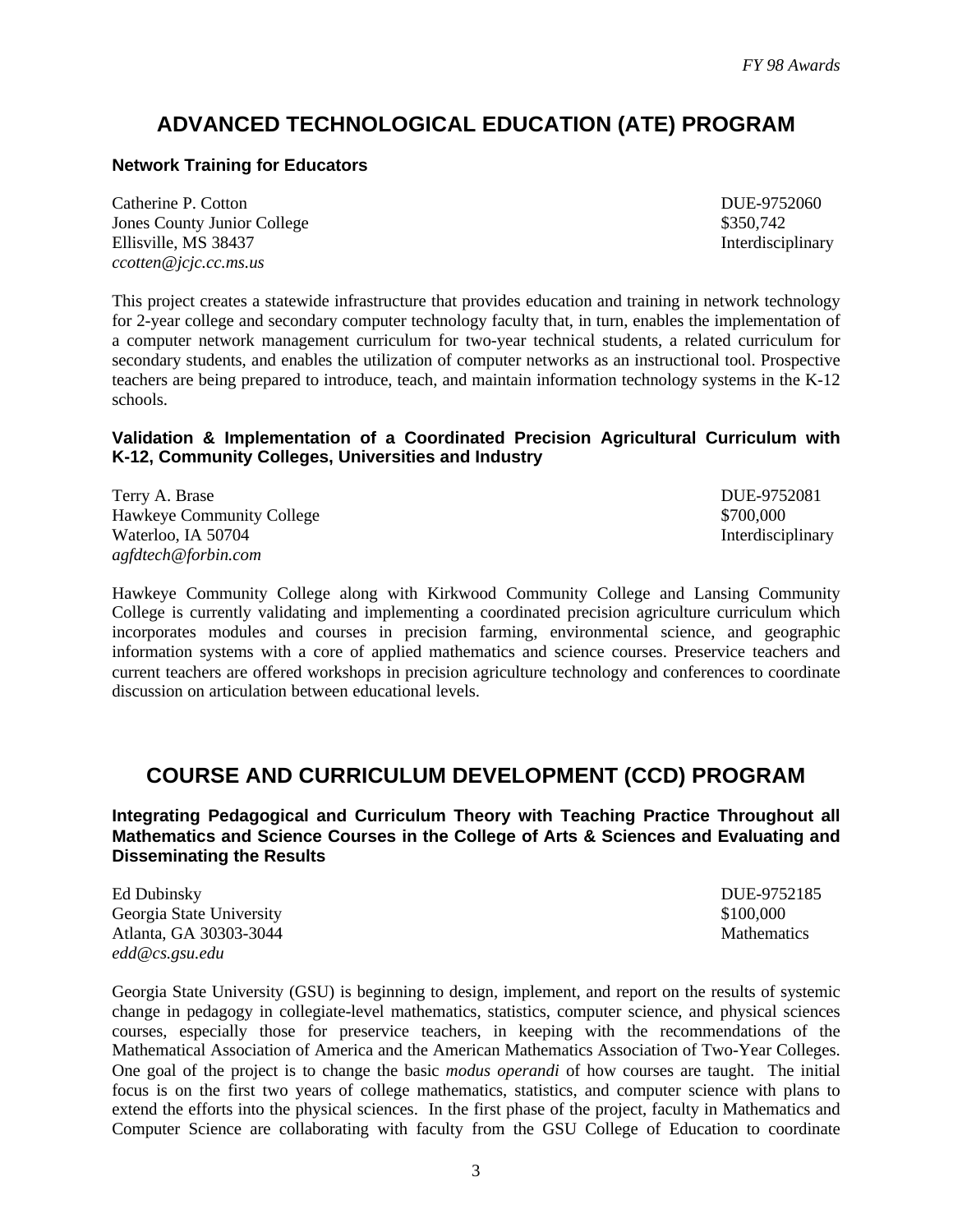pedagogy taught in education courses with that experienced in content courses. The second phase of the project includes the participation of faculty from Chemistry and Geology departments. The project includes support for representative faculty from other schools to plan programs for their institutions. Products include: an ethnographic study of the entire program; a model for colleges interested in such systemic change; and guidelines/practical suggestions on ways in which mathematics and science departments can spur joint effort among faculty to ensure that innovative curriculum development and pedagogical change has a sustained impact.

#### **Engineering and Technology Literacy for High School Science and Math Teachers**

M. Sami Fadali DUE-9752186 University of Nevada - Reno  $$150,000$ Reno, NV 89557 Interdisciplinary *fadali@ee.unr.edu*

This project is providing preparation for science and mathematics teachers to address the need to encourage more students to pursue engineering careers. The project is developing a capstone course that introduces fourth year preservice teachers in mathematics and science education to engineering problem solving through specific practical applications. The course focuses on the practice of engineering rather than theory. In addition, the business aspects of engineering, a prerequisite for a successful engineering career, are introduced. The course includes projects to be completed by teams of students and features guest lecturers. A business plan or cost analysis will be completed for each project undertaken by the students. The course includes activities performed by practicing engineers and the related ethical, social and environmental issues within the rubric of Science, Technology and Society (STS) and emphasizes science literacy and inquiry learning as suggested by the National Science Education Standards.

#### **The Rio Grande River Project: An Interdisciplinary Math/Science Curriculum for College Freshmen and Sophomores**

Pamela Vaughan DUE-9752192 Laredo Community College  $$110,000$ *pamvaugh@icsi.net*

Laredo, TX 78040 Interdisciplinary Laredo Community College is developing a two-course undergraduate interdisciplinary program of studies focusing on a major natural resource at risk, the Rio Grande River. The program integrates biology, algebra, trigonometry and the physical sciences using problem-posing, discovery learning, river monitoring and exploration, teleconferencing, microcomputers, and culminates with a student-led mini-

science symposium. This interdisciplinary approach provides a model for those students intending to pursue K-12 science teaching as a career. The project is developing approaches effective with students for whom English is a second language. The major objectives of the project are to: 1) help faculty design interdisciplinary math/science courses; 2) design a two-course sequence which will provide the required foundations in four areas of college mathematics and science; 3) maintain a high level of academic achievement for participating students; 4) increase career knowledge in mathematics, science and math/science education, especially for female and Hispanic students; and 5) expedite institutionalization of the courses.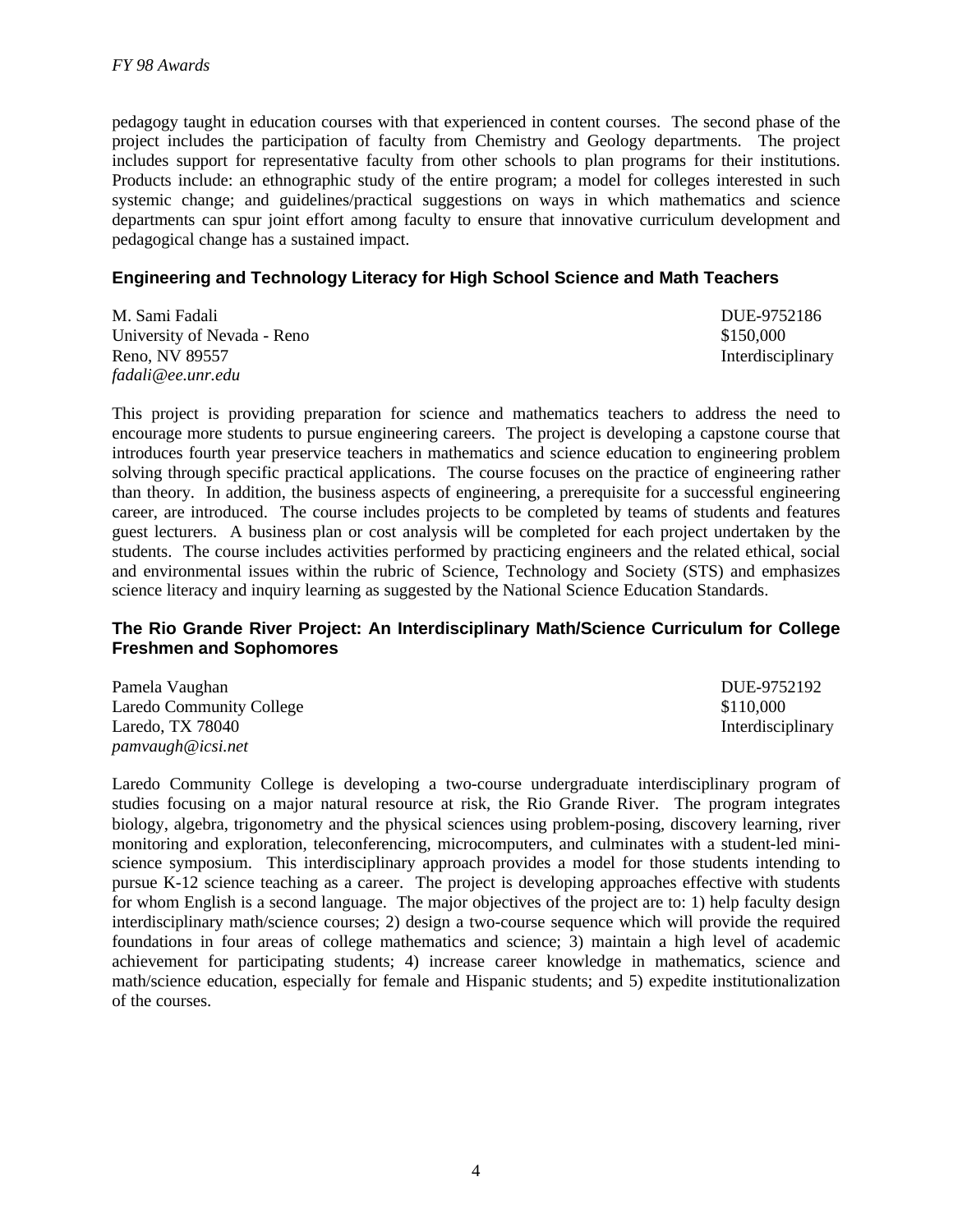### **Guided Inquiry Physical Chemistry Laboratory**

Mary Jane Shultz DUE-9752195 Tufts University \$220,000 Medford, MA 02155 Interdisciplinary m*shultz1@emerald.tufts.edu*

In recent years, extensive efforts have been expended to develop open-ended, inquiry-based, laboratory exercises for introductory, college-level chemistry courses to develop the student's conceptual, molecularlevel picture of chemical interactions. This project is restructuring physical chemistry laboratory courses by creating a set of real-world, inquiry-based experiments that reflect current practice. Cutting-edge materials are examined with spectroscopic techniques such as adsorption, luminescence, FTIR, photocorrosion, and chemical derivatization. The courses are completed with groups of experiments highlighting biochemical experiments to appeal to those with medical interests, environmental experiments for the environmental studies constituent, and electrochemistry to appeal to engineers. Dissemination of the project includes workshops and follow-up visits to participants' institutions by project faculty.

#### **Interactive Fractals and Chaos Unit for Undergraduate Science Education**

| Larry S. Liebovitch         | DUE-9752226       |
|-----------------------------|-------------------|
| Florida Atlantic University | \$99.925          |
| Boca Raton. FL 33431-0991   | Interdisciplinary |
| liebovitch@walt.ccs.fau.edu |                   |

An integrated mathematics and science course and accompanying pilot technological enhancements use fractals and chaos to build a conceptual understanding of scientific principles in mathematics, physics, chemistry, and biology for undergraduate students training to be pre-college teachers. This project builds on the previous NSF-funded K-12 project, Mathematics and Science Teacher Enhancement through Chaos and Fractals. Technological enhancements consist of: 1) interactive exercises based on spreadsheets; 2) Java applets; and 3) hypertext curricula and evaluation material. Content areas include: 1) SYMMETRY: the mathematical properties of translational, rotational, and self-similarity symmetries are used to provide a basis for understanding the concept of invariants; 2) PATTERN FORMATION PROCESSES: the mechanisms of processes that generate tree structures are used to understand the vascular and pulmonary branching patterns in biological systems; and the spatial patterns generated by diffusion in chemical systems and their resultant time dependencies; and 3) PREDICTABILITY: the mathematical properties of nonlinear, chaotic systems, such as sensitivity to initial conditions, bifurcations, and attractors in phase space are used to develop the concepts of stability and instability in physical systems such as fluid flow, in chemical systems such as biochemical reactions, and in biological systems such as predatory-prey relationships.

#### **Integration of Collaborative Case-Based Learning into Undergraduate Biology Curricula via Molecular Computer Simulations and Nationwide Internet Conferencing**

Mark S. Bergland DUE-9752268 University of Wisconsin - River Falls  $$299,912$ River Falls, WI 54022-5013 Life Sciences *mark.s.bergland@uwrf.edu*

This project addresses the need to engage introductory biology students in critical thinking and problemsolving by making topics in molecular biology more interesting and relevant to all students. Open-ended software simulations integrated with Internet conferencing are facilitating collaborative case-based learning among teams of students at a variety of educational institutions across the nation and the world.

5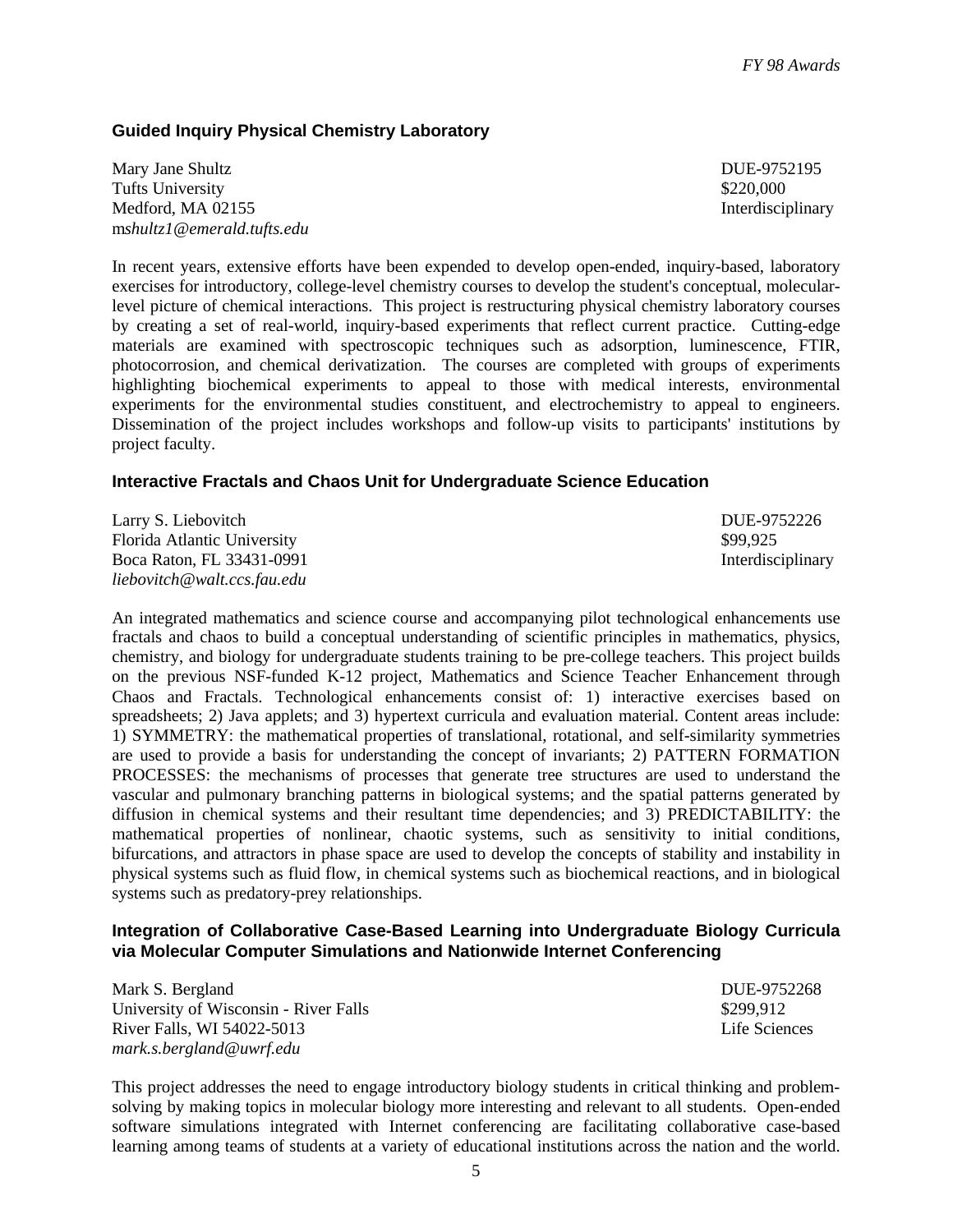Simulation modules share a user-friendly interface and generate realistic output in a format understandable to introductory biology students. The modules work with any DNA, RNA, or protein sequence and also give students the option of using simulated laboratory equipment to generate data. Students analyze pre-designed cases or else develop their own cases using molecular sequences obtained via the Internet. Preservice K-12 science teachers involved in case development and evaluation are gaining experience with research methodology applicable to their own classrooms. Educators can download modules, cases, and resource manuals at no cost from an Internet site at the University of Wisconsin-River Falls. Project results are being widely disseminated at local, regional, and national professional meetings, and also are published annually on the BioQUEST Library CD-ROM.

#### **Integrating Mathematics and the Sciences in Teacher Education Programs**

| Harry L. Shipman        | DUE-9752285       |
|-------------------------|-------------------|
| University of Delaware  | \$200,000         |
| <b>Newark, DE 19716</b> | Interdisciplinary |
| harrys@udel.edu         |                   |

A team of mathematicians, science educators, and scientists from three institutions (a research university, a technical/community college, and a historically black university) is reforming teacher preparation courses, making them student-centered, inquiry based, and aligned with the national K-12 science standards. Courses include projects, in which students design and conduct their own investigations over a period of weeks. One pair of physical science and biology courses is being thoroughly integrated in content and pedagogy, with instructors in one course teaching in the other, and with joint staff meetings. A summer retreat and some cross-disciplinary teaching facilitate the integration of mathematics and science at all three campuses. Research on the successful treatment of the nature of science in one course supports curriculum development in other courses.

#### **Rich Problem Solving Contexts: Integrating Mathematics and Reading Curricula for Preservice Elementary Teachers**

| Kay Reinke                | DUE-9752288        |
|---------------------------|--------------------|
| Oklahoma State University | \$150.224          |
| Stillwater, OK 74078      | <b>Mathematics</b> |
| kreinke@okway.okstate.edu |                    |

This project focuses on the following primary objectives: 1) coordinating curriculum offerings in three interrelated courses for preservice elementary teachers (mathematical content, mathematics methods, and reading methods); 2) creating and field testing new curricular materials for use in the targeted courses; 3) evaluating the completeness and appropriateness of the courses and materials developed; and 4) disseminating the curriculum materials to teacher education faculty locally, regionally, and nationally. The project is collaborating with the Oklahoma Collaborative for Excellence in Teacher Preparation (O-TEC) to ensure that the development work in this project is fully aligned with the goals and needs of O-TEC. A series of "rich problem solving contexts" comprised of an inter-related set of mathematical ideas and educational activities designed to build a full context for meaningful learning are being developed and field tested under the guidance of an outside evaluator. The project is providing valuable data with important implications for the design of reading and mathematics curricula for preservice teachers. The resulting curricular materials are being disseminated through a variety of media including paper presentations, journal articles, and a professional development conference which serves as a vehicle for establishing a network for the exchange of information among teacher education faculty locally, regionally, and nationally.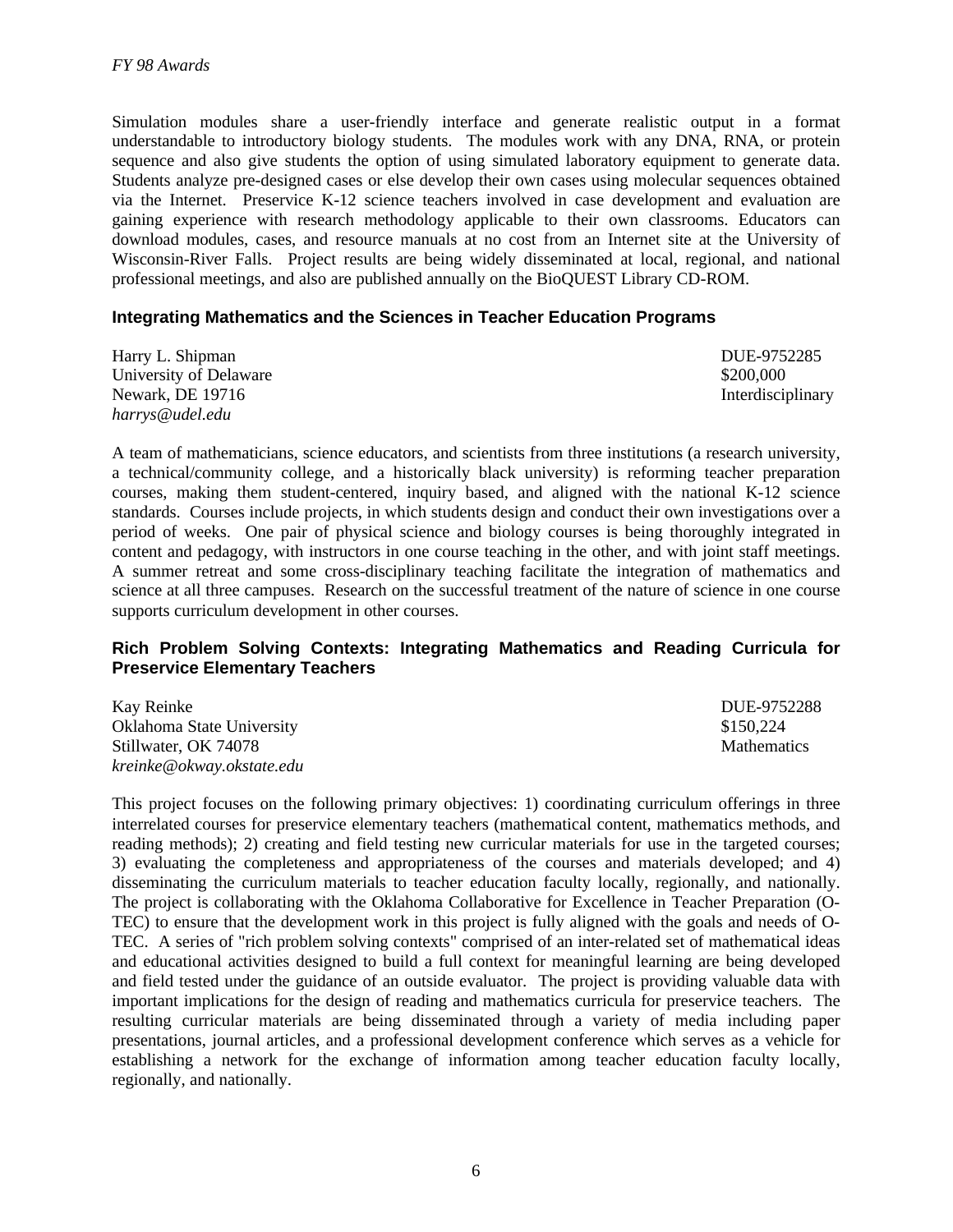#### **Energizing Physics Teachers for the Twenty-First Century**

| Ralph H. Zee        | <b>DUE-975</b> |
|---------------------|----------------|
| Auburn University   | \$200,000      |
| Auburn, AL 36849    | <b>Physics</b> |
| rzee@eng.auburn.edu |                |

DUE-9752342

The College of Education and the College of Engineering at Auburn University (AU) are developing a comprehensive four part program to enhance physical science education at the K-12 level. The effort is based on a new course entitled Engineering Physics for Teachers which prepares teachers to meet national science standards via problem solving using dimensional analysis, appropriate graphing, logical reasoning and teamwork. The course theme of energy is taken from the 1995 *Alabama Course of Study: Science* developed by the State of Alabama Department of Education. Problems, demonstrations, and projects use energy-related technologies to which the general public can relate. The four efforts of this project are to: 1) refine and improve the existing course; 2) expand the target audience to future and practicing teachers in Birmingham using real time video link with the University of Alabama at Birmingham; 3) develop accompanying resource materials in the form of printed matter and CD-ROM; and 4) incorporate and integrate resources developed in the course into the Science in Motion van program, a successful statewide K-12 outreach effort. The project aims to provide teachers with information on state-of-the-art technologies so they can: 1) describe 21st century science in their classrooms, with special emphasis on energy usages in homes and automobiles; 2) integrate physics, mathematics and engineering with methods of teaching; enhance interest in science through projects that involve energy and engineering concepts; and 3) provide teachers with a systematic approach to quantitative problem solving.

#### **Using Technology to Transform Instruction and Improve Learning in Introductory Psychology**

| Ruth H. Maki                 | DUE-9752349     |
|------------------------------|-----------------|
| <b>Texas Tech University</b> | \$349,065       |
| Lubbock, TX 79409-1035       | Social Sciences |
| rumaki@ttu.edu               |                 |

An Introduction to Psychology course, the focus of this project, emphasizes active learning using computer-based laboratories and collaborative groups. The world-wide web is used to deploy course materials, laboratory experiences, information retrieval and evaluation exercises, and practice quizzes "any time, anywhere." Evaluations of student satisfaction and learning showed that students appreciated the flexibility of the on-line format, and that they learned as much as students taught in the traditional lecture-test format.

This project is improving the quality of the collaborative group interactions in the course, increasing the amount of student learning through increased opportunities for active learning enabled by technology, identifying those students for whom an on-line course is most appropriate, conducting a thorough evaluation of the on-line course format to determine how it can be used to improve both immediate and long-term learning of content, and disseminating the findings so that the course may serve as a national model for the social and behavioral sciences. Four more Web based courses are now being developed in the College of Education to allow elementary education majors to take initial courses in mathematics and science teaching in this format. It is hypothesized that this will further sensitize future teachers to the importance of using a variety of teaching approaches and determining what is working and not working with their students. The project is assessing learning styles and personality traits in order to determine the characteristics of those students who benefit most from the on-line course format.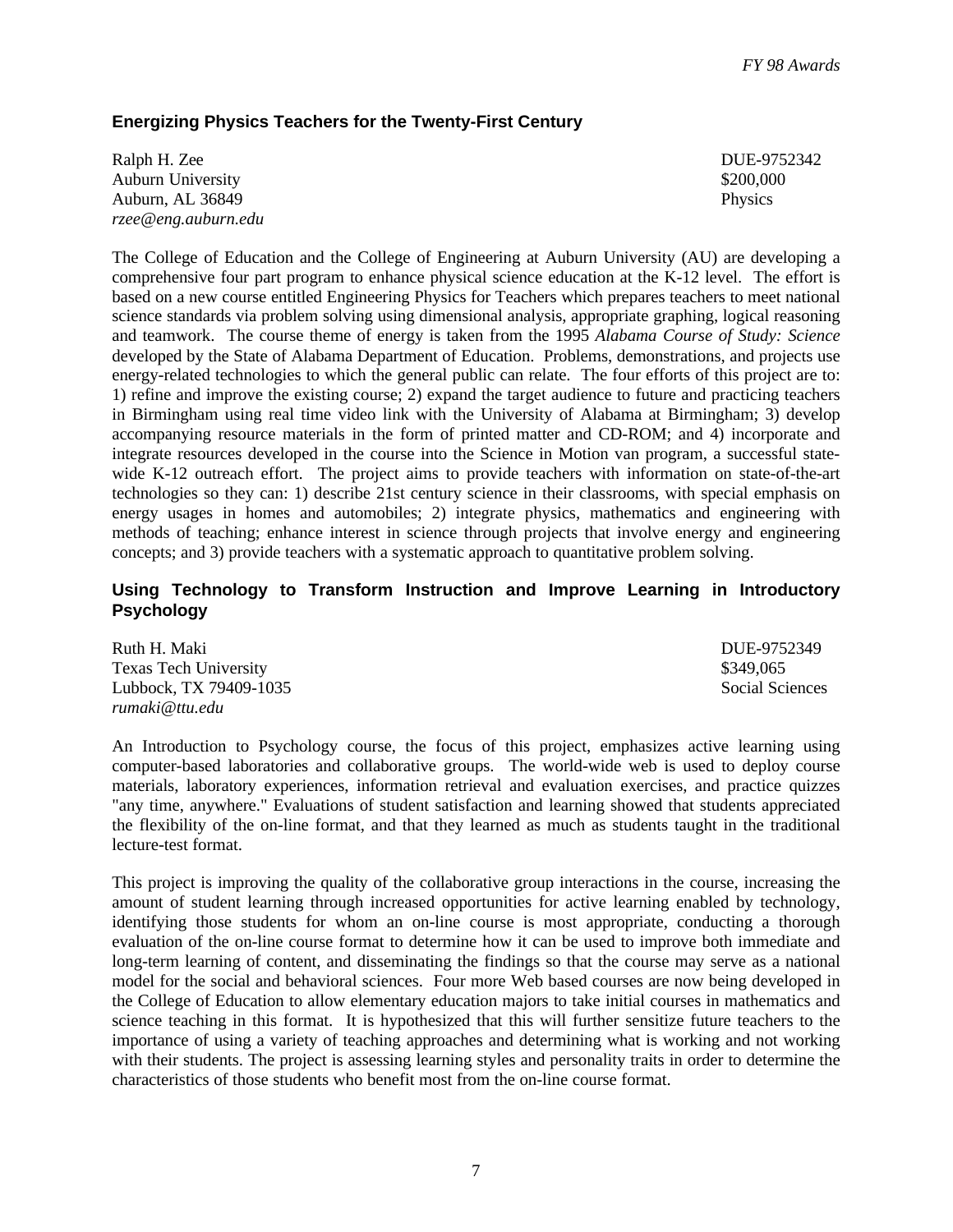### **Virtual Science Environment for an Oceanography Course**

William A. Prothero **DUE-9752367** University of California at Santa Barbara  $$100,048$ Santa Barbara, CA 93106 Geosciences *prothero@magic.ucsb.edu*

This project addresses science literacy and knowledge transfer from research to the classroom. Students are participating in the work of science by collecting real Earth data, making authentic observations on the sea-floor, and analyzing and interpreting obtained results. Interactive, multimedia modules for a general education class and also for preservice teacher to use in their classrooms are being developed. The emphasis is on teaching students both content and the process of doing science. Many of the investigations are automatically graded and posted to the students' records, thereby allowing instructors to help students achieve higher cognitive levels of understanding. The project develops a "Virtual Science Workshop", and "Virtual Reality Field Trip to the Mid-Ocean Ridges", both of which build on, and integrate with, the recently developed "Our Dynamic Planet" CD-ROM, created by the PI, with support from NSF. The interactive "Virtual Science Workshop", modeled after a real science workshop, addresses the issues of providing students with background information in an engaging way, modeling how scientists argue from evidence, and helping students to pose their own experimental problem. The "Virtual Reality Field Trip" to the mid-ocean ridges uses the latest research data from ongoing ridge and vent studies to create a dynamic field laboratory where students can explore, gather data, and analyze their findings.

#### **A New General-Education Biology Course: An Integrated Approach**

| Donald P. French          | DUE-9752402   |
|---------------------------|---------------|
| Oklahoma State University | \$200,000     |
| Stillwater, OK 74078      | Life Sciences |
| dfrench@okway.okstate.edu |               |

This introductory biology course is designed to serve both majors and non-majors, with particular attention to those students preparing to be teachers. Students are introduced to concepts in context through seven to fifteen scenarios based on popular issues or current research conducted at Oklahoma State University. In lecture, students work collaboratively, making observations, formulating hypotheses, answering questions, and solving problems stemming from the scenarios. An extensive set of multimedia materials and demonstrations present and define the scenarios for the students. Newly developed laboratories help students solve or explain the scenarios presented in lecture. Students conduct prelaboratory activities in a Learning Resources Center and on the WWW allowing the full use of laboratory time for designing and conducting experiments. Computers are used to collect and analyze data and produce team reports in each laboratory. Approximately 900 students will be affected each year, including 150-200 lower division K-12 education majors and a dozen upper-division science-education majors acting as group facilitators. The impact of the course is being examined via the use of test scores, attitude surveys, direct observation of students, and interviews with students and faculty.

#### **Peer Learning Resource Materials for Introductory Geoscience Courses**

Dorothy J. Merritts DUE-9752410 Franklin and Marshall College  $$98,588$ Lancaster, PA 17604-3003 Geosciences *d\_merritts@acad.fandm.edu*

The goal of this proposal is to publish a guidebook and video for teachers who wish to implement innovative teaching methods to make science learning an active process in introductory geoscience, Earth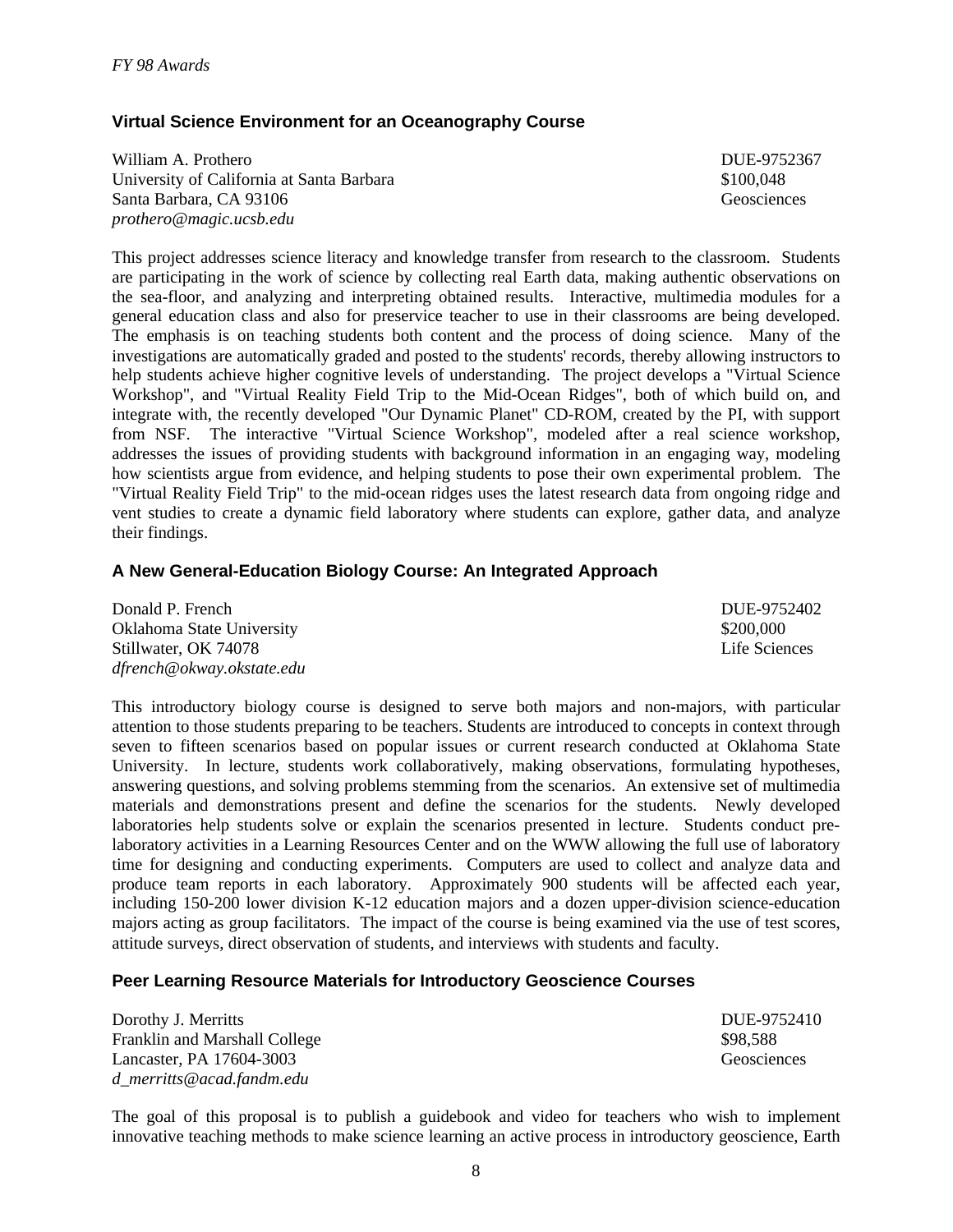systems, and geology courses. The teacher's guide and video is based on the method of peer learning developed for introductory physics by Dr. Eric Mazur at Harvard University. In essence, the teacher presents a small amount of information, then poses a challenging conceptual question for the students to answer. Students try to convince their peers that their own answers are correct, hence the phrase "peer learning". In the process, students construct explanations and communicate their ideas to others, making the classroom science experience an active one, yet providing a sense of routine and structure that is meaningful and fun for students. Teachers draw upon the extensive collection of class-tested, ready-touse peer learning materials compiled in the teacher's guide. The video, produced with AudioVisual Instructional Services at Franklin and Marshall College, consists of visual examples of how this peer learning approach can be implemented.

#### **On-Line Weather Studies: Introduction to the Atmosphere Through the Use of Internet-Delivered Meteorological Information**

| Ira W. Geer                            | DUE-9752416         |
|----------------------------------------|---------------------|
| <b>American Meteorological Society</b> | \$125,000           |
| Boston, MA 02108-3631                  | <b>Geosciencess</b> |
| geer@dc.ametsoc.org                    |                     |

The American Meteorological Society (AMS) is developing for national implementation a one-semester, introductory college-level, on-line distance-learning course on the fundamentals of atmospheric science in which students study weather as it happens. The project is preparing learning materials for teacher preparation students that demonstrate good pedagogy and innovative ways of presenting content. This course addresses the need for innovative and cost-effective science education opportunities for an increasingly diverse and non-traditional student population. It is providing pre-service teachers with both an understanding of meteorological principles as well as numerous useful classroom investigations. The course contains learning activities with components written to current meteorological data and delivered via the Internet. Use of simulation modules and a weather forecasting module, developed at Iowa State University is an integral component of this initiative. The experience of real-time study enables students to negotiate scientific understanding of the atmosphere and its processes while actually tracking the ways the atmospheric system behaves.

#### **An Innovative Mathematics, Science, and Technology Program for Pre-Service Elementary Teachers**

| Stephen T. Thornton                | DUE-9752432       |
|------------------------------------|-------------------|
| University of Virginia Main Campus | \$150,000         |
| Charlottesville, VA 22906-9003     | Interdisciplinary |
| stt@virginia.edu                   |                   |

A model, innovative program to restructure the elementary preservice teacher preparation program at the University of Virginia involves over twenty Education, Arts & Sciences, and Engineering faculty. Six new mathematics and science content courses stressing hands-on activities are being developed, and three other courses are being restructured to be more aligned with National Mathematics and Science Education standards. Following completion of the six new mathematics and science courses, preservice students take a capstone research/design course: a two semester course of integrated mathematics, science, and technology (including engineering). The first semester course integrates mathematics and science with an emphasis on data analysis and presentation. Students complete several mini-projects to acclimate them to research problem solving, and prospective faculty mentors present possible student projects for the second semester. During the second semester each group of students completes a research project under the direction of a faculty mentor. Instructional technology is emphasized in all phases of the project.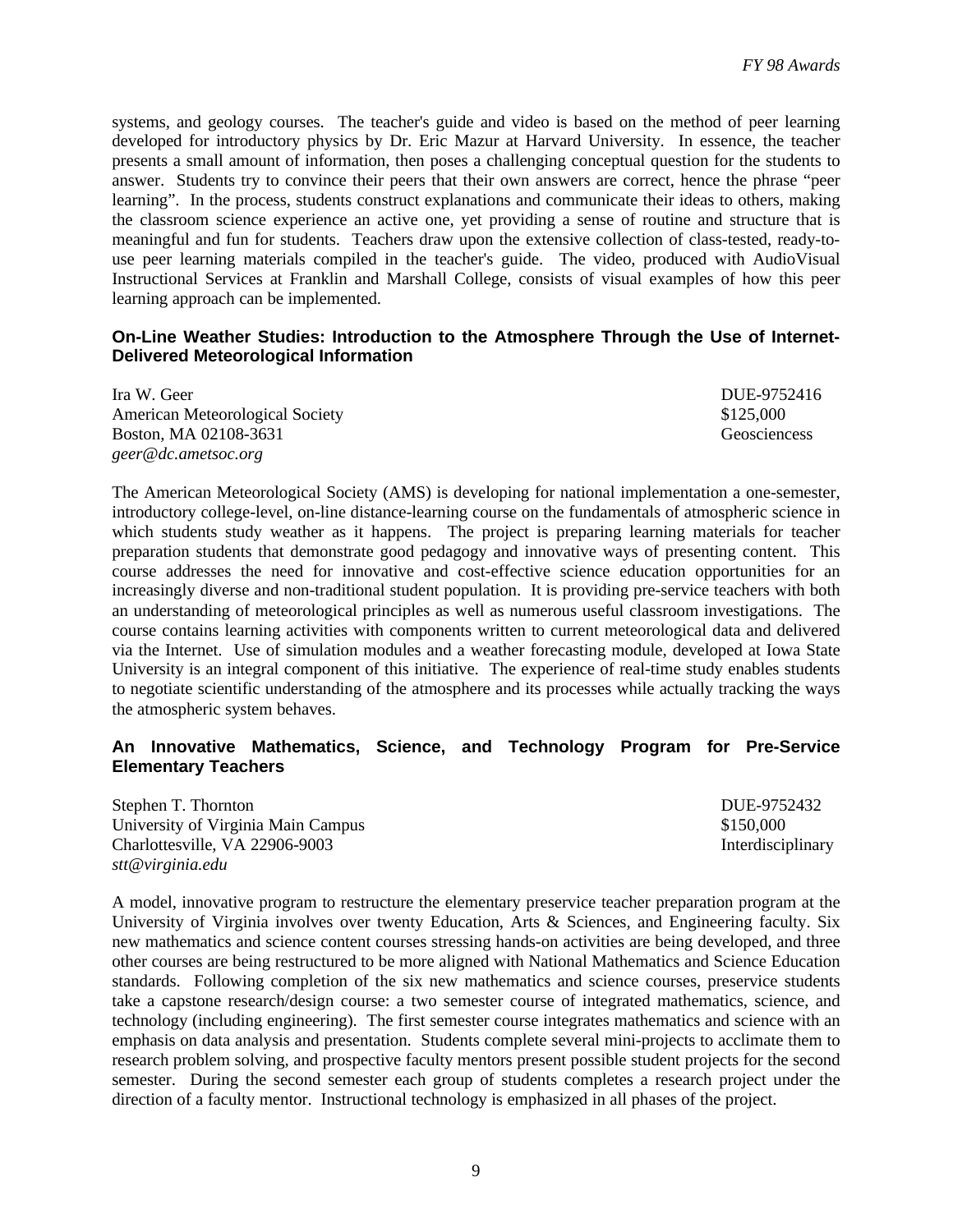#### **Linking Undergraduate Geoscience Research Programs and Teacher Education Programs**

M. Frank W. Ireton DUE-9752489 American Geophysical Union  $$149,998$ Washington, DC 20009-1231 Geosciences *fireton@kosmos.agu.org*

The American Geophysical Union, is bringing together geoscience and education faculty, and appropriate administrators, from four higher education institutions (University of Arizona, University of Oklahoma, University of Washington, and Montana State University) for the purposes of finding and developing a viable undergraduate curriculum that will lead to teacher certification for geoscience students. These four institutions, and the programs they develop and implement, will serve as models for other institutions. This initiative will present ways in which a four-year, science- based major can effectively integrate a professional education component. This initiative, an accompanying report, and special teacher preparation session(s), held at the annual meeting of the American Geophysical Union, provide an important implementation model for other institutions working to develop similar programs.

#### **The Effective Use of Web-Based Scientific Resources in Teaching & Teacher Training: A Collaborative Pilot Program Using Real Data Sets to Explore Oceanography & Global Environmental Change**

| Anthony H. Knap                         | DUE-9752494   |
|-----------------------------------------|---------------|
| Bermuda Biological Station for Research | \$207.253     |
| Ferry Reach, GE 01, BD                  | Life Sciences |
| knap@bbsr.edu                           |               |

The availability of real scientific data via the World Wide Web (WWW) affords a unique opportunity for educators to teach science in authentic and engaging ways. This project is exploring ways in which educators can most effectively use the scientific resources available via the World Wide Web in their curriculum development and teaching. The project is linking scientists and data at the Bermuda Biological Station for Research (BBSR) with prospective science teachers in the College of Education at Florida International University. This link is mediated via an existing virtual campus operated by the College of Exploration. The content emphasizes global environmental change as it relates to the oceanographic data in BBSR's Bermuda Atlantic Time-series Study. The objective is to help prospective teachers gain the skills needed to design additional web-based curricula for use in grades 6 to 12 classrooms. Curricula developed during this course are shared with teachers everywhere through a web database. The project is also documenting the most effective design process for creating a web-enabled learning environment by identifying the components, pedagogies, personnel, and technologies needed to make the distance-learning environment effective.

#### **A Modular, Integrated, College Science Course for Pre-Service Elementary Teachers and Other Non-Technical Majors**

Gerry G. Meisels **DUE-9752498** University of South Florida,  $$160,000$ Tampa, FL 336209951 Interdisciplinary *gmeisels@acad.usf.edu*

This project develops a broad-based, interdisciplinary approach for future elementary school teachers leading to a positive attitude toward science. Twenty teaching modules are being developed that cover major science concepts and inquiry skills outlined in national and states standards. Each module is designed for two weeks of class time. While the approach is specifically designed for preservice teachers,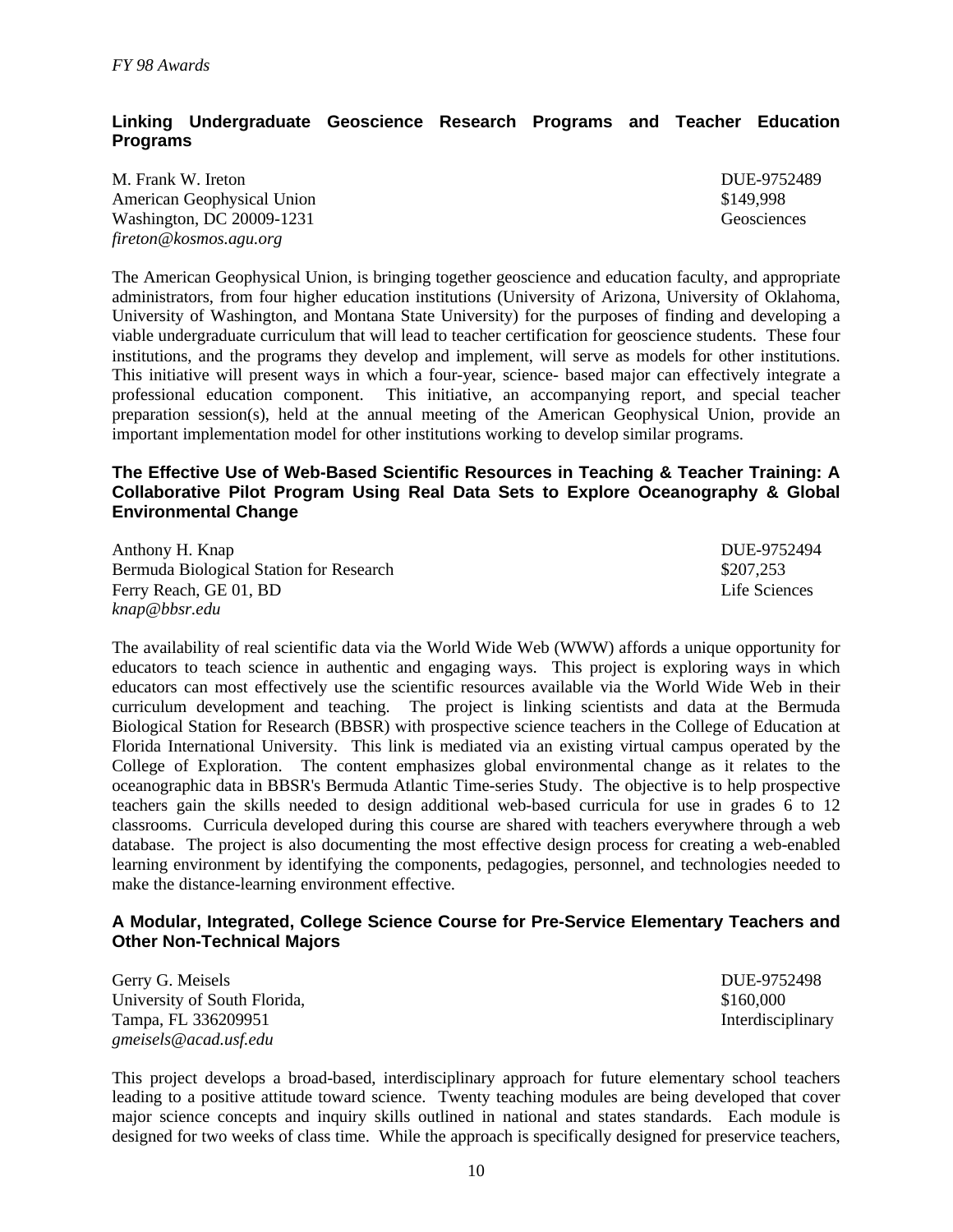it also meets well the needs of all non-SMET majors. The modules also provide an excellent format for inservice development.

#### **Mathematical Modules in Biology and Chemistry**

| Sean F. Ellermeyer            | DUE-9752555        |
|-------------------------------|--------------------|
| Kennesaw State College        | \$49,952           |
| Kennesaw, GA 301445591        | <b>Mathematics</b> |
| sellerme@ksumail.kennesaw.edu |                    |

The central role that mathematics plays in the advancement of all branches of science has created the demand for biologists and chemists who are quantitatively literate, mathematicians who can work with scientists in collaborative problem solving efforts, and educators who have a broad perspective on the interplay between mathematics and the sciences. This project is developing a library of modules through which students majoring in biology, chemistry, mathematics, and mathematics education gain substantial practical experience in the application of mathematical methods to biology and chemistry. Each module is being developed through a collaborative effort by mathematics and science faculty and addresses individual applications at four levels: precalculus, differential calculus, integral calculus, and differential equations. Through use of the modules in mathematics courses and science laboratory courses, science and mathematics students learn to work together as a problem solving team and to accurately express the results of their mathematical and scientific investigations in writing.

#### **Environmental Literacy for All Students: Development of Environmental Science Courses in a New Core Curriculum**

| Denise A. Battles            | DUE-9752602       |
|------------------------------|-------------------|
| Georgia Southern University  | \$150,000         |
| Statesboro, GA 30460-8033    | Interdisciplinary |
| dbattles@gsvms2.cc.gasou.edu |                   |

This project is developing environmental courses in four science disciplines: biology, chemistry, geology, and physics. These courses constitute a particular area of Georgia Southern University's new core curriculum that will be required of all students, including science majors, non-science majors, and future K-12 teachers. The new courses utilize environmental issues to introduce and discuss relevant scientific concepts, providing in-context instruction on a "need-to-know" basis. The project has three distinctive features: 1) an approach that will expand students' awareness of local, regional, and global environmental problems; 2) a focus on hands-on laboratory activities based on these issues; and 3) involvement of advanced science and science education majors in the laboratories as faculty-mentored interns in the Undergraduate Teaching Internship Program (UTIP). Expected project outcomes are: 1) graduates who possess the knowledge to engage in environmentally-aware behavior and informed citizenship; 2) improved scientific and environmental knowledge of future K-12 teachers; and 3) appreciation by students of the connections between science and real-world problems; and teaching experiences for UTIP participants.

#### **Project C-CUESST: A College Curriculum for Elementary School Science Teachers**

| Lynn M. Tashiro                          | DUE-9752616    |
|------------------------------------------|----------------|
| California State University - Sacramento | \$244,374      |
| Sacramento, CA 95819-2605                | <b>Physics</b> |
| tashirol@csus.edu                        |                |

The goal of this project is to design and implement an inquiry based undergraduate physics course for preservice K-8 teachers which integrates scientific content knowledge with research based knowledge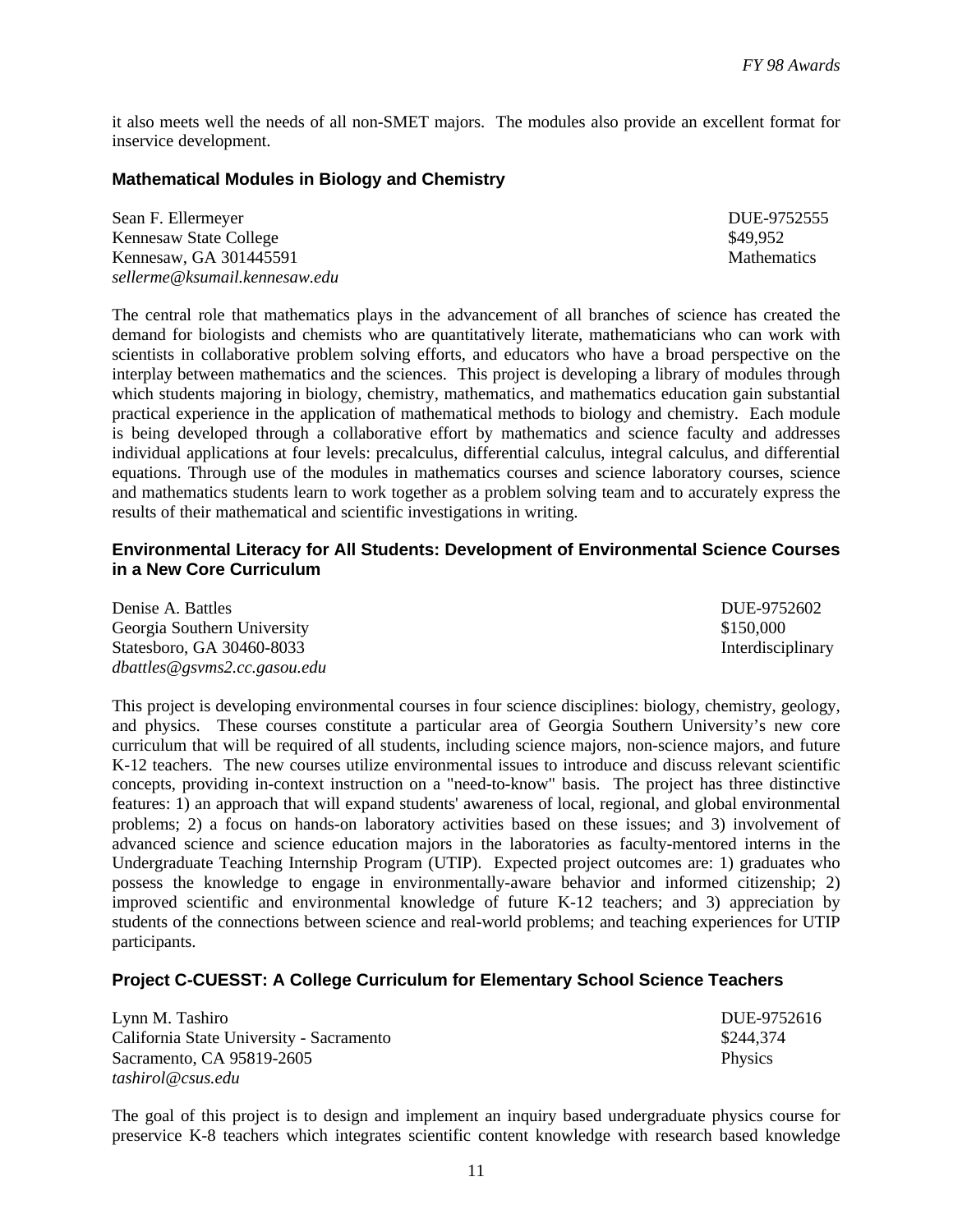about teaching and learning science. Research evidence has been building to support inquiry-based lessons, student centered pedagogy such as cooperative learning and peer teaching, and computer based laboratory instruction as effective strategies to improve student learning. This project is implementing and evaluating these strategies in Concepts in Physics*,* an introductory course for future K-8 teachers designed by a team consisting of physics and education faculty and a teacher from the local school district. The course is integrated with the science methods course. Of special concern are strategies to address ethnically diverse student populations.

#### **An Interdisciplinary Approach to Teaching Mathematics and Composition Through a Course Cluster**

Joseph Kirtland DUE-9752632 Marist College  $$125.221$ Poughkeepsie, NY 12601-1328 Interdisciplinary *joe.kirtland@marist.edu*

This project is designed to strengthen mathematical and writing skills among first-year college students who do not plan to major in a field with specific mathematical requirements. In this integrated teaching approach, students are enrolled simultaneously in an introductory level mathematics and a writing class. The mathematics class provides students with the skills necessary (basic number theory, vectors, functions, permutations, and some basic group theory) to understand and create check digit schemes. In addition to exploring the topic of check digit schemes in depth, students also investigate the uses of mathematics in other academic disciplines. Applications to cryptography, finance, art, and science are explicitly explored. In the writing course, the students are guided in the writing process and compose six formal essays, based on content from the mathematics class. Students learn the value of writing to research and to express an understanding of a mathematical topic. Electronic resources are also being developed to support this approach. The course enrolls a number of teacher education freshmen in the cluster each year, and uses education students who have completed the cluster as mentors or undergraduate teaching assistants.

#### **Learning to Teach While Learning to Learn**

| Douglas N. Yarger            | DUE-9752635       |
|------------------------------|-------------------|
| <b>Iowa State University</b> | \$232,500         |
| Ames, IA 50011               | Interdisciplinary |
| doug@iastate.edu             |                   |

The purpose of this project is to develop and test a model for revitalizing introductory geoscience courses. The approach is two-pronged: 1) to use appropriate computer-based technology to engage students in constructivist, inquiry-based activities in large introductory science courses, and 2) to help enrolled preservice teachers critically analyze the teaching and learning strategies used in these courses. The goals for this project are to restructure and revitalize two introductory science courses and to develop companion science methods courses to be taken concurrently by preservice teachers. Java simulations provide natural learning environments for students and allow instructors and students to analyze student efforts and thought processes. These methods are being tested in similar science courses at the University of Northern Iowa. This project is: 1) producing a collaborative model to improve learning in large introductory science classes by restructuring the classes to integrate constructivist, inquiry-based activities; 2) enhancing preservice teacher science education by encouraging student teachers to focus on their own metacognition while learning science; 3) providing learner-centered, inquiry-driven simulations and management software which will be widely available on the Internet for use in K-12 and college science courses; 4) modeling exemplary uses of instructional technology for preservice teachers; 5) demonstrating the transferability of the model by revising an introductory course in a second geoscience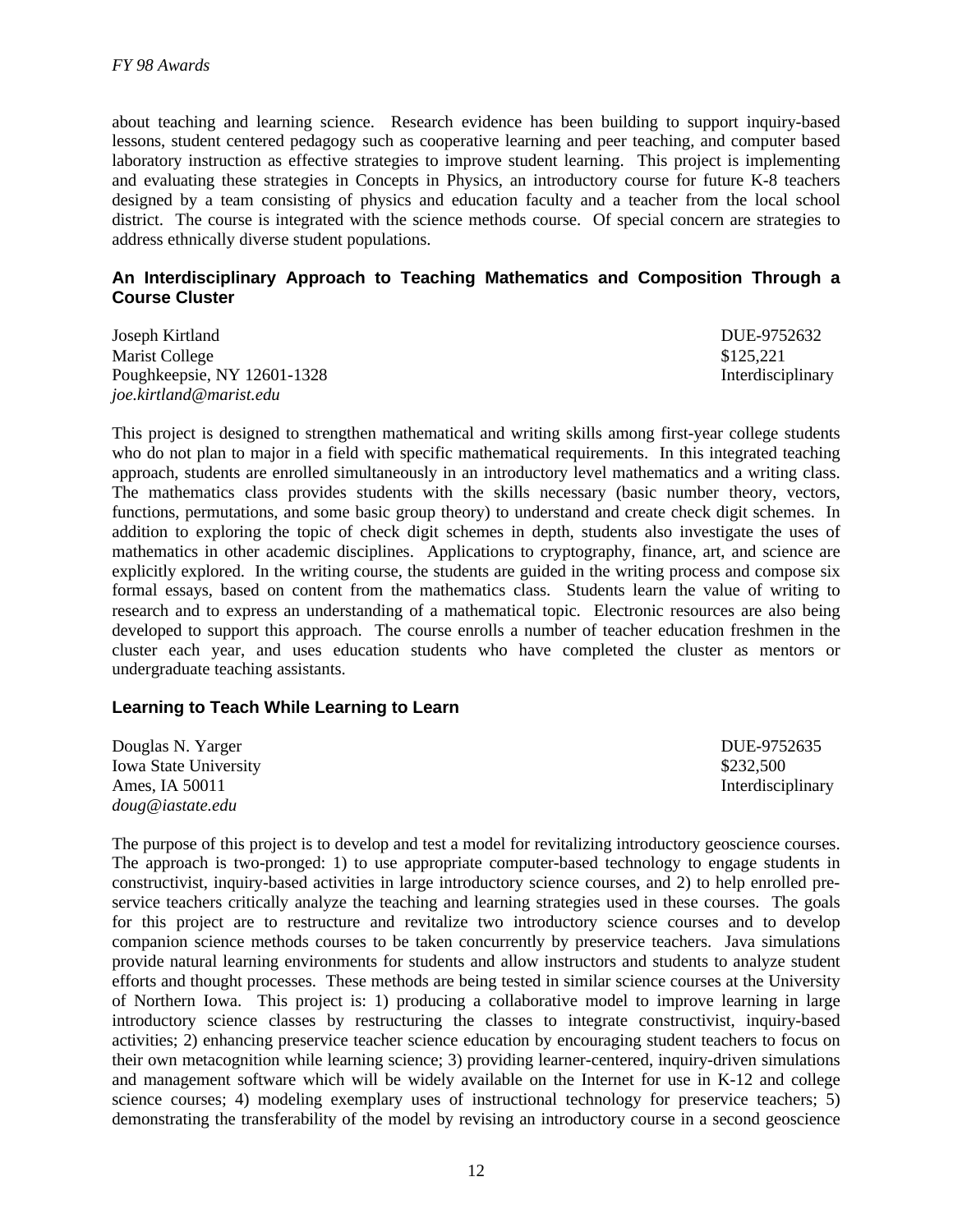area; and 6) providing an instructional software design framework for use in the development of future inquiry-based simulations.

#### **C 3 Connection, Collection, and Correlation**

| Frederic K. Pfaender                     | DUE-9752658   |
|------------------------------------------|---------------|
| <b>American Society for Microbiology</b> | \$155,054     |
| Washington, DC 20005-4171                | Life Sciences |
| fred-pfaender@unc.edu                    |               |

The American Society for Microbiology (ASM) is developing and disseminating an electronic collection of peer-reviewed teaching and learning resources for biology education specifically centered on the microbial world. The primary purpose of the electronic collection is to establish a national center of microbiological resources for teaching and learning. Entries range from the basic sciences to engineering, environmental sciences, medicine and public health, public policy, and business. The collection has two unique features: 1) all items included in the collection are correlated to key microbial concepts and basic laboratory skills for undergraduate education; and 2) all items are peer-reviewed and selected for scientific accuracy, educational quality and visual presentation. Curriculum development teams connect the national collection of microbial resources to the World Wide Web (WWW) and correlate these resources to key microbial concepts and basic laboratory skills. The development teams identify the resources and link the collection of educational resources to key microbial concepts and basic laboratory skills. The collection contains specific information which would appeal to preservice teachers and can be used by them to introduce microbial concepts into their classes.

#### **MIDDLE MATH: A Project to Improve the Undergraduate Mathematics Preparation of Middle Grades Teachers**

Sidney L. Rachlin DUE-9752659 East Carolina University \$150,000 Greenville, NC 27858-4353 Mathematics *rachlin@math.ecu.edu*

MIDDLE MATH is a project to improve the undergraduate mathematics preparation of middle grades teachers. The project focuses on the development of an algebra/number class, and a precalculus course that forms a bridge from the algebra class to the later calculus sequence. The curriculum development is based on experience and seminal recommendations by the NCTM, MAA, and mathematics education researchers. The model for course development is grounded in a dynamic cycle of research on the materials and their effect on student learning. The project team includes mathematicians and mathematics educators. The project benefits from a strong institutional commitment to improve the quality of teacher preparation, and a research video laboratory that facilitates the study of teaching and learning with new course materials and methods of instruction.

#### **Transforming the Teaching and Learning of General Biology for Non-Majors: A Model for the 21st Century**

Gerald E. Button DUE-9752668 Portland Community College  $$49,870$ Portland, OR 97219-7197 Life Sciences *jbutton@pcc.edu*

Portland Community College is undertaking a radical transformation of its introductory biology curriculum to better reach and prepare students for advanced science courses, teaching careers, technical training and most importantly to improve science literacy and application of this knowledge in the home,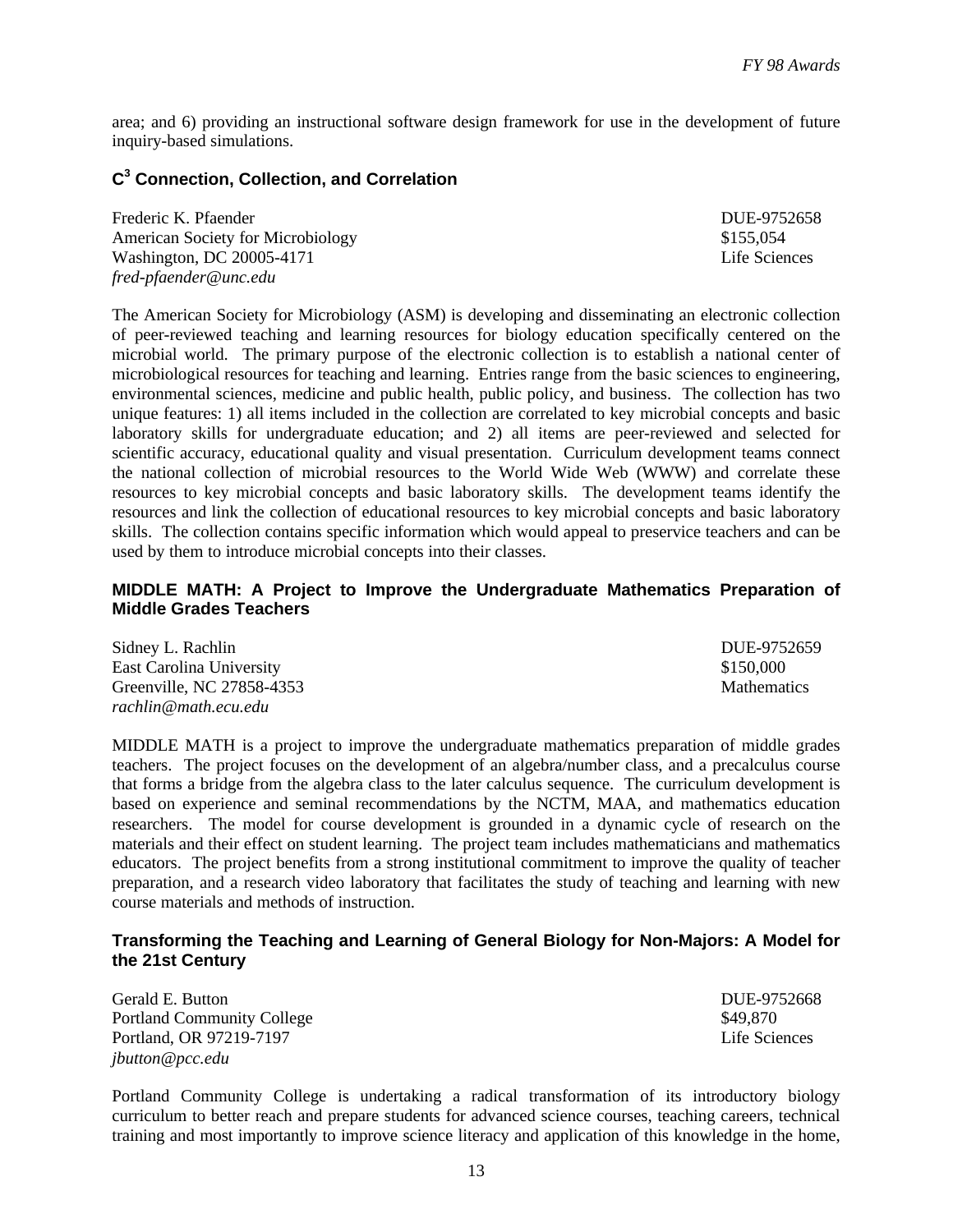workplace, and the world. This revitalization shifts the college's industrial age model of science education into an information age model which addresses the needs of 21st century learners and workers. The faculty are creating a new learner driven curriculum, modifying existing instructional materials and developing new materials as they transform the current audio-tutorial method of general biology instruction to include small group sessions and an enhanced multimedia platform with multimedia based instructional materials. The project is working closely with the Oregon Collaborative for Excellence in the Preparation of Teachers to ensure that students in the course preparing to be teachers will be able to use new technologies in their future teaching careers.

#### **Mathematical Modeling as Teacher Preparation**

Frank R. Giordano DUE-9752691  $COMAP$ , Inc  $$150,909$ Lexington, MA 02173. Mathematics *f.giordano@comap.com*

This project is developing, field-testing, and publishing a text for a modeling course intended both for majors and for future secondary school teachers of mathematics which mirrors and models courses that future teachers will experience in the high school classroom. The course emphasizes how to mathematize a problem and how to select the mathematics to use. It also makes frequent use of technology, group and inquiry based learning, and alternative assessments.

#### **Hands-on Laboratory Projects for Non-Engineers: Learning Scientific Principles in the Context of Everyday Technology**

| John J. Krupczak        | DUE-9752693 |
|-------------------------|-------------|
| Hope College            | \$71,033    |
| Holland, MI 49423       | Engineering |
| krupczak@engin.hope.edu |             |

This project develops, evaluates, and disseminates, hands-on laboratory exercises specifically designed for undergraduates who are not majoring in SMET disciplines. A portion of the project focuses on teacher preparation with a significant number of the target audience being future K-12 teachers. Familiar technological devices such as the automobile, the radio, and the telephone are used to engage the interest of students in learning about technology and science. Exercises explore both the technological and the scientific aspects of these devices and demonstrate how technology incorporates a scientific understanding of nature. All exercises are designed to result in tangible evidence of accomplishment on the part of the student such as construction of a simple working radio. Approximately half of the projects use inexpensive and simple materials so that each student can take home the working device. Other exercises stress a high degree of contact with the workings of technology such as construction of a diode laser light source or construction of a 4-bit binary adder from basic logic circuits. Exercises are optimized for non-engineering and non-science students with little prior technical background. All laboratories are inexpensive, do not require any specialized equipment or facilities, and are capable of being modified to suit different institutional circumstances.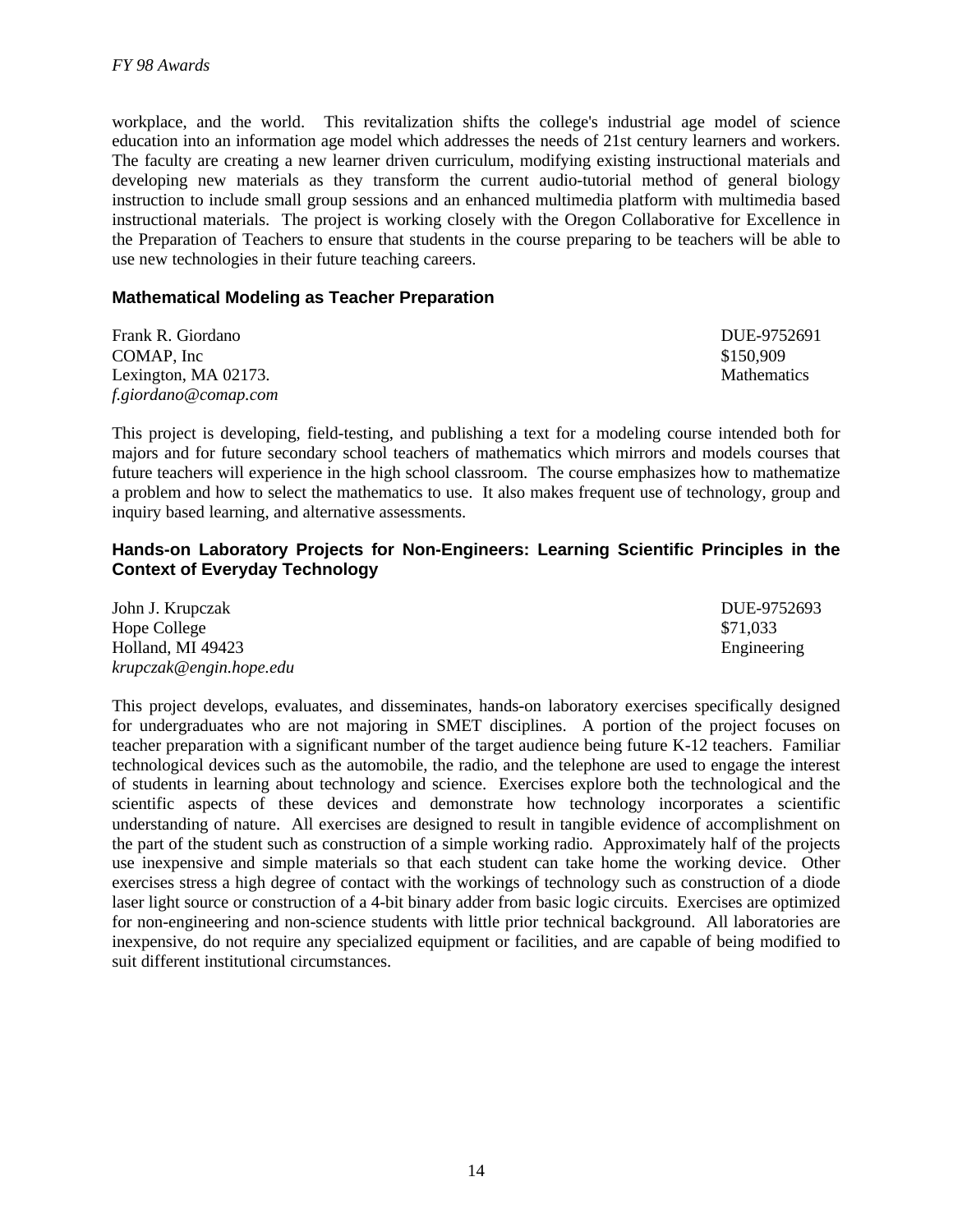### **Chemistry ConcepTests Linked to Course Learning Objectives**

| Carl C. Wamser            | DUE-9752882 |
|---------------------------|-------------|
| Portland State University | \$151.455   |
| Portland, OR 97207-0751   | Chemistry   |
| wamserc@pdx.edu           |             |

Presentation of sophisticated course material to chemistry students has become easier, richer, and broadly available, significantly enhancing or sometimes replacing the traditional lecture mode of information delivery, but comes with the risk of overwhelming students with information. Students need the ability to determine whether they are on track towards meeting the learning objectives that are expected of them. Similarly, faculty need to recognize whether their teaching methods are effectively bringing students to success in the course learning objectives.

Working with the ConcepTests database, which is part of the University of Wisconsin New Traditions Project, this project is producing a collection of web-based questions intended to be useful to students for self-assessment and to faculty for immediate feedback in class. This project is adding to the size and diversity of the ConcepTests database, and extending its usefulness by correlating the questions to specific learning objectives for general chemistry and organic chemistry classes. The ConcepTests are being evaluated in terms of their usefulness in assessing student readiness for different levels of chemistry in general education coursework. The project is collaborating with the Oregon Collaborative for Excellence in Preparation of Teachers in developing support systems for the two mainstream chemistry courses and a seminar on teaching/learning that help students recognize the values and rewards of teaching as a profession.

# **INSTRUMENTATION AND LABORATORY IMPROVEMENT (ILI) PROGRAM**

#### **Teaching Laboratories in Mathematics and Astronomy**

Harold M. Hastings **DUE-9850686** Hofstra University **\$48,506** S48,506 Hempstead, NY 11550-1030 Interdisciplinary *mathmh@hofstra.edu*

Hofstra University is enhancing the science education of non-majors, and especially prospective K-12 teachers, by constructing a dedicated Teaching Laboratory for the Departments of Mathematics and Physics. The laboratory serves 820 students enrolled annually in the courses "Mathematical Excursions" and "Explorations in Mathematics", 625 students enrolled annually in the courses "The Solar System" and "Stars and Galaxies", and an anticipated 120 students enrolled annually in a new course "Models and Algorithms" developed with support from this project. The project involves students actively learning major concepts and methodologies of both mathematics and astronomy: the processes of observation, discovery, description (as rules or algorithms) and verification. The Teaching Laboratory includes 18 networked high-end personal computers (PCs) together with an instructor station, projector and printers serving instructional needs in all of the affected courses and PC-based charge-coupled device (CCD) cameras attached to existing telescopes to facilitate gathering data for later analysis in Astronomy courses. The Teaching Laboratory complements several existing open-access laboratories located throughout Hofstra's campus.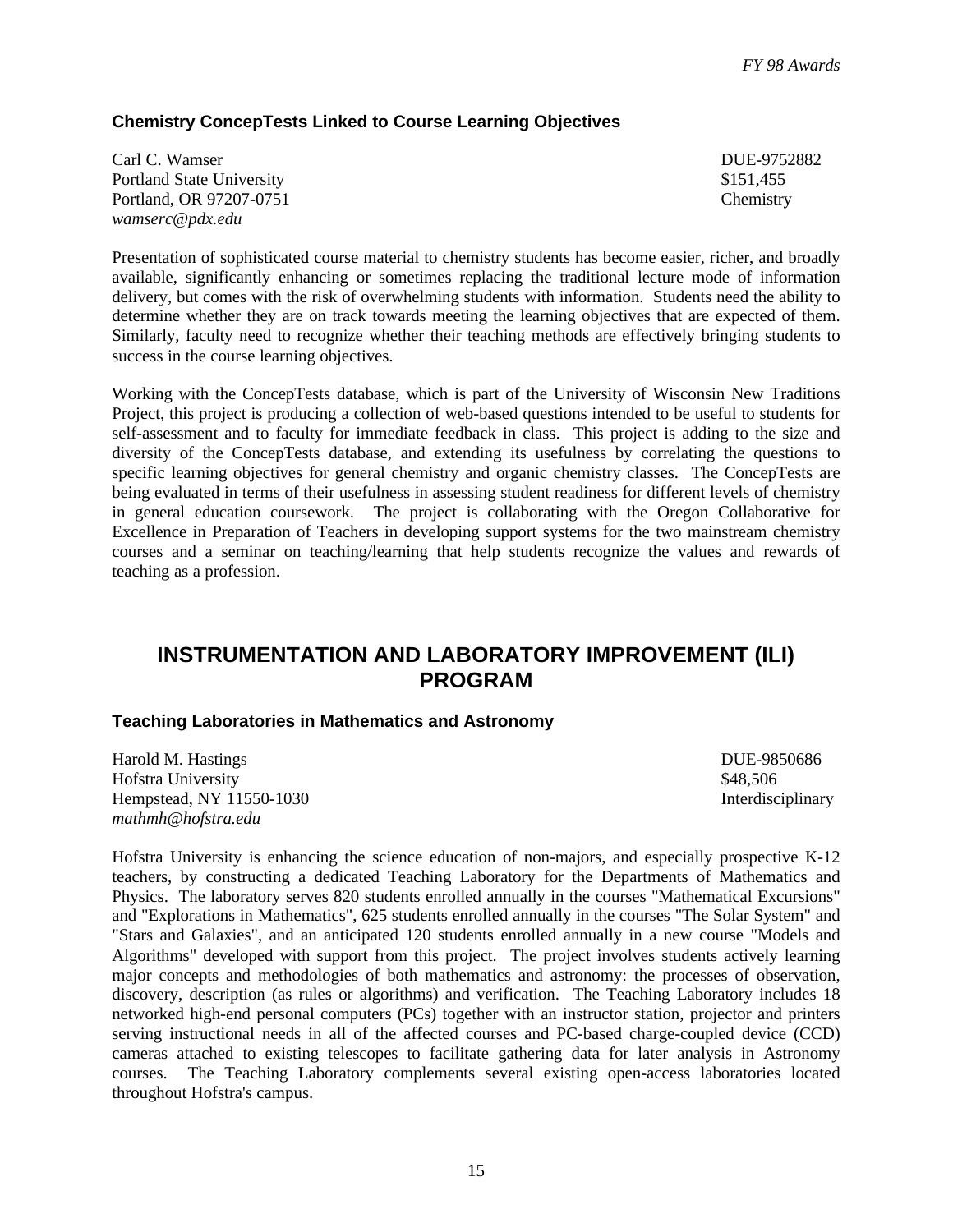### **Design and Rapid Prototyping Instrumentation for Technology Teacher Education**

| James C. Flowers             | DUE-9850574 |
|------------------------------|-------------|
| <b>Ball State University</b> | \$30.365    |
| Muncie, IN 47306             | Engineering |
| jcflowers@bsu.edu            |             |

The Design and Rapid Prototyping Instrumentation Project for Technology Teacher Education puts hightech design equipment in the hands of tomorrow's technology teachers. The objective of this project is to give undergraduates in technology education experiences with advanced tools for technological design, an increasing emphasis for secondary school teachers. Students engage in both two- and three-dimensional design experiences using page scanners, design or drafting software, and a laser cutting machine. Students use a three-dimensional laser scanner to input the surface coordinates of existing objects and then manipulate this design data to suit the needs of their project. The output is either an illustration, or files that can be used with an existing numerically controlled milling machine or an existing fused deposition modeling machine to create a prototype.

#### **An Undergraduate Instructional Laboratory for Computer Mapping and Geographic Information Systems**

Raymond W. Waxmonsky DUE-9850595 SUNY Research Foundation<br>Buffalo, NY 14222-1004<br>Social Sciences Buffalo, NY 14222-1004 *waxmonrw@buffalostate.edu*

An undergraduate Geographic Information Systems (GIS) instructional computer lab is enabling the Department of Geography and Planning, in cooperation with two research/education centers at Buffalo State College (BSC), to expand its course offerings and undergraduate research opportunities and to develop new and innovative K-12 curricula and teacher training tools. The instrumentation: 1) supports the development of new courses in computer mapping for elementary and secondary education majors and a summer workshop to provide similar training to teachers; 2) increases the effectiveness and number of computer mapping and GIS courses offered by the department for its majors and other non-education majors; 3) increases opportunities for undergraduate students to undertake supervised research projects on social and environmental problems; and 4) supports the development of a new course in the application of GIS methodology in the analysis of environmental and conservation issues. The project is coordinated with the National Center for Geographic Information and Analysis (NCGIA) at SUNY Buffalo and reaches inservice teachers through the New York Geographic Alliance. Project results are being disseminated through a national conference on GIS in K-12 education organized by the NCGIA at SUNY Buffalo, the NCGIA at the University of California, Santa Barbara, and the Department of Geography and Planning at BSC.

#### **Enhancing Undergraduate Curriculum Reform with an Interdisciplinary Science Computer Laboratory**

Paul L. Belanger DUE-9850643 Lake Erie College  $$35,000$ Painesville, OH 44077-3309 Interdisciplinary *pbelange@lakeerie.edu*

Lake Erie College is establishing an Interdisciplinary Science Computer Laboratory to significantly facilitate NSF-funded campus-wide undergraduate science reform currently underway. The computer laboratory fills a serious need to provide future K - 12 teachers the opportunity to become more engaged in problem-based learning using current technology. This project incorporates the simulation and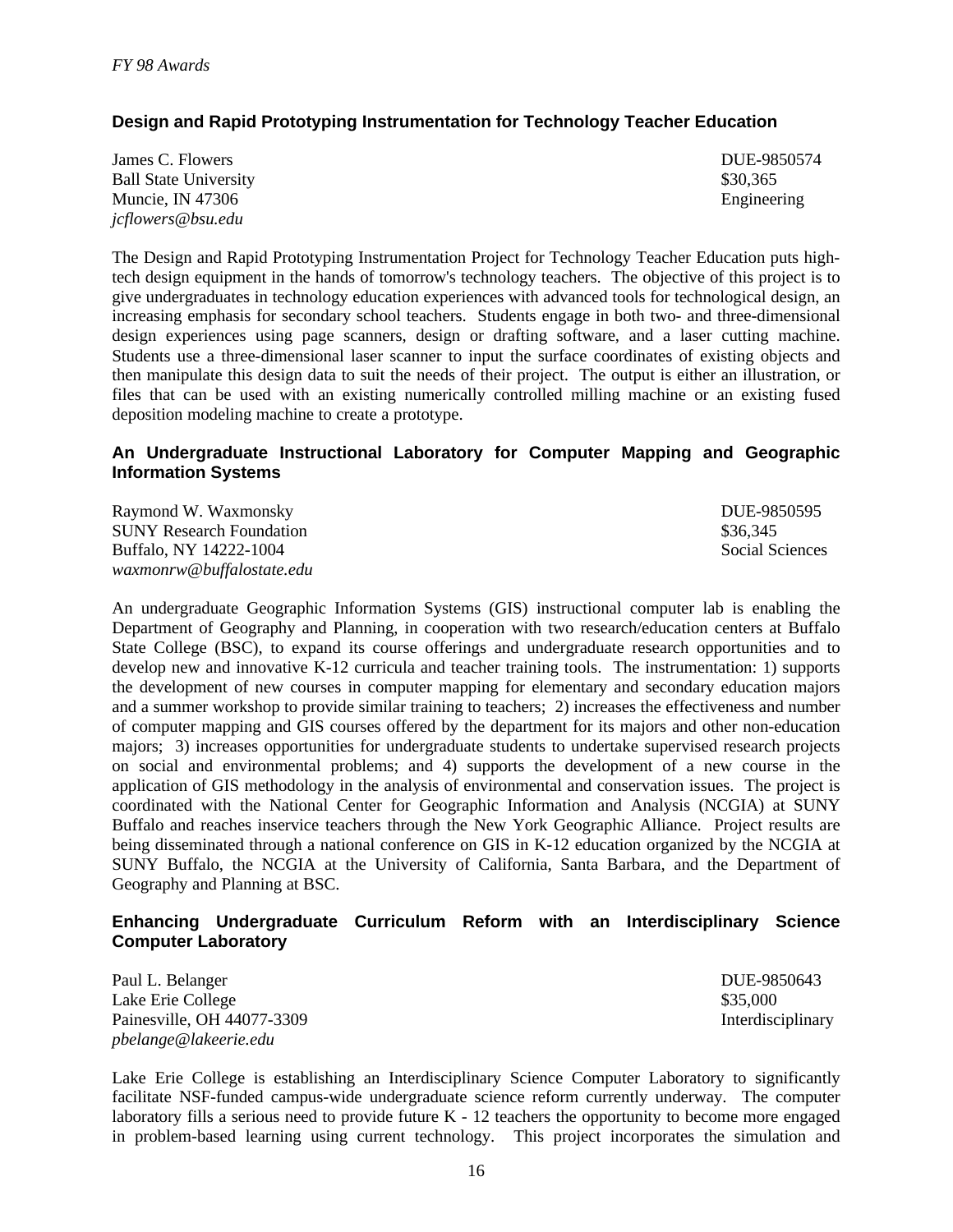modeling ability of new science software into pre-teacher laboratory experiences. Students in biology, chemistry, physical science, mathematics, environmental management, psychology, and equine studies courses benefit from the 18 computers, software, and related "smart classroom" equipment by becoming more actively engaged in the scientific process. The computer facility is to be the focus for teacher preparation in science. Workshops utilizing new programs such as Geographic Information System software are being developed for pre-college students and teachers in the region as well as for students at nearby two-year colleges. The laboratories allow students to provide data to and interact with professionals in local environmental organizations.

#### **Modern Laboratory Courses in Biochemistry and Immunology**

Warren V. Johnson **DUE-9850654** University of Wisconsin -Madison  $$58,704$ Madison, WI 53706-1490 **Life Sciences** Life Sciences *johnsonw@uwgb.edu*

This project is providing biology majors, including those preparing to be teachers, with sophisticated training in protein purification, enzymology, monoclonal antibody development, cellular activation strategies, and mammalian cell culture techniques. The equipment facilitates major improvements in both Biochemistry and Immunology. The affected courses utilize a research approach. Students design experiments, generate, record, analyze, and disseminate scientific data from their own research. Other undergraduate courses benefiting from these improvements include: microbiology, cell biology, molecular biology, nutritional biochemistry, analytical chemistry, environmental chemistry, and instrumental analysis. The equipment also helps to enhance undergraduate research projects and a science camp for talented high school students.

#### **Developing a Modern Genetics Laboratory for Biology Majors**

| Terry D. Schwaner         | DUE-9850691   |
|---------------------------|---------------|
| Southern Utah University  | \$28.522      |
| Cedar City, UT 84720-2498 | Life Sciences |
| shwaner@suu.edu           |               |

This project is enabling the department to build a strong program in genetics, one that incorporates modern theory and methods. Hands on investigative laboratories are being designed and offered to first and second year biology majors; many of whom are planning to be teachers. Laboratory exercises include computer simulations of Mendelian crosses of peas and Drosophila, sex-linkage and mapping through 3-factor linkage analysis and chi-square tests, cytological preparation and microscopic examination of giant salivary chromosomes. Identification of chromosomal mutations and haploid linkage analysis complete the transmission genetics labs. Students also isolate DNA, transform bacteria with plasmids, use restriction enzymes to construct standard curves, map restriction sites, probe Southern blots, amplify human DNA using the polymerase chain reaction, sequence DNA, align DNA sequences on a computer, and apply allozyme electrophoresis to a problem in population genetics.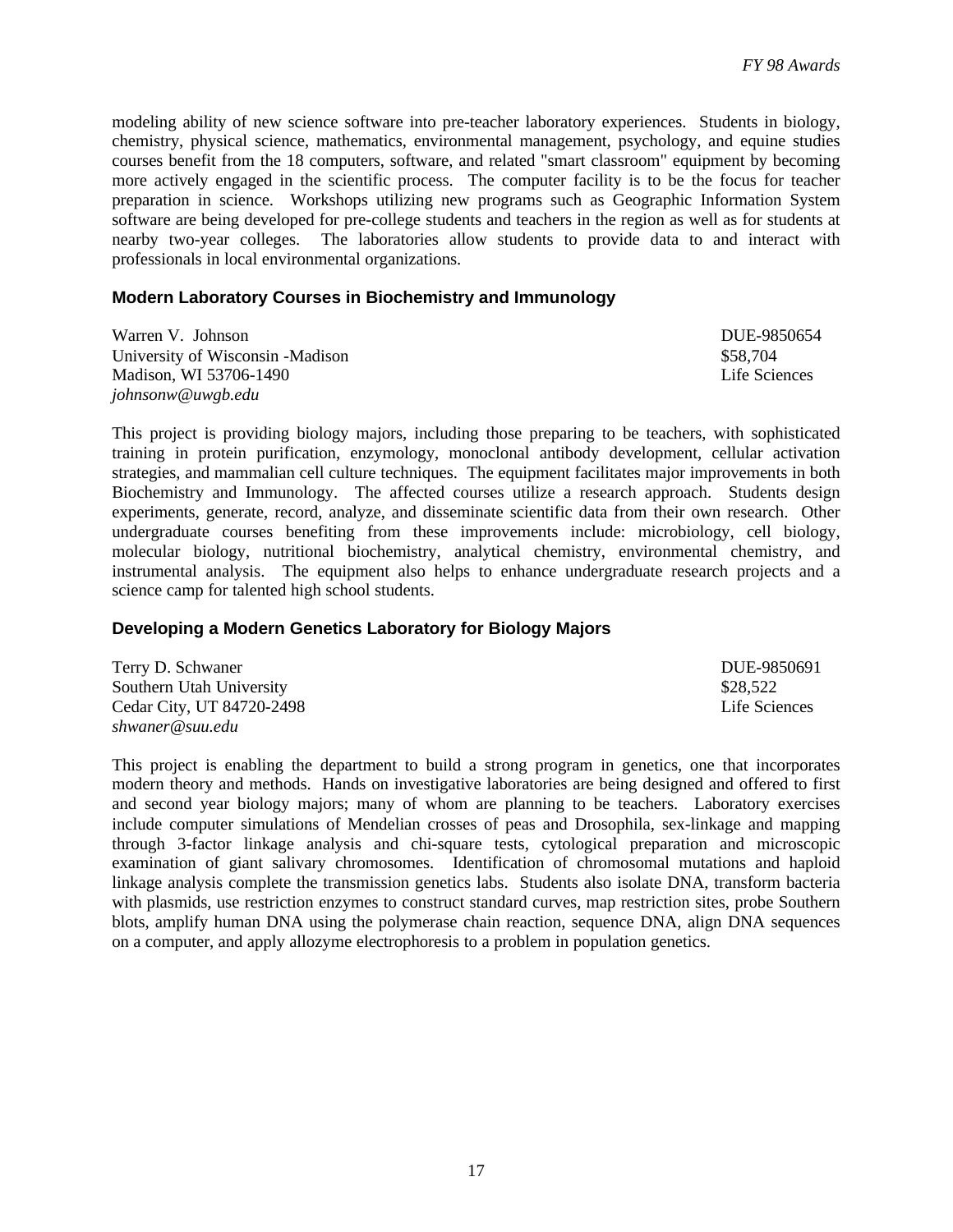#### **Development of an Interdisciplinary Environmental Studies Geographic Information Analysis (GIA) Program at Montclair State University**

William D. Solecki DUE-9850835 Montclair State College **\$35,469** S35,469 Montclair, NJ 07043 Interdisciplinary *soleckiw@saturn.montclair.edu*

Geographic information analysis (GIA) methods and techniques are being integrated into the undergraduate environmental studies curriculum in the Department of Earth and Environmental Studies at Montclair State University to provide a more active-learning, hands-on approach to interdisciplinary environmental study. The interdisciplinary framework examines phenomena and systems from a holistic perspective including integration of the scientific and societal dimensions of contemporary environmental issues and problems. GIA enables one to display spatial environmental data, such as land use, and geology, and to ask questions about how and why these phenomena interact. The integration of GIA will foster interdisciplinary study in three ways: 1) changing environmental issue and problem identification as a consequence of enhancing overall understanding and conceptualization of environmental issues; 2) strengthening analytical thought by encouraging alternative problem-solving approaches which recognize key interactions between natural systems and societal systems; and 3) focusing on differing perspectives in addressing and evaluating environmental issues that emerge from student/group dynamics. Students enrolled in earth science and biology secondary teaching certificate programs are required to take some of the courses undergoing revision.

#### **Enhancing Environmental Geology Courses through Development of Laboratory Exercises and Field Experiences**

| Fredrick J. Rich            | DUE-9850891 |
|-----------------------------|-------------|
| Georgia Southern University | \$13,948    |
| Statesboro, GA 30460-8033   | Geosciences |
| frich@gsaix2.cc.gasou.edu   |             |

This project is revising a core curriculum environmental geology course that is required of all students, including science majors, non-science majors, and future K-12 teachers. The course utilizes environmental issues to introduce and discuss relevant scientific concepts, providing in-context instruction with a substantial amount of field experience. Distinctive features include: 1) an approach that makes students aware of local, regional, and global environmental problems which relate to the earth sciences; 2) a focus on hands-on laboratory activities; and 3) involvement of advanced science and science education majors in the laboratories as faculty-mentored interns in the Undergraduate Teaching Internship Program. The laboratory is equipped with three piezometer nests, with each nest consisting of two to three monitoring wells equipped with continuous water-level recorders which will record the hydraulic head in separate shallow aquifers as a function of time. With this system of monitoring wells, students learn how subsurface water levels can vary with time, how multiple "water tables" may exist in the subsurface, and how groundwater moves both vertically and laterally. In addition, students learn fundamental aspects of water quality and chemistry through the sampling and analysis of water from the monitoring wells.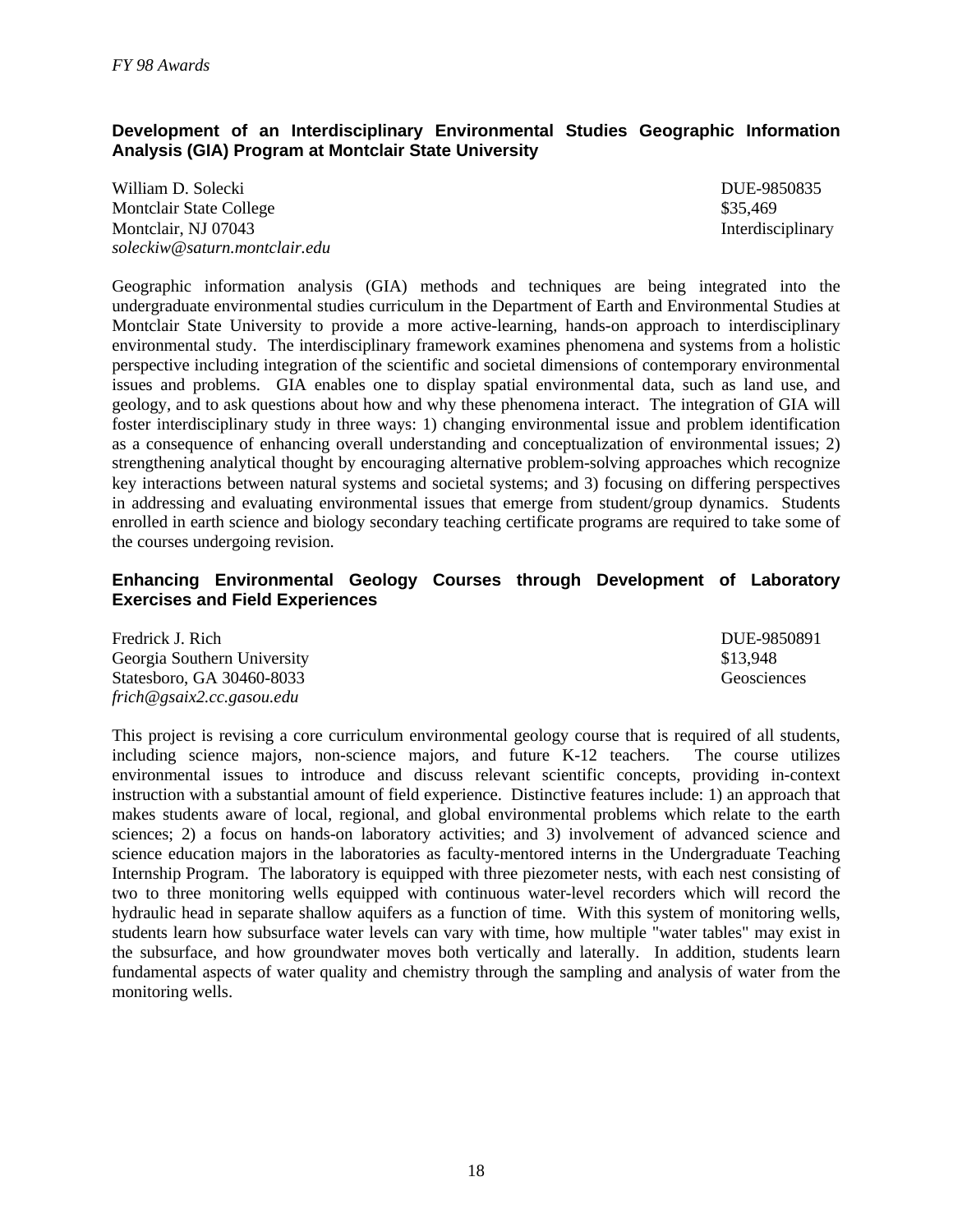#### **Development of the Laboratory Component of a Materials Chemistry Course for Nonscience Majors**

| Roger W. Kugel     | DUE-9850903 |
|--------------------|-------------|
| St. Mary's College | \$38,305    |
| Winona, MN 55987   | Chemistry   |
| rkugel@smumn.edu   |             |

This project focuses on the development of new experiments for the World of Materials course for nonscience majors that is also mandatory for elementary education majors. The course explores the chemistry of familiar materials from everyday life (paper, fabrics, metals, plastics, glass, leather, etc.) and discusses the life-cycle of each material from its source in the animal, vegetable, or mineral world, through the stages of its processing to finished products, to its demise when it becomes used up or worn out and its ultimate fate in disposal or recycling. The new experiments allow students to observe microscopic and atomic-scale images, to carry out some pertinent chemical transformations, and to measure some important physical properties of these materials. For example, in one experiment the atomic structures of the surfaces of gold and graphite, observed using a scanning tunneling microscope, are correlated with their vastly different densities. These experiments allow students to observe atomic structure, experience real world chemistry, and draw their own conclusions about structure-property relationships in materials helping them to understand and appreciate why different materials behave the way they do.

#### **Integrating Computer-Based Physiology Exercises across the Curriculum**

| Robin L. Cooper          | DUE-9850907   |
|--------------------------|---------------|
| University of Kentucky   | \$51.550      |
| Lexington, KY 40506-0057 | Life Sciences |
| rlcoop1@pop.uky.edu      |               |

The School of Biological Sciences at the University of Kentucky is renovating its biology curriculum and designing new laboratory exercises for both majors and non-majors that center on the scientific method and science as a process. This project focuses on the development of a series of computer-based physiology laboratory modules using Macintosh-based data acquisition stations, each with probes, transducers and data analysis software. MacLab-based physiology exercises provide important components of the introductory laboratory for life science majors, the required midlevel Animal Physiology course and physiology-based summer research experiences. In addition, students preparing for careers in elementary and middle school education who are enrolled in the non-majors General Biology Laboratory utilize the MacLab system in a basic human physiology exercise. These laboratory exercises familiarize students with the use of computers in biological investigations, and provide opportunities for real time data collection and analysis, hypothesis testing, report writing and participation in active group discussions.

#### **Scanning Probe Microscopy and the Science Curriculum: Course Development and Support**

| Barry L. Hurst         | DUE-9850912    |
|------------------------|----------------|
| Lebanon Valley College | \$21,350       |
| Annville, PA 17003     | <b>Physics</b> |
| hurst@lvc.edu          |                |

This project is introducing scanning probe microscopy (SPM) into the science curriculum at Lebanon Valley College (LVC), integrating SPM into both introductory and advanced physics courses and laboratories at LVC. A one-credit course on SPM for upper division students (e.g., biology and chemistry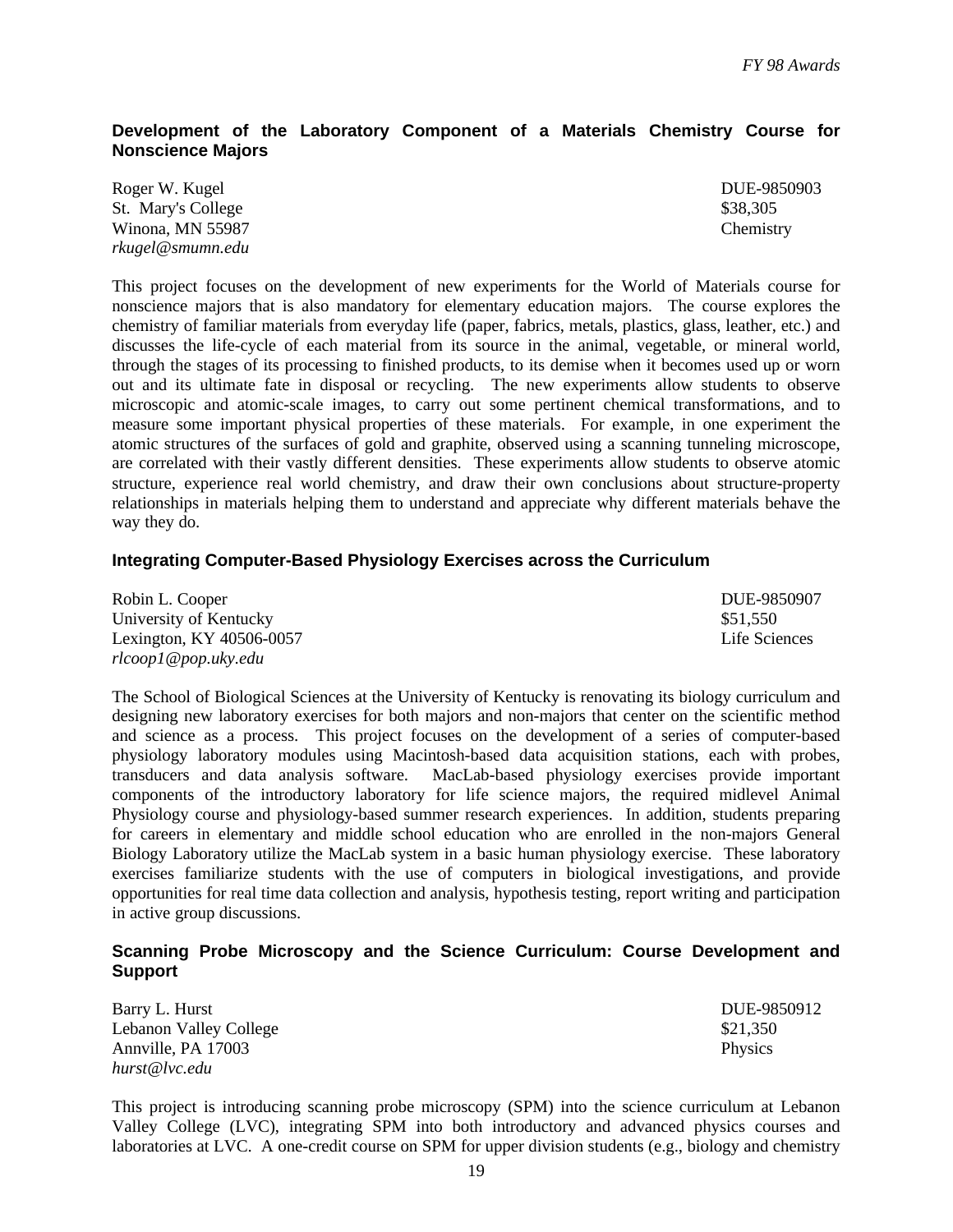students) who have completed one year of introductory college physics uses senior physics students who have been trained on SPM as laboratory teaching assistants. The project is developing demonstrations/short laboratory exercises to support courses offered by the chemistry and biology departments as well as the Master of Science Education program at LVC (a program designed for elementary and secondary school teachers). In addition, the SPM assists the department in its outreach programs to local high schools and industries and has the potential for not only introducing SPM concepts into the high schools but SPM instrumentation as well.

#### **An Inquiry-Based, Problem-Solving Approach to Introductory Geology Laboratories**

| Steven C. Good                          | DUE-9850923 |
|-----------------------------------------|-------------|
| West Chester University of Pennsylvania | \$40,800    |
| West Chester, PA 19383                  | Geosciences |
| sgood@wcupa.edu                         |             |

This project is establishing an inquiry-based, problem-solving, constructivist introductory geology laboratory experience with a particular emphasis on pre-college teachers. The laboratory curriculum is designed to engage students in three multi-week, continuing investigations that require them to collect observations and data, graphically and statistically analyze their data, formulate reasonable interpretations to specific scenarios, and present this range of information to classmates. These investigations address: 1) Earth Materials through a "tabloid" who-dun-it mystery where students will study Earth materials within the context of forensic geology; 2) Surficial Processes through the study of the "real value" of real estate (where students learn the potential hazards associated with purchasing a home); and 3) Earth Systems Science through development and testing of computer models for the past history of the Earth in order to understand the "precision" associated with global change predictions generated by computer Global Change Models. Assessment of the relative effectiveness of the individualized instruction designs is performed by the School of Education. Preservice students study the evaluation procedure as an integral part of their educational training. The Introductory Geology course fulfills the natural science general education requirement for preservice students and is required of preservice students in the science program.

#### **Weather Analysis Laboratory**

| Cecil S. Keen               | DUE-9850924 |
|-----------------------------|-------------|
| Mankato State University    | \$44.522    |
| Mankato, MN 56001           | Geosciences |
| cecil.keen@mankato.msus.edu |             |

Mankato State University is equipping a Weather Analysis Laboratory with a series of Radac Workstations, an integrated Graphics Workstation capable of on-air quality TV graphics. With this facility students integrate local weather data and use a video recording, slide making and graphics production facility. Local weather data, along with national and international data streams received over satellite links, are collected and displayed in an integrated series of workstations. These are connected to graphics display consoles to enable students to analyze, create, and present data in a variety of formats. Real-time data is captured digitally, and students are encouraged to evaluate their real-time weather observations together with national data. Mesoscale models are also used and students are taught to run and interpret these and other models. At Mankato State University, preservice teachers take weather courses as part of their preparation for the teaching of the life sciences, geography and earth sciences. This project impacts directly upon enhanced classroom teaching and visual materials preparation and is creating a nucleus facility for teacher service workshops. It will also provide opportunities for local schools to obtain this data through dial-in and Internet means.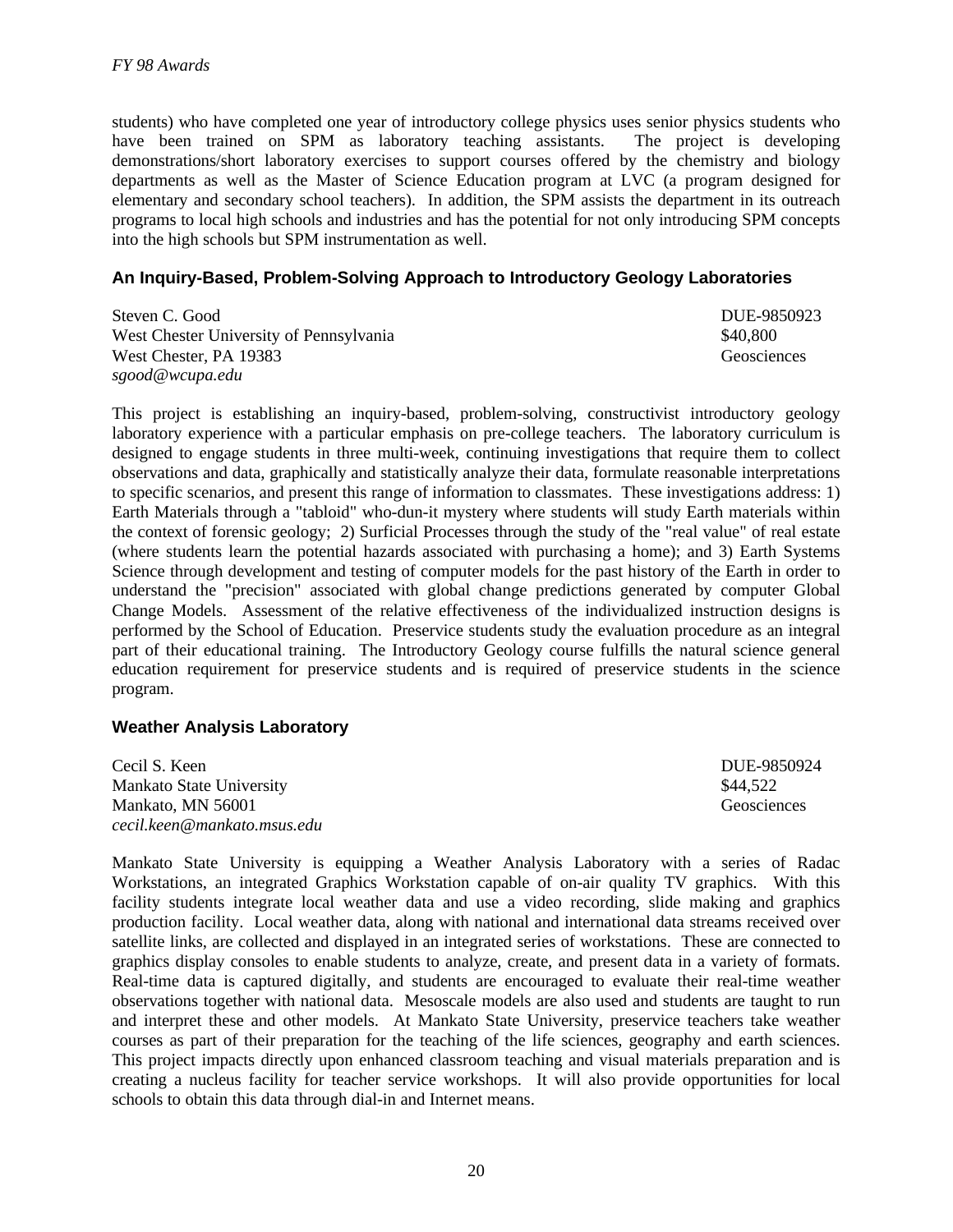#### **A Visual Introduction to Laboratory Studies**

Mauri A. Ditzler DUE-9850954 Millikin University **\$41,245** Decatur, IL 62522-2039 Chemistry *mditzler@mail.millikin.edu*

Faculty at Millikin University are developing a set of introductory, special-topics courses that allow students to experience the excitement of an in-depth study while simultaneously placing the study in the broader context of overarching principles of scientific inquiry. Each course focuses on a particular area of inquiry, such as molecular structure, stars, or prairie ecology. Elementary and secondary teacher certification requirements are fulfilled by taking three of the courses. This project provides equipment that will support a three-week laboratory module that involves the use of instrumentation to make observations that both extend and improve the accuracy and precision of one or more of the human senses and the use of graphs and mathematical expressions to organize and simplify data, ideas, and concepts. Students consider what they can say about objects on the basis of their color and then reconsider after evaluating with visible transmission and reflectance spectra, visible fluorescence spectra and infrared spectra.

#### **Establishing a Mathematics Education Center**

Robin A. Ward DUE-9850981 California Polytechnic State University Foundation \$34,580 San Luis Obispo, CA 93407 Mathematics *raward@calpoly.edu*

This project is establishing a Mathematics Education Center consisting of a computer enhanced classroom, an activity area, a material storage area, and a curriculum development area. The objective is to improve the preparation of both preservice and inservice teachers and serve as a model for Centers at other universities. Preservice teachers are learning mathematics in ways consistent with the California Mathematics Framework and with recommendations of groups such as the National Council of Teachers of Mathematics and the National Research Council. Inservice teachers have access to the Center through activities organized by the Central Coast Mathematics Project and are able to upgrade their mathematical knowledge and acquire and construct appropriate learning experiences for their students.

#### **Astronomical Observing for All Undergraduates**

Jeffrey A. Wilkerson DUE-9851041 Luther College  $$10,171$ Decorah, IA 52101-1039 Astronomy *wilkerje@luther.edu*

Astronomical observing facilities at Luther College are being upgraded with telescopes, charge-coupled device (CCD) cameras, portable computers and associated accessories and software to provide observing sessions for introductory classes consisting primarily of non-science majors and including a large fraction of elementary education majors. Astrophysics students are able to process data from CCD observations to make precise measurements of objects such as variable star periods and the orbital periods of Jupiter's moons. An outreach program with local K-12 schools involves Luther College faculty and students running observing sessions as part of a hands-on astronomy program offered to the schools. One telescope is available on a loan basis.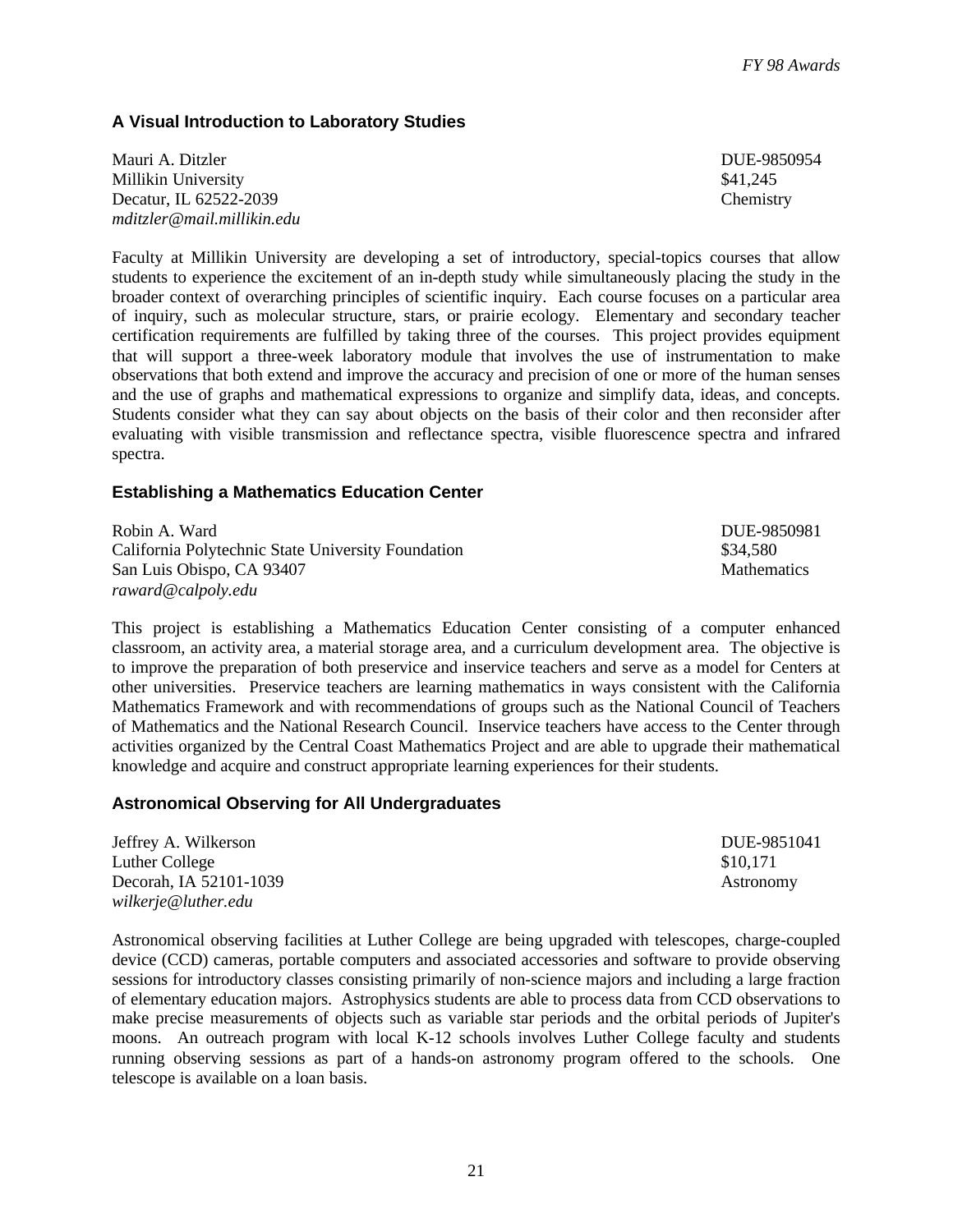#### **Request for Two Environmental Growth Chambers**

Lucy St. Omer DUE-9851050 San Jose State University Foundation  $$18,640$ San Jose, CA 95172-0130 Life Sciences *st.omer@biomail.sjsu.edu*

Explorations of changes in global environments and determining how species may function and adapt under such changes are two fundamental areas of physiological ecology with theoretical and practical applications. The Biology Department at San Jose State University has a conservation and ecological emphasis in its undergraduate and graduate curricula which includes studies exploring the effects of changing global environments on plant growth. Students have the opportunity to explore, in a meaningful way, concepts of global changes with the use of environmental growth chambers. A major program in this department is the preparation of undergraduate science students for science teaching at the precollege level. Growing plants in different climatic environments stresses the integrated approach to learning science, and allows students to explore natural phenomena in controlled environments. In addition, this project supports the department goal to ensure that students develop positive attitudes about doing science and are comfortable with the use of scientific equipment.

#### **Introduction of Advanced Instrumentation in Science Classes Primarily Serving Allied Health and Education Majors**

| Roxanne H. Burns             | DUE-9851077   |
|------------------------------|---------------|
| Kent State University        | \$80.480      |
| Kent, OH 44242               | Life Sciences |
| rburns@el4.kenteliv.kent.edu |               |

The goal of this project is to introduce the modern techniques of biology and chemistry to a non-science major student population which includes future health care workers and science teachers. An interdisciplinary approach melding biology and chemistry is enhancing student understanding of fundamental levels of the organization of life, the cell and the molecule. Fluorescent microscopy equipment with imaging capabilities, a medium pressure chromatography/gel filtration apparatus, and high performance liquid chromatography with mass analysis capabilities are improving the science experience for allied health and education majors as well as science majors. Laboratory activities are reinforcing lecture topics with direct experience, promoting critical thinking, and encouraging students to teach each other in a collaborative manner.

#### **Northern Arizona University Archaeology Program Undergraduate Materials Analysis and Imaging Laboratory**

Kelley A. Hays-Gilpin DUE-9851101 Northern Arizona University **\$33,231** \$33,231 Flagstaff, AZ 86011 Social Sciences *george.gumerman@nau.edu*

The Department of Anthropology at Northern Arizona University is establishing an Undergraduate Materials Analysis and Imaging Laboratory (UMAIL) for undergraduate anthropology student instruction and research in archaeology. The UMAIL serves undergraduate anthropology majors as an interactive classroom and provides resources for undergraduate student research and independent study. The laboratory also helps prepare preservice K-12 teachers to incorporate anthropology exercises and examples in natural and social science lesson plans. The laboratory is equipped with up-to-date microscopes and graphics imaging equipment for student use in studying the university's extensive comparative collections of prehistoric artifacts and ecofacts. UMAIL is also providing hands-on science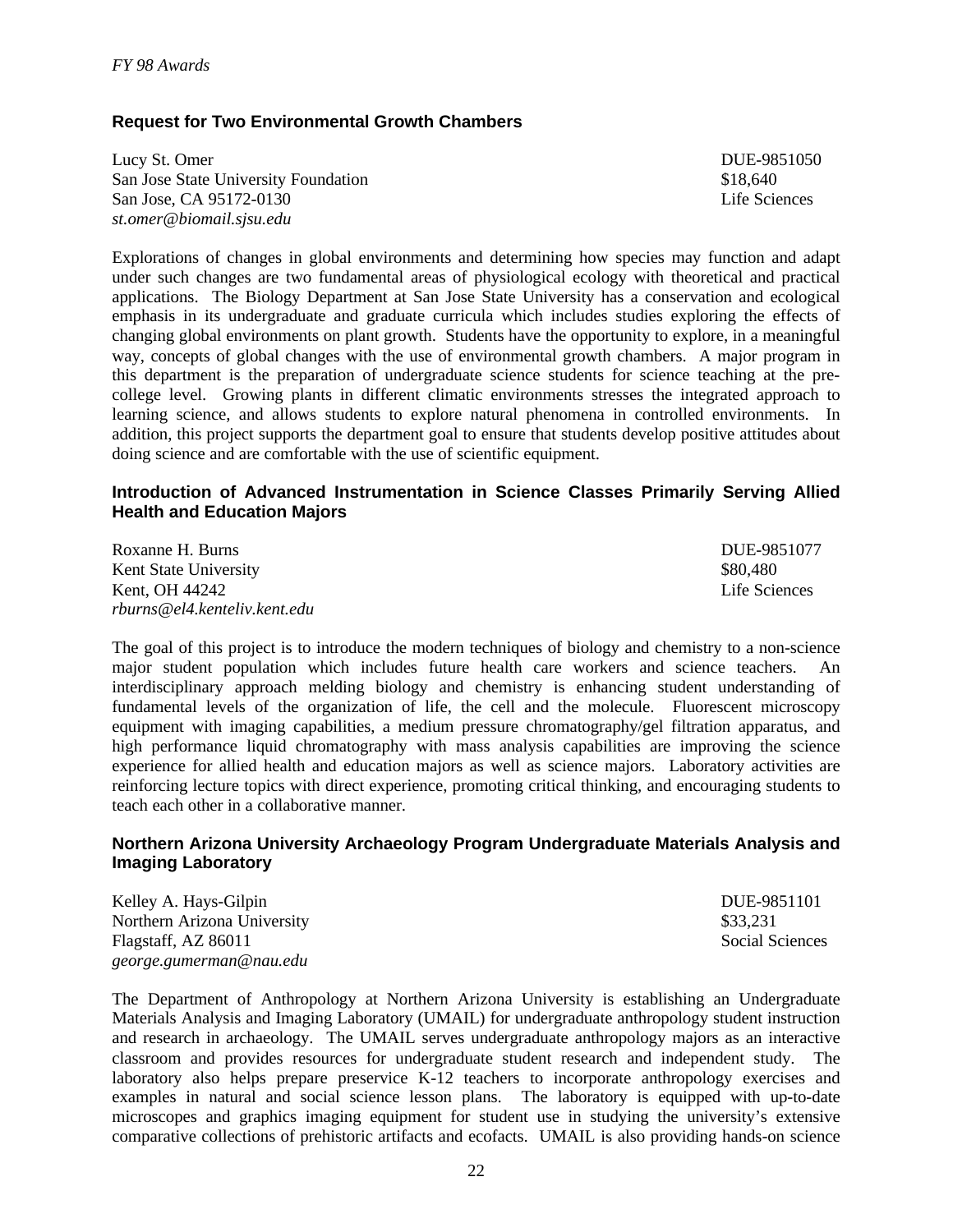laboratory experience to many students through a new curriculum and special seminars and workshops for students associated with the Navajo Nation Archaeology Department and Hopi Cultural Preservation Office.

#### **Integration of Quantitative Materials Characterizations Throughout Chemistry and Physics Curricula: Purchase of Thermal Analysis, Viscometry, & Gel Permeation Chromatography Equipment**

Allen D. Hunter DUE-9851107 Youngstown State University  $\frac{1}{44,600}$ Youngstown, OH 44555-0001 *adhunter@cc.ysu.edu*

At Youngstown State University, Materials Science lecture topics and qualitative laboratory experiments are integrated into many Chemistry and Physics courses. The acquisition of new equipment allows the introduction of many new quantitative synthetic and biologically derived polymer and solid state materials experiments into the sophomore through senior level Chemistry laboratory classes, the condensed matter Physics laboratory classes, and a proposed Materials Science laboratory course. Nonscience majors, including education majors and preservice science teachers, use this instrumentation in new laboratory-based general education courses with a discovery research format. Thermal analysis equipment allows students to quantitatively evaluate phase changes in solid state, polymeric and biologically relevant materials and to quantify the chemical reactions of solid state materials at elevated temperatures. Viscometry and gel permeation chromatography/size exclusion chromatography (GPC/SEC) equipment allows students to quantify the molecular weights and related physical properties of synthetic and biologically derived polymers. In addition, materials characterization is integrated into professional development offerings for working teachers through specialized summer laboratory courses optimized to meet the needs of science teachers and through "in service" days.

#### **Experiencing Geometry: Enhancing Prospective Elementary and Middle School Teacher's Learning of Geometry Through the Use of Technology**

| Tadanobu Watanabe              | DUE-9851237        |
|--------------------------------|--------------------|
| <b>Towson State University</b> | \$42.756           |
| Towson, MD 21204-1010          | <b>Mathematics</b> |
| twatanabe@towson.edu           |                    |

This project is providing prospective elementary and middle school teachers the opportunity to develop and utilize their own imagery and spatial sense. Towson University Mathematics Department is revising the way it teaches geometry to prospective elementary and middle school teachers by infusing computing technologies into mathematics content courses. Sixteen desktop computers with appropriate geometry software are connected to the Internet so that the existing electronic materials may be fully utilized, including web-based materials under development. Additional laptop computers allow instructor demonstration and students' sharing of their ideas in regular classrooms. Data is being collected to identify in what ways and how often computing technologies are utilized in the geometry course.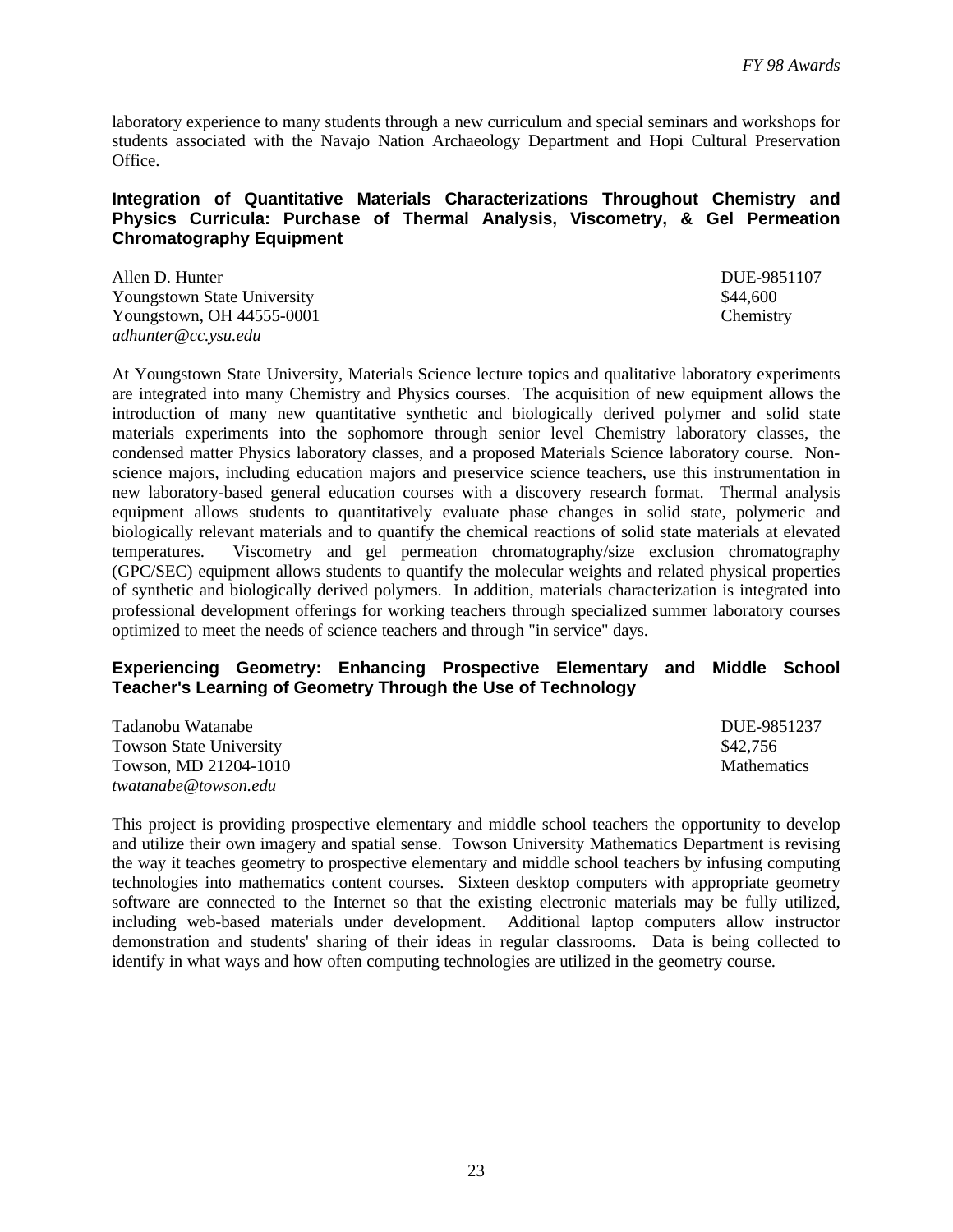### **Extended Classroom for Enhanced Learning (EXCEL)**

L. Scott Chumbley DUE-9851284 Iowa State University **\$57,500** State University Ames, IA 50011 Engineering *chumbley@iastate.edu*

Faculty members in the Department of Curriculum and Instruction and the Department of Materials Science and Engineering at Iowa State University are establishing an instructional program and a classroom dedicated to bringing the capabilities of the scanning electron microscope (SEM) into elementary and secondary classrooms. With the development of the Internet and remote-controlled SEMs, a unique opportunity now exists to facilitate children's access to extremely expensive, technologically advanced equipment via inexpensive Internet connections. The classroom consists of an environmental SEM fully connected to the World Wide Web and the Internet. A summer training program involving inservice and preservice teachers at the elementary and secondary levels provides instruction on how to use the SEM in the classroom. During the school year, preservice elementary and secondary teachers who are specializing in science and mathematics facilitate the K-12 classroom investigations.

#### **Enhanced Environmental Biology Literacy for all Undergraduate Students**

Alison Morrison-Shetlar DUE-9851312 Georgia Southern University **S50,000** S50,000 Statesboro, GA 30460-8033 Life Sciences *aims@gsaix2.cc.gasou.edu*

An environmental biology course that is part of Georgia Southern University's (GSU) new core curriculum course utilizes environmental issues to introduce and discuss relevant scientific concepts. All students who wish to obtain a degree from GSU will complete this core curriculum including science majors, non-science majors, and future K-12 teachers. The project provides equipment to allow development of innovative hands-on laboratory activities related to local, regional, and global environmental problems. Expected project outcomes include graduates who: 1) are able to engage in environmentally-aware behavior; 2) have improved scientific and environmental knowledge; 3) and appreciate the connections between science and "real-world" problems.

### **Enhanced Science Education Through the Use of Modern FTNMR Spectroscopy**

| Tony L. Mega        | DUE-9851315 |
|---------------------|-------------|
| Whitworth College   | \$90,004    |
| Spokane, WA 99251   | Chemistry   |
| tmega@whitworth.edu |             |

This project, which is a collaborative effort between science and education faculty, enables education students and lower division science students to more concretely grasp chemical principles through handson experience with a Fourier Transformed Nuclear Magnetic Resonance (FTNMR) Spectrometer. Prospective K-12 teachers and other students with relatively limited chemistry background conduct NMR laboratory exercises geared to their level of expertise. Experiments involve identifying common chemical structures and following the course of a metabolic pathway through the use of FTNMR. K-12 teachers carry out similar experiments in summer workshops hosted jointly by Whitworth faculty in the science and education departments. Participants in the workshops are encouraged to bring their students back to the campus for "laboratory field trips" focused on the NMR spectrometer. Upper division chemistry students identify stereoisomers of a coordination complex, analyze the intricacies of an enzyme-catalyzed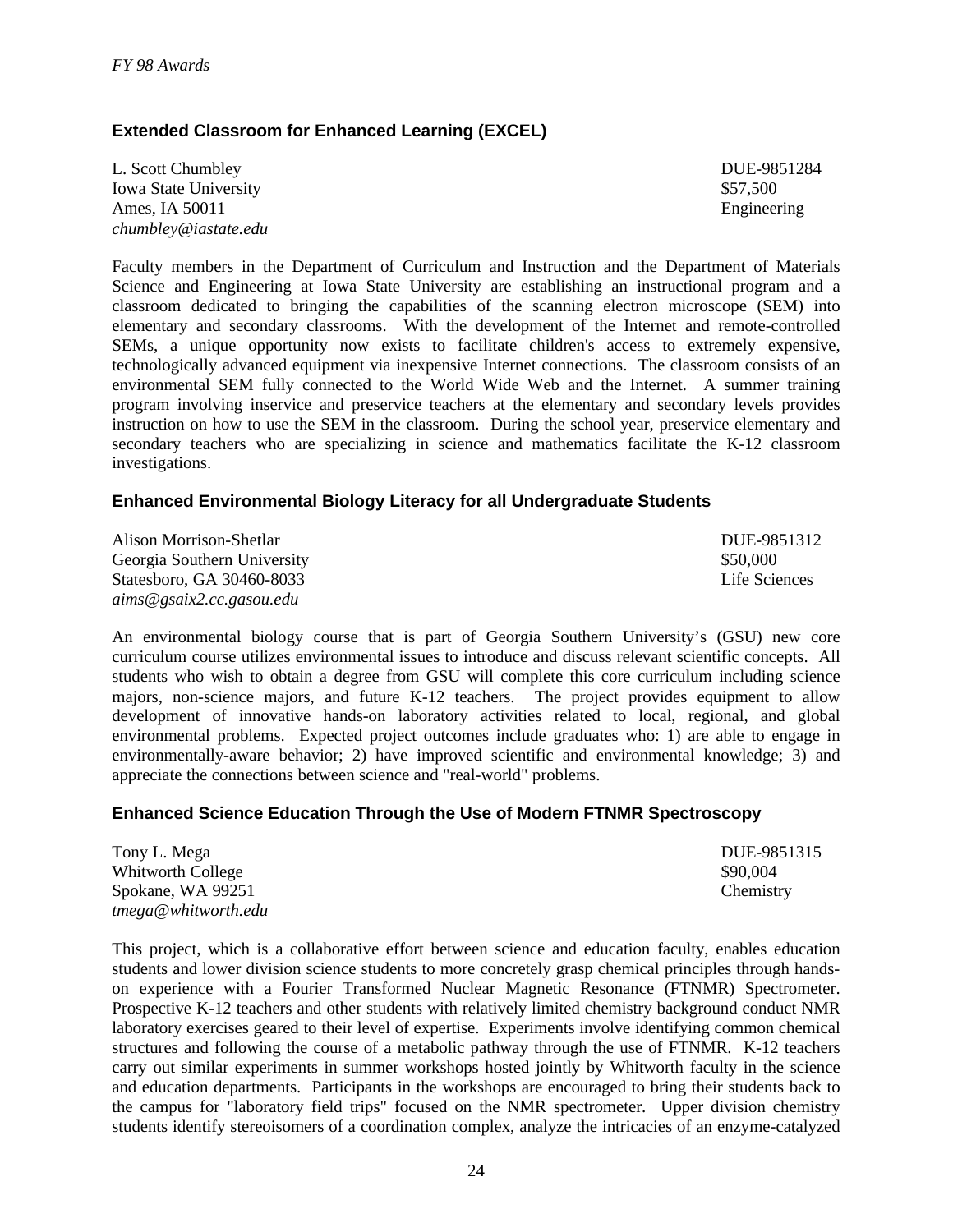reaction, and utilize multi-pulse lD and 2D NMR techniques to determine the structures of monoterpenes. The spectrometer is also stimulating faculty-directed undergraduate research projects.

#### **Technology Center for Teacher Preparation**

| Lawrence Schovanec           | DUE-9851342        |
|------------------------------|--------------------|
| <b>Texas Tech University</b> | \$40,000           |
| Lubbock, TX 794091035        | <b>Mathematics</b> |
| schov@math.ttu.edu           |                    |

This project is enabling the department to establish a PC multi-media laboratory. With the new facility, the curriculum is enhanced by the introduction of additional technology that is relevant to the educational experience in K-12. For example, Geometer's SketchPad, or Cabri Geometry are being incorporated into the teacher preparation curriculum. In addition, the multi-media laboratory is enhancing the department's ability to develop cooperative programs with local public schools. Teachers from area schools are invited to demonstrate technology that they use in their classrooms and a series of workshops for inservice teachers are offered. In these workshops teachers and students are prepared to teach, view, evaluate, and compare various software appropriate to their instructional needs.

#### **Science Laboratories for Prospective Elementary Teachers (K-8)**

Larry D. Oppliger DUE-9851354 Western Michigan University<br>
Kalamazoo, MI 49008<br>
Hiterdisciplinary Kalamazoo, MI 49008 *larry.oppliger@wmich.edu*

This project is establishing four laboratories for the elementary teacher preparation program at Western Michigan University for use in the physical sciences, the earth sciences, and the life sciences. The fourth laboratory enables students to work on lessons and projects outside of class time and also serves as a commons room. Six science content courses for prospective elementary teachers, two in each of the three broad areas above, together with a "capstone" course are offered in the new laboratories. The program currently graduates over 250 elementary teachers each year and is preparing teachers who will be able to teach in line with both the content and pedagogical standards outlined in the Michigan Essential Goals and Objectives of Science Education and advocated by several recent national studies.

#### **Inquiry-Based Science Experiences for Pre-Service Teachers**

| Sharon J. Anderson                         | DUE-9851394       |
|--------------------------------------------|-------------------|
| California State University - Monterey Bay | \$46,836          |
| Seaside, CA 93955-8001                     | Interdisciplinary |
| sharon anderson@monterey.edu               |                   |

The overall objective of this project is to provide a series of learning experiences that fully engage the curiosity and enthusiasm of future K-8 teachers while they develop the ability to understand and use scientific knowledge and concepts to answer questions and to help students discover that mathematics is essential to accurately describe what they see, hear, or measure. Computers and interactive software are being used to help students answer "what if" questions about things they cannot see easily, such as atomic structure, chemical bonding, genetics' and some aspects of cell biology. Computer software is also providing alternate modes of self-assessment to foster student understanding. The project includes a series of lab/field research modules that: 1) are rich in disciplinary and interdisciplinary subject matter content; 2) can be adapted "on the spot to address whatever questions students formulate; 3) use instrumentation of varying sophistication; 4) require mathematics to describe data; and 5) help students appreciate the scientific process and the relation between technology, science, and society.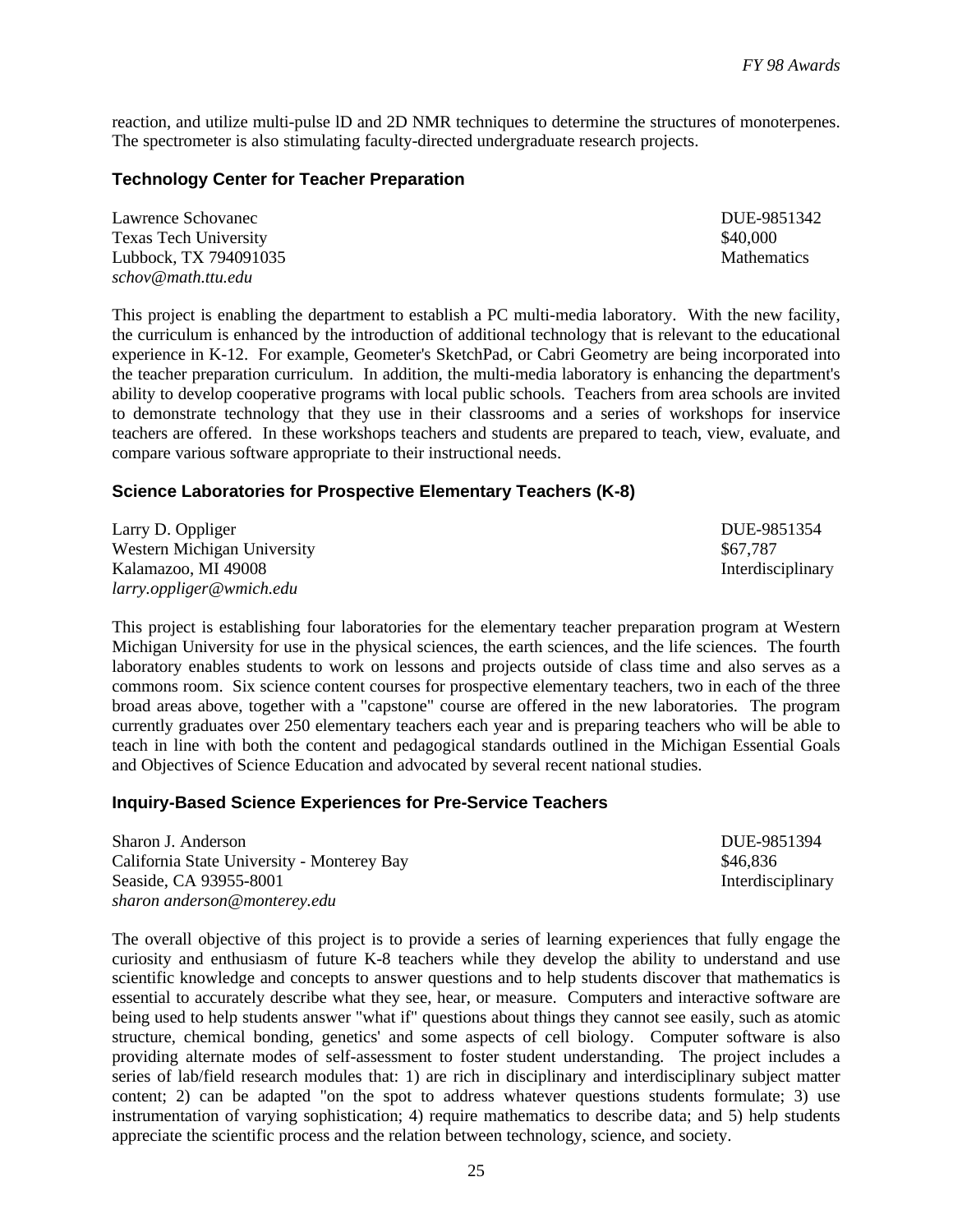### **Using Computers to Expand Reform Beyond Calculus**

T. Christine Stevens DUE-9851405 Saint Louis University  $\$34,291$ Saint Louis, MO 63103-2006 Mathematics Mathematics *stevensc@slu.edu*

This project is extending the pedagogical changes and appropriate use of technology that characterize calculus "reform" to courses in linear and abstract algebra, geometry, and computer science. The major focus is on proof-oriented courses in introductory linear algebra, abstract algebra, and advanced linear algebra, where the objective is to use technology to develop students' intuition and conceptual understanding while supporting, rather than supplanting, an axiomatic treatment of the subject. Such a treatment is important for all mathematics majors, including future secondary school teachers, whose requirements for certification include a familiarity with abstract algebra and axiomatic systems. Instructional materials use a variety of software to foster visualization and illustrate the broad applicability of relevant theorems. In-class activities and student projects utilize specialty programs like Group Analyzer that are easy to use but of limited range, as well as more comprehensive software packages like Groups, Algorithms, Programs (GAP) and Maple, which are designed for professional use but can be adapted for use by students who are still learning the mathematical concepts they involve. The project is also developing materials for teaching informal geometry to future elementary and middle school teachers. These materials use existing software packages to develop preservice teachers' These materials use existing software packages to develop preservice teachers' understanding of the abstract concepts underlying the concrete activities that their students will be performing in precollege classrooms. The computer science course addressed by the project primarily serves students majoring in the sciences, engineering, and education.

#### **A Technology Transitions Laboratory for Preservice Teachers**

| Timothy C. Teitloff           | DUE-9851412        |
|-------------------------------|--------------------|
| Kennesaw State College        | \$54.394           |
| Kennesaw, GA 30144-5591       | <b>Mathematics</b> |
| tteitlof@ksumail.kennesaw.edu |                    |

This project is addressing the need for teachers of K-12 mathematics to make appropriate choices in the use of technology. The typical mathematics course most often solves each problem with a single type of technology, thus depriving preservice teachers of an opportunity to analyze the pros and cons of different technologies. Prospective teachers in the Transitions Laboratory are using different technologies within the context of the same problem, then comparing and discussing what each technology brings to it. The laboratory is equipped with a wide array of manipulatives, four different types of calculators, laptop computers, and Internet access. It serves eight mathematics methods and content courses ranging from the early childhood to the secondary mathematics level. A set of five to ten transitions modules are being developed for each of these courses. Focusing on a single concept or problem, each transitions module prompts the students to perform a series of mathematical investigations while using a range of different technologies. Students write a report comparing and contrasting the advantages and disadvantages of each technology and indicate which technology they would choose if they were the teacher. By exposing the prospective teachers to a wide range of technologies and then asking them to critically analyze their experiences, the Transitions Laboratory is producing teachers with the competence and confidence to make appropriate use of technology in mathematics instruction.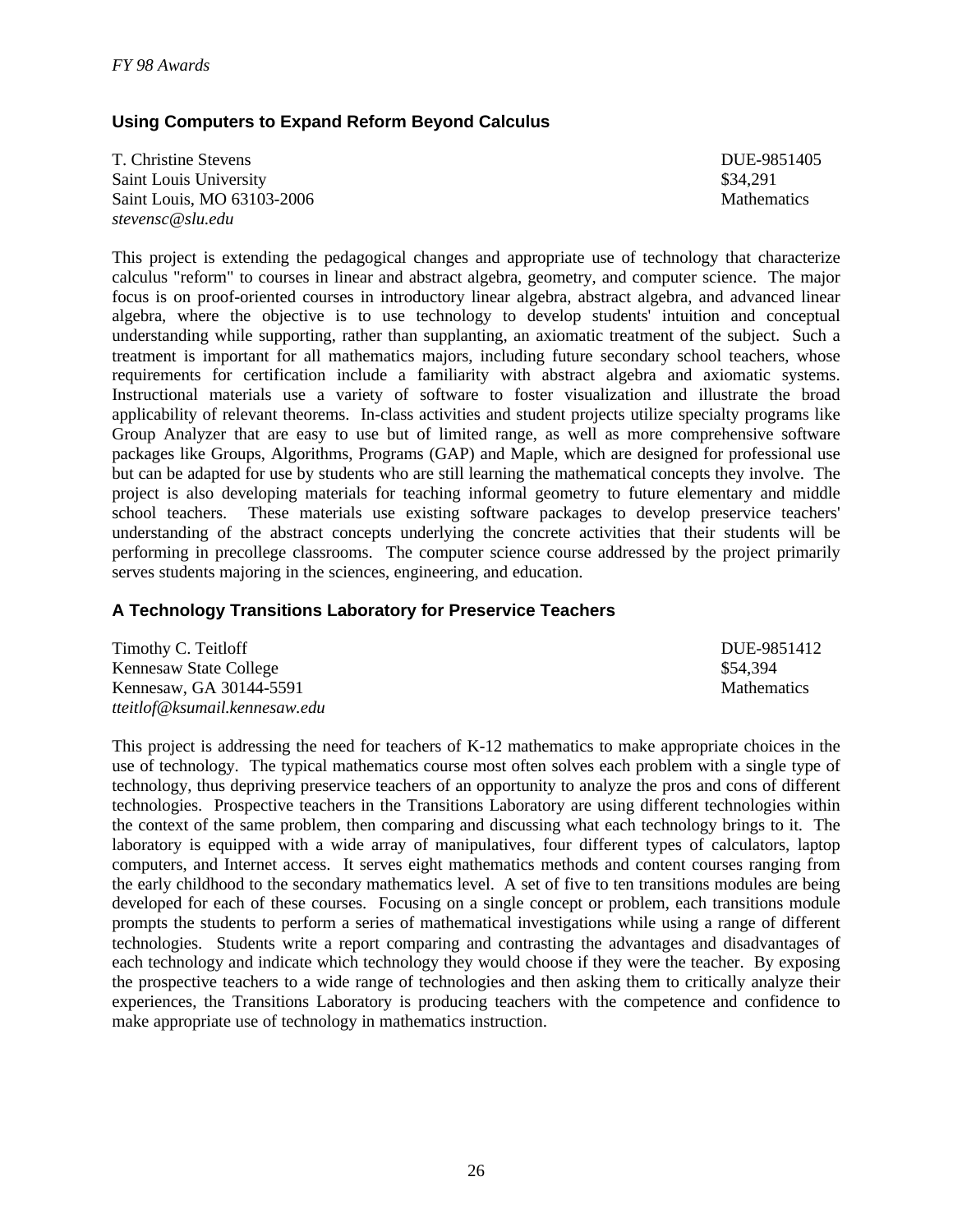### **Undergraduate Physical Anthropology Laboratory**

Robert DiBennardo **DUE-9851420** CUNY Research Foundation  $$36,916$ New York, NY 10003 Social Sciences *dibennar@alpha.lehman.cuny.edu*

A network of computer workstations in an undergraduate physical anthropology laboratory complements and enriches the "hands-on" experiences of students in two introductory level laboratory science courses, Introduction to Human Evolution and Introduction to Human Variation, and one advanced level course, Human Osteology. These courses target both science majors and non-science majors, including many prospective elementary and secondary school teachers participating the CUNY Lehman College Collaborative for Excellence in Teacher Preparation (NYCETP), as well as preprofessional students with interests in medicine, dentistry or veterinary science. As part of the development of this anthropology laboratory, an introductory course in human evolution is being designed to serve the needs of preservice teachers. Workstations are used in conjunction with actual physical specimens and a graphics database is being created using a high resolution digital imaging camera. These images are stored on an NT Server that links the workstations and peripherals and provides internet connectivity. Specimens in the department's collections of fossil human and primate materials are available for on-screen display, allowing students to make comparative observational and measurement assessments between them and the specimens at their workbenches. A high performance, high capacity server allows the many "one-ofa-kind" specimens which the department has in its collections to be accessed simultaneously by up to 15 student study groups.

### **An Investigative Laboratory to Accompany a New Introductory Mixed-Majors Course**

| Donald P. French          | DUE-9851458   |
|---------------------------|---------------|
| Oklahoma State University | \$62,700      |
| Stillwater, OK 74078      | Life Sciences |
| dfrench@okway.okstate.edu |               |

Oklahoma State University's (OSU) life-sciences departments are restructuring the present introductory curriculum and creating a combined majors and non-majors course emphasizing collaboration and inquiry in both lecture and laboratory. This project provides the equipment to make possible new and revised laboratories involving computer-assisted data collection and group report writing in each laboratory. Students are presented with "scenarios" in lecture that introduce concepts in the context of popular issues or current research conducted at OSU and guide students toward questions to be addressed in the laboratory. They learn to apply overarching concepts (e.g. surface-to-volume ratio, cost-benefit analysis) in multiple contexts involving different levels of organization and are expected to provide quantitative data to answer problems or test hypotheses. This process allows students to discover rather than verify concepts. Students use digital spectrophotometers and a variety of physical and chemical sensors to investigate problems at the cellular, organismal, population and ecosystem levels. Students create digitalvideo-logs of investigations and engage in molecular genetics experiments for the first time. Of the approximately 900 students affected by this project each semester, approximately 150 are K-12 education majors.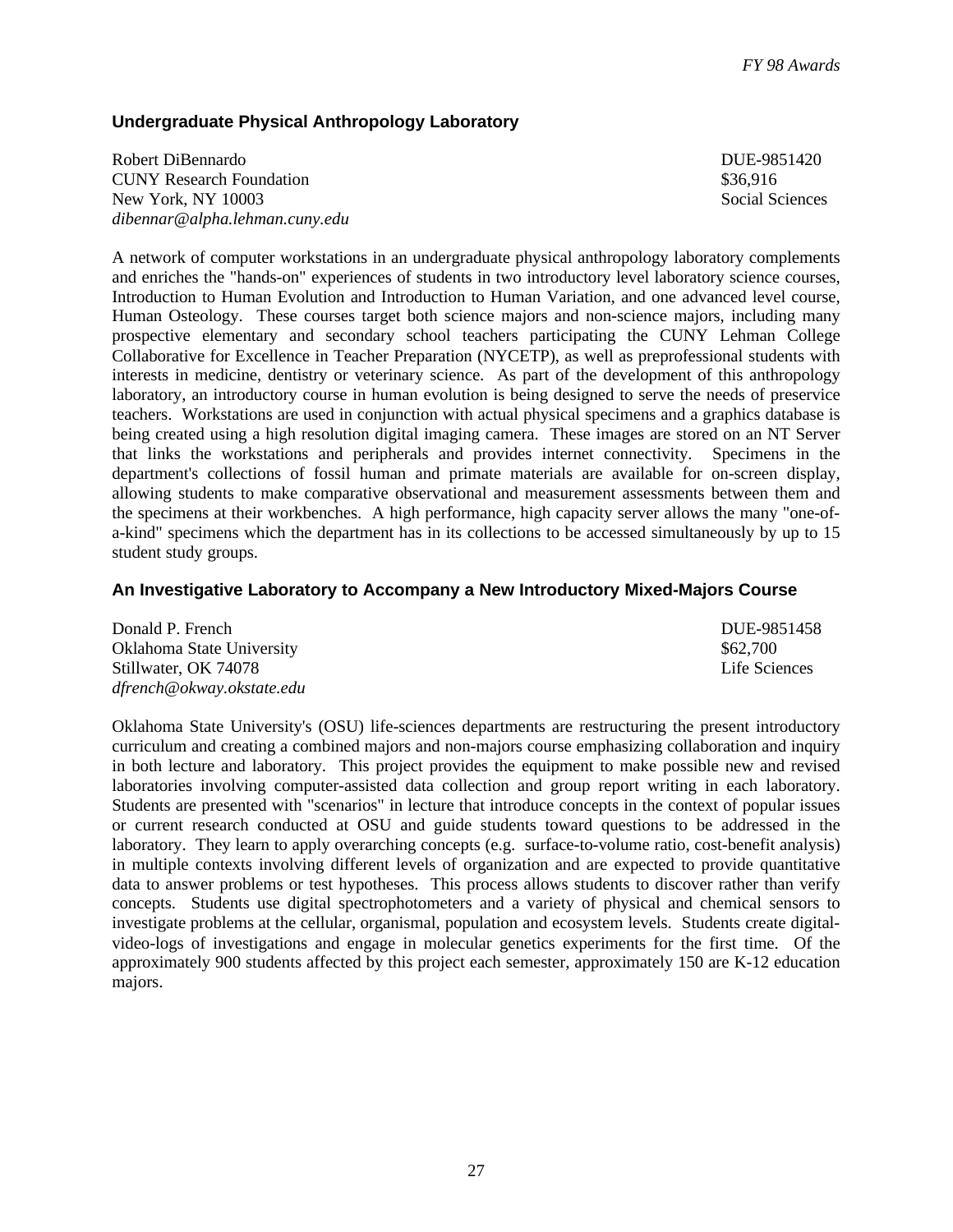### **Adaptation and Assessment of Workshop Physics and other Activity-Based Curricula in a Physics Course for Preservice Teachers**

Eric C. Anderson DUE-9851480 Avila College  $$17,554$ Kansas City, MO 64145-1007 Physics *andersonec@mail.avila.edu*

This project is developing an improved algebra-based introductory physics course sequence based on Workshop Physics and other activity-based curricula. The new course sequence is aimed at preservice science teachers, especially physics teachers, for whom this course sequence may serve as their sole exposure to physics. Coverage is reduced slightly from the standard introductory course to mechanics, waves and sound, light, and electricity and magnetism, with treatment of modern physics limited to electrons and radioactivity. Lectures are replaced by direct observation and guided, collaborative inquiry. When possible, computer-based laboratories and video capture and analysis is used to model real world phenomena. Each student group completes an independent investigation each semester, and gives an oral presentation to the class using presentation software and hardware. The new course is intended to improve scientific inquiry skills, conceptual understanding, skill and confidence with modern technology, and student retention and attitudes towards science. Multiple choice conceptual evaluations are combined with free-response items to probe conceptual understanding and ability to apply conceptual knowledge in novel contexts. The Maryland Physics Expectation survey is administered to evaluate changes in student attitudes and beliefs about physics. Baseline assessment data collected in the present course permits meaningful comparisons. Assessment results, new free-response assessment items, and improved instructional methods based on assessment results are presented at the American Association of Physics Teachers national meetings and the Project Kaleidoscope network.

#### **GPS/GIS/Image Analysis Technology for Field Research in Biology and Environmental Science**

Daniel E. Buckley DUE-9851507 University of Maine Farmington  $$28,376$ Farmington, ME 049381911 Life Sciences *buckley@maine.maine.edu*

Global positioning system (GPS), geographical information system (GIS), and image analysis technology are being used in field oriented courses in biology and environmental science. This technology is incorporated into a number of courses that all require a variety of spatial analysis applications (e.g., lake bathymetry, habitat analysis, endangered species distribution mapping, lichen community dynamics, landscape analysis of old growth forest, and avian bioenergetics). The overall objective of this project is to foster problem solving skills, critical thinking, and a richer appreciation for the scientific process by involving all science and science-education majors in real-world, field research problems, rather than contrived classroom "studies." The natural attraction that students exhibit toward field research is encouraged through the combination of state-of-the-art, computer interfaced technology and hands-on examination of ecological problems that were previously logistically difficult or technically impossible using available alternative methods. Students engage in both course-related and independent field research projects, which are basic and/or applied, and may last for a semester, several semesters, or a number of years. GPS/GIS/image analysis technology is providing effective and highly visible tools for the science faculty to increase student motivation and interest in careers in science and science teaching.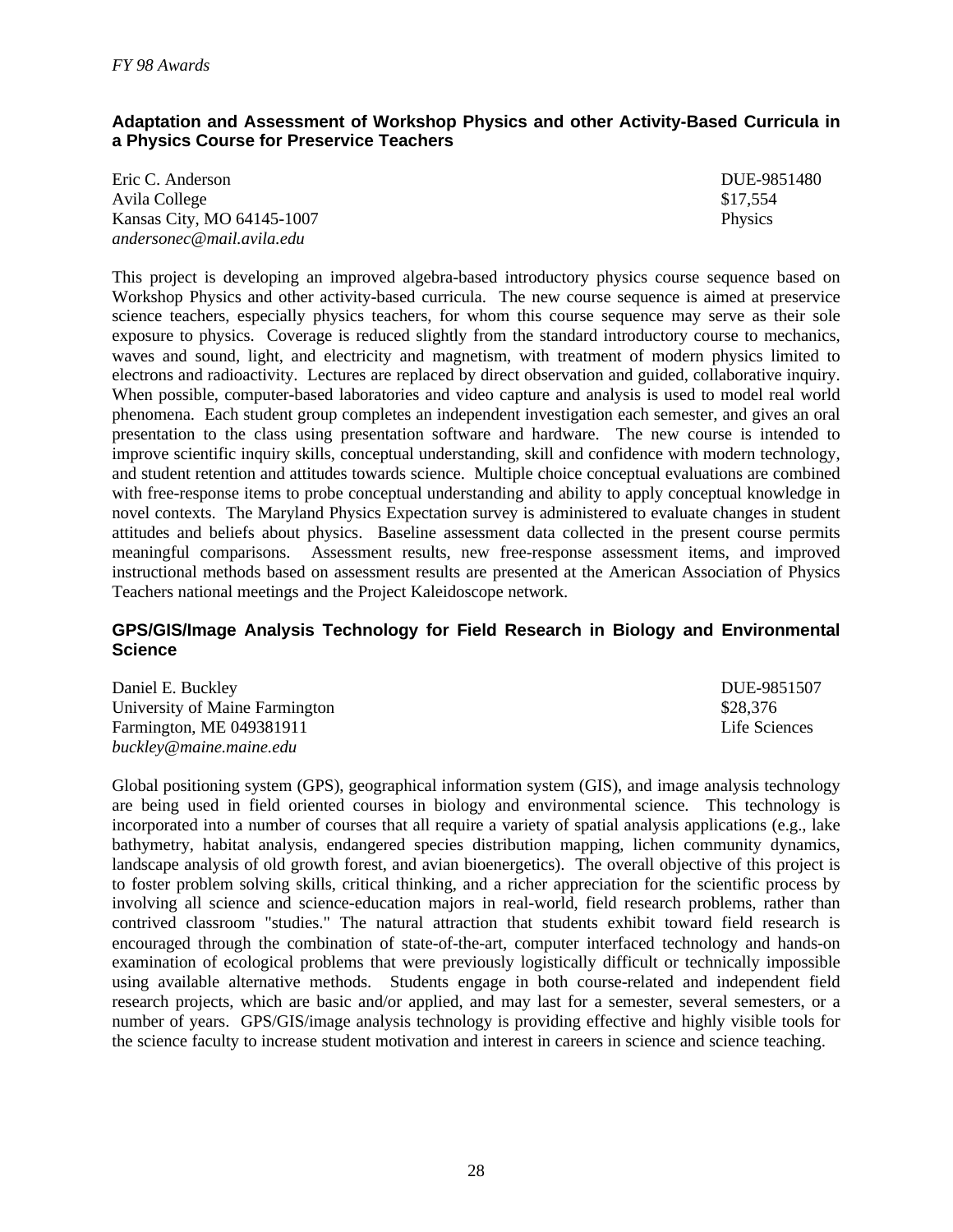### **Preservice Training for Teachers in Molecular Biology**

Michael L. Gleason **DUE-9851511** Central Washington University **\$33,614** S33,614 Ellensburg, WA 98926 Life Sciences *gleasonm@cwu.edu*

A novel course, Molecular Biology for Teachers, team taught by science educators and a molecular biologist, provides preservice teachers training in the following: 1) theory of molecular biology; 2) handson laboratory techniques appropriate for the curricular needs of 6-12 schools and their limited resources; 3) adapting existing biotechnology lessons and critical evaluation of popular "prepackaged" programs; 4) performance assessment of student skills; and 5) evaluation of student content knowledge. Students are eligible to continue research in this area, and, once they graduate, are eligible to borrow equipment kits for use in their 6-12 classrooms. An advisory board of individuals experienced in delivering molecular biology education for inservice 6-12 teachers provides added expertise.

#### **Upgrade Materials Testing Laboratory to Materials Science Laboratory for an Industrial Technology-Based Curriculum**

| Yury S. Lerner            | DUE-9851515 |
|---------------------------|-------------|
| University of North Iowa  | \$59.083    |
| Cedar Falls, IA 506134800 | Engineering |
| vurv.lerner@uni.edu       |             |

This project is integrating materials science into a market-driven curriculum that is introductory in nature for undergraduate manufacturing technology and electromechanical students, preservice technology education teachers, and inservice technology education teachers in the state of Iowa. The specific objectives of the project are to: 1) upgrade the existing materials testing laboratory to reflect the current state of materials science in industry; 2) integrate the fundamentals of materials science in lower-level courses for Technology Education (preservice teachers), General Industry & Technology, Electromechanical Systems and Manufacturing Technology program majors; 3) provide activity-based learning experiences in quantitative microstructural evaluation utilizing image analysis methodology, mass spectrometer and microhardness readings for chemical composition and mechanical properties testing of industrial materials in mid-level undergraduate courses; and 4) facilitate upper-level student research activities in materials testing and development. These objectives are being accomplished through the purchase of an Image Analysis System, a table-top optical emission spectrometer, retrofitting an existing universal testing machine, and purchasing a new microhardness tester. As a result of this project, the faculty are: 1) introducing materials science concepts earlier in the curriculum; 2) offering improved laboratory experiences for preservice technology teachers; 3) developing industry-appropriate student research projects; and 4) opening new avenues for independent study projects requiring utilization of contemporary research techniques for mechanical and microstructural testing of industrial materials.

#### **Equipment to Interface Modern Technology with Critical Thinking in the Genetics Laboratory**

Carl Luciano DUE-9851581 Indiana University of Pennsylvania \$39,874 Indiana, PA 15705 Life Sciences *luciano@grove.iup.edu*

The Department of Biology of Indiana University of Pennsylvania is implementing reforms to create a cohesive, student-centered natural sciences learning community; a new curriculum for Biology majors, stressing hands-on, experiential learning and providing progressively greater opportunities for semi-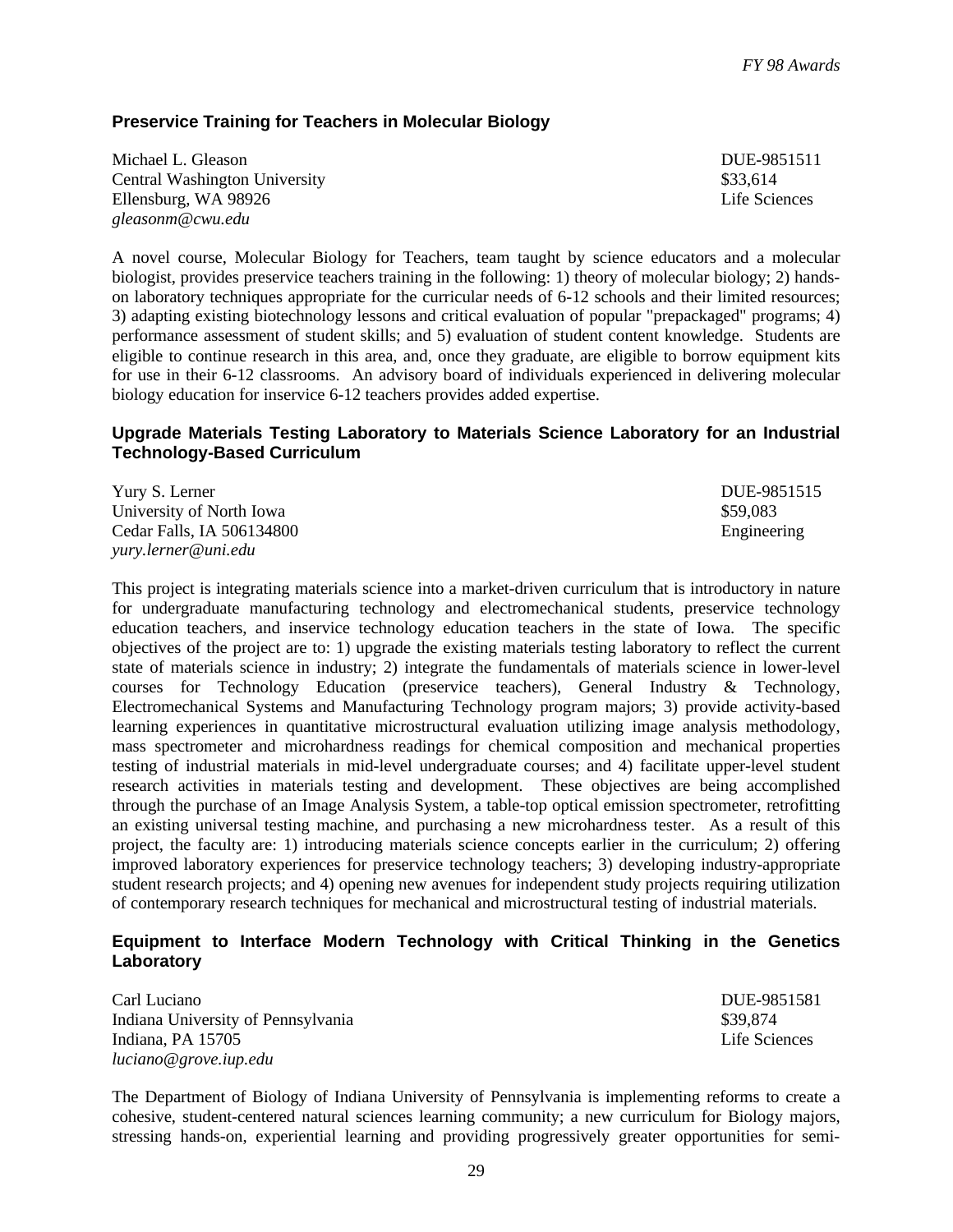independent student research. Three components are being introduced into the Genetics course, a course required for students preparing to be biology teachers and the capstone course of the new curriculum: 1) a distributive computing environment for the course to enable utilization of genetic analysis programs available on the Internet; 2) a set of new experiments emphasizing modern molecular genetics and providing opportunities for discovery and for synthesis; and 3) addition of a required student research project to the laboratory segment of the course. The equipment is also being used in Saturday workshops for inservice teachers and in a set of traveling workstations. Preservice biology teachers are assisting with the workshops and are being given the opportunity to utilize the workstations during their student teaching.

### **DNA Amplification throughout the Biology Curriculum**

| Todd T. Eckdahl                | DUE-9851631   |
|--------------------------------|---------------|
| Missouri Western State College | \$29,590      |
| Saint Joseph, MO 64507-2246    | Life Sciences |
| eckdahl@griffon.mwsc.edu       |               |

This project includes a set of laboratory investigations which emphasize the impact of molecular biology and computer technology on diverse biological fields. The experiments introduced into General Biology, Ecology, Cell Biology, Genetics, Microbiology, and Molecular Biology courses are investigative and discipline-specific. Several of the investigations are based on prior independent student research projects. Students are actively engaged in the process of science as they design and conduct DNA amplification experiments to test hypotheses, use electronic media for data collection, and analyze their results in the context of internet resources arising from the emerging field of bioinformatics. Student laboratory reports are created using a novel electronic conferencing system. A project home page includes the laboratory procedures used and examples of student laboratory reports, serving as a vehicle for communicating project results to the educational community. A commitment has been made by Modern Biology, Inc. to market the discipline specific DNA amplification investigations resulting from the project as experimental kits. The kits will provide high school and college classrooms nation-wide with the materials and procedures needed to give students first-hand experience with technology that is reshaping biology. Students preparing to be teachers are also involved in the courses and in special workshops to investigate incorporation of these techniques into their future classrooms.

### **Inquiry-Based Physics Laboratory Using Pre-Service Teachers as Peer Instructors**

| Paul Stancioff                 | DUE-9851668    |
|--------------------------------|----------------|
| University of Maine Farmington | \$15.177       |
| Farmington, Maine 04938        | <b>Physics</b> |
| pauls@maine.maine.edu          |                |

A microcomputer-based laboratory is being used to introduce an inquiry-based curriculum into the general physics sequence. The course is approximately half science majors and half secondary education students within the majors. While one of the motivations for the project is to improve the students' understanding of basic physics by using and adapting the well tested Workshop Physics curriculum, there is a particular focus on the preservice secondary teachers in the course. This focus consists of having "alumni" of the general physics sequence return as peer instructors in both the workshop physics course and the conceptual physics course designed for non-majors. Physics and secondary education faculty are collaborating to effect program changes requiring secondary education students to have this teaching experience as an internship that counts towards their degree in education. The goals are to further improve the understanding of physics of these science teachers-to-be and to give them some practical experience with an inquiry-based physics curriculum.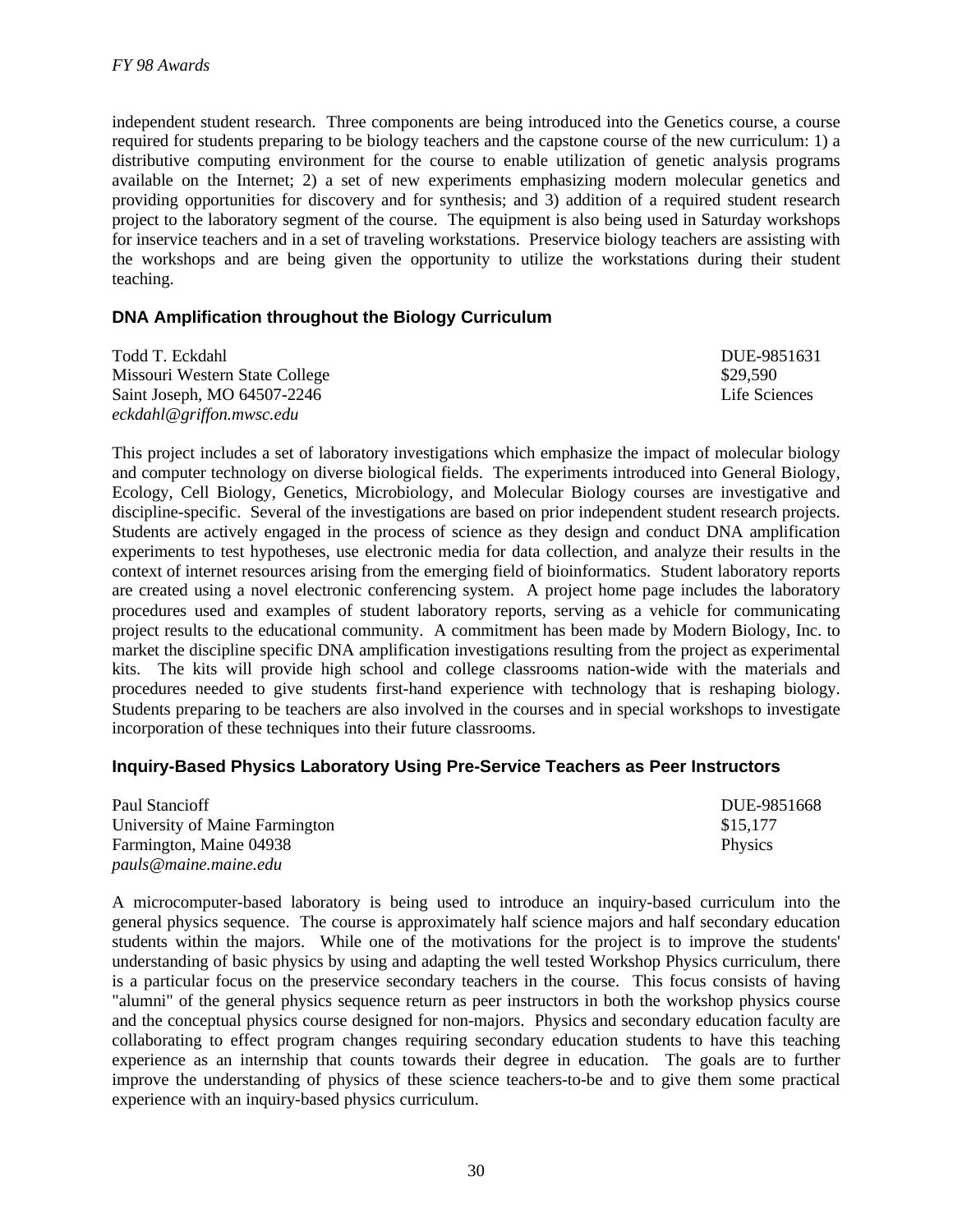### **UNDERGRADUATE FACULTY ENHANCEMENT (UFE) PROGRAM**

#### **Molecular Genetic Analysis Applied to Evolution, Ecology, and Systemic Biology: An Extended Laboratory Course**

Frank T. Bayliss DUE-9752712 San Francisco State University  $$155,982$ San Francisco, CA 94132-1722 Life Sciences *fbayl@sfsu.edu*

This project provides an intense fourteen-day laboratory short course, Molecular Genetics & Evolutionary Biology, in the summer; a four-day follow-up session the following summer; and on-going technical and material support. Twenty-two faculty are selected each year from a national applicant pool comprised of faculty from community colleges, four-year liberal arts colleges and universities, comprehensive universities, and research universities. Four preservice teachers are selected from San Francisco State University (SFSU). Participants learn the fundamentals of molecular biology through lectures and demonstrations, and conduct a series of experiments to develop skill in polymerase chain reaction (PCR) amplification, restriction enzyme analysis, and various gel separation techniques. Participants investigate "thematic" research projects in research groups of six composed of a mix of a preservice teacher, a mentor teacher and faculty from community colleges and four-year institutions. Seminar topics include the use of molecular techniques to investigate procaryote, vertebrate, invertebrate, and plant systems, the incorporation of these techniques into the undergraduate laboratory, and examples of effective teaching practices. As a final exercise, each of the preservice teachers and faculty create teaching modules incorporating the new laboratory and teaching techniques developed during the workshop. The instructional materials developed in prior courses as well as materials developed by new UFE participants are being placed on an SFSU/UFE web site.

#### **Faculty Institutes for Reforming Science Teaching Through Field Stations**

| Janet Hodder                | DUE-9752713   |
|-----------------------------|---------------|
| University of Oregon Eugene | \$299.999     |
| Eugene, OR 97403-5219       | Life Sciences |
| jhodder@oimb.uoregon.edu    |               |

Field stations and marine laboratories (FSMLs) offer an exceptional opportunity to teach biology in ways that truly enhance student learning. FSMLs are particularly well suited to inquiry-based learning as their unique natural settings foster learning communities and cooperative activities that are not always evident on main campus locations. Faculty Institutes For Reforming Science Teaching Through Field Stations (Project FIRST) is designed to prepare communities of faculty associated with field stations throughout the United States to utilize inquiry-based, active learning approaches for reforming undergraduate biology courses and curriculum. During FIRST, new faculty, senior faculty and post-doctoral students who are either based at, or associated with, a field station or marine laboratory form a Field Station team (the FSML team) to work together to expand their knowledge of inquiry-based learning at FSMLs, active learning settings. Six FSML teams recruit 180 biology and education faculty from universities, and fouryear and community colleges in their region to form a regional network centered at the field station or marine laboratory. FSML teams work with the regional faculty to translate and make connections between active learning models designed at field stations, and similar innovative teaching methods or strategies that would work for courses and curriculum within departments to enhance student learning. These techniques also serve as models for the prospective K-12 teachers enrolled in the science and education courses of participating faculty.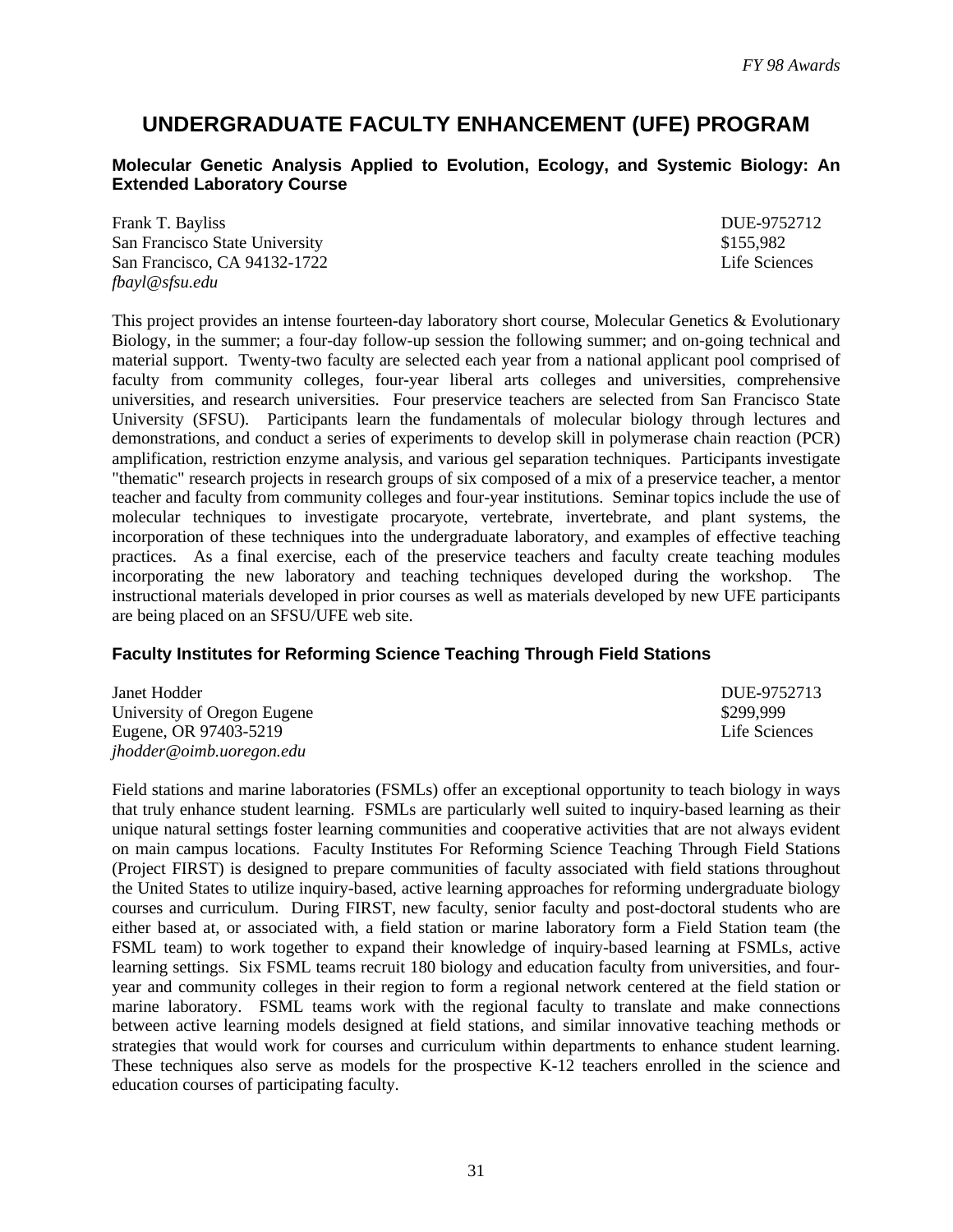### **PRE-STAT Project**

Mike Perry DUE-9752749 Appalachian State University  $$59,992$ Boone, NC 28608 Mathematics Mathematics Mathematics Mathematics Mathematics Mathematics Mathematics Mathematics Mathematics Mathematics Mathematics Mathematics Mathematics Mathematics Mathematics Mathematics Mathematics Ma *perrylm @appstate.edu*

PRE-STAT is enabling college faculty to enhance the statistical education of preservice teachers on their home campuses and to encourage active learning through problem-solving in order to improve statistical education in the middle and secondary schools. The PRE-STAT project is developing a model faculty development workshop which prepares participating mathematics educators to implement an effective statistical education curriculum. A network of teacher educators is being established to share statistical education ideas. PRE-STAT is also supporting the participants during the development and incorporation, at their home institutions, of statistical education components into the curriculum for preservice and inservice teachers. Curriculum ideas are being organized into "Guidelines" for differing curriculum settings. A World Wide Web site is being implemented and maintained to share ideas.

#### **Institute in the History of Mathematics and its Use in Teaching**

| V. Frederick Rickey                 | DUE-9752755        |
|-------------------------------------|--------------------|
| Mathematical Association of America | \$149.992          |
| Washington, DC 20036-1358           | <b>Mathematics</b> |
| rickey@math.bgsu.edu                |                    |

The goal of the Institute in the History of Mathematics and its Use in Teaching (IHMT) is to increase the presence of history in the undergraduate mathematics curriculum. At the same time the IHMT is targeting teacher preparation programs by developing materials for use in K-12 classrooms and materials for use in teacher preparation programs. Participants will be prepared to teach courses in the history of mathematics and to use history to improve their teaching of standard undergraduate mathematics courses, especially teacher preparation courses, through an ongoing year-round program of activities which include: 1) an intensive two-week program in one summer with a follow-up week in the successive summer for mathematics faculty new to the use of history; 2) a two-week program each summer for faculty with experience in the use of history; 3) a vigorous email discussion group together with the 80 participants in the original institute; and 4) supervised research by IHMT alumni. Specific techniques for incorporating history into undergraduate mathematics courses is a central theme. Through presentations at national and regional mathematics meetings, publications, and electronic communications, the information and techniques of IHMT are being disseminated nationally.

#### **Coalition for the Mathematical Preparation of Elementary Teachers**

Mark L. Klespis DUE-9752756 Sam Houston State University  $$60,000$ Huntsville, TX 77341-2026 Mathematics *mlk@shsu.edu*

This project is extending an existing coalition among Sam Houston State University, North Harris College, and Tomball College originally formed to implement changes in the mathematics content courses for prospective elementary school teachers. These changes were given impetus by the Guidelines for Mathematics Courses for Prospective Elementary School Teachers, a document developed and disseminated in 1996 by the Texas Statewide Systemic Initiative (SSI) and consistent with nationallyknown standards. The original coalition (SSI Coalition) is expanding to a network of two-year colleges and universities seeking to revitalize their mathematics courses for elementary teachers. The instructional materials integrate substantial mathematical tasks with cooperative learning, manipulatives, technology,

32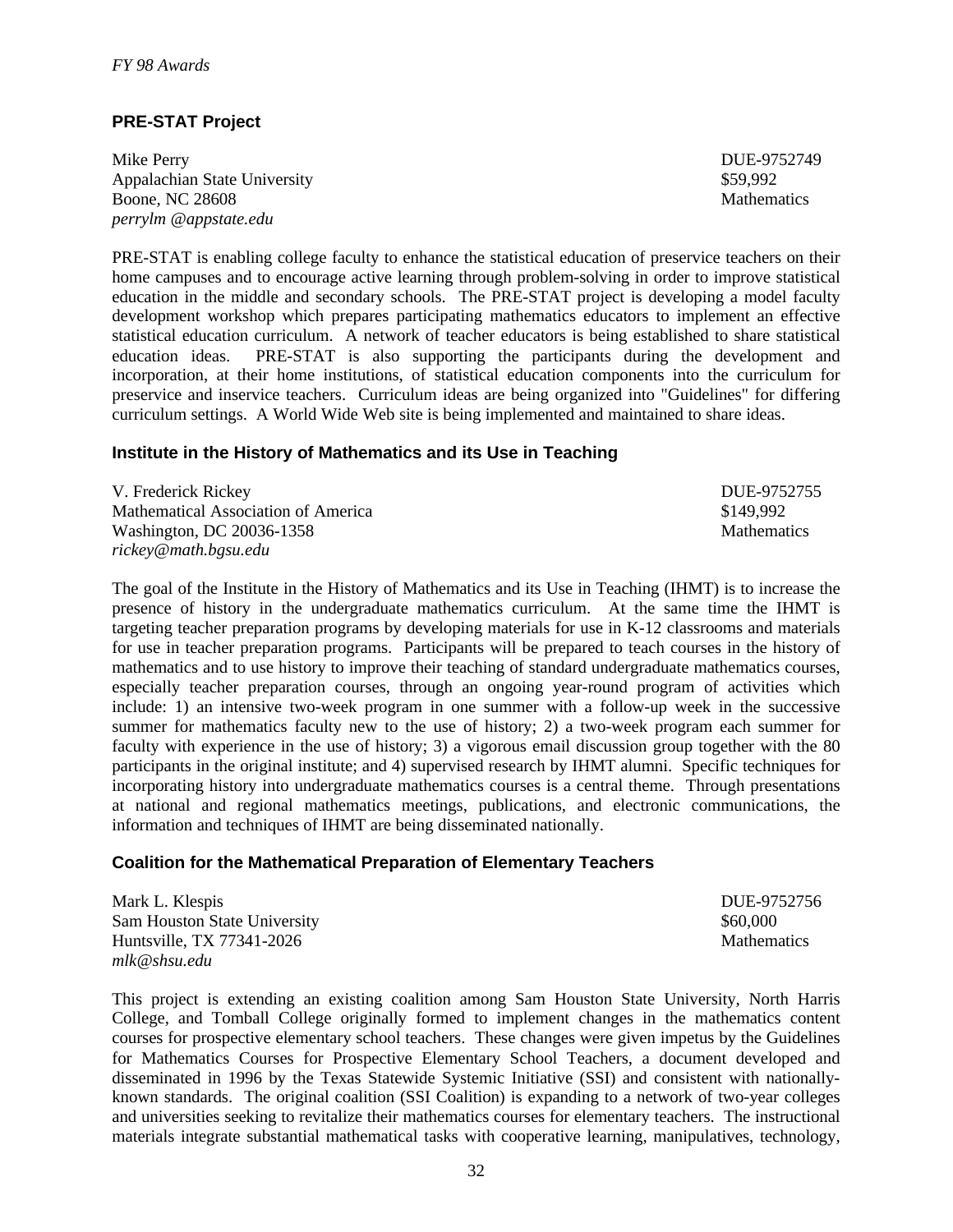and writing that challenge students while improving their confidence and appreciation of mathematics. The project is employing an instructional consultant and an outside evaluator as well as an advisory board to guide the project's progress. Evaluation is being used to refine the instructional approach, to customize it to local site conditions, and to measure the success of the project.

### **Partnerships: Interdisciplinary Workshops and Materials**

Tina H. Straley DUE-9752757 Mathematical Association of America \$282,902 Washington, DC 20036-1368 Mathematics Mathematics *tstraley@ksumail.kennesaw.edu*

The Mathematical Association of America (MAA) is providing seven intensive six day workshops over three summers (1998, 1999, and 2000) serving over 100 faculty teams (some 210 faculty) from mathematics and partner disciplines. Each of the seven workshops focuses on interdisciplinary curriculum materials combining mathematics and a partner discipline. Each participating institution sends a team of faculty from each of the disciplines being studied to develop interdisciplinary materials to use at their home institution. Participants are introduced to interdisciplinary materials in those disciplines developed at one or more of the Mathematics Sciences and Their Applications Throughout the Curriculum (MSATC) projects, and develop new materials under the guidance of experienced interdisciplinary teams from the MSATC projects.

#### **Undergraduate Faculty Workshop for the Integration of Chemistry and Art into Liberal Arts, Chemistry and Teacher Curricula**

| Patricia S. Hill             | DUE-9752769 |
|------------------------------|-------------|
| Millersville University      | \$169,983   |
| Millersville, PA 17551       | Chemistry   |
| pshill@marauder.millersv.edu |             |

Three week-long workshops based on a 1996 Chautauqua Short Course, Chemistry and Art: A Science Course for Non-science Majors, designed for undergraduate science, science education, art, art education, archaeology and anthropology faculty are being held in the summers of 1998-99. These workshops provide a sound foundation for disseminating courses in chemistry and art by giving participants an intensive, participatory experience in not only the content of integrated science and art but of effective pedagogical strategies for teaching the content to diverse student populations. The workshops allow intensive work with undergraduate faculty to: 1) develop courses for non-science majors in chemistry and art; 2) develop example applications in art for the teaching of chemistry to scientists; and 3) develop and disseminate curricula in chemistry and art for use in high schools. The first workshop, held in the summer of 1998 at Millersville, brought together faculty from the physical sciences, technology, art, anthropology, and archaeology to develop courses in chemistry and art for non-scientists based upon the model courses. The second and third workshops, held at Millersville in the summer of 1999, involving science education faculty, art education faculty, and preservice or inservice high school teachers, focus on developing the use of chemistry and art in the high school curriculum. Teaching and learning activities, lessons, and laboratory experiments generated by faculty as a result of participation in these workshops are disseminated by a variety of means including an electronic listserve, a Chemistry and Art website, publications in professional journals, and symposia on chemistry and art held at national, regional, and local professional meetings.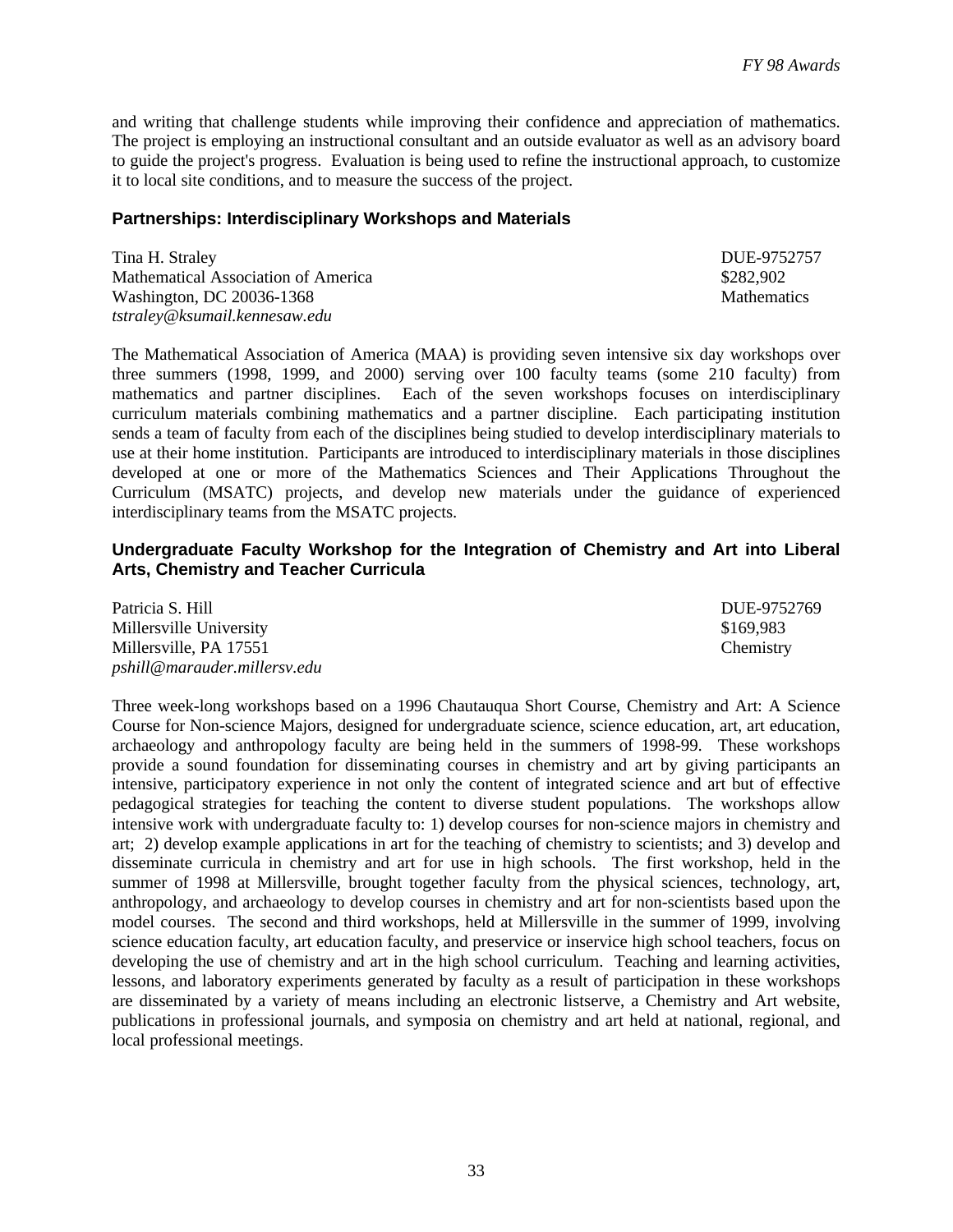### **Undergraduate Faculty Enhancement in Mathematics**

David W. Henderson DUE-9752807 Cornell University \$100,000 Ithaca, NY 14853-2801 Mathematics *dwh2@cornell.edu*

The teaching of undergraduate geometry courses for future school teachers is being enriched by three week-long summer workshops for college and university faculty to enable them to: 1) experience new teaching strategies and techniques; 2) experience and/or see examples of non-test based assessment schemes; 3) learn about and observe these and other examples of pedagogical techniques that have been successful in encouraging women and underrepresented minorities in mathematics; 4) learn new subject matter and experience new instructional materials being produced by the Cornell Undergraduate Geometry Project; 5) interact and share with colleagues and experts who have common interests in the teaching of mathematics to future school teachers; and 6) learn about recent recommendations, guidelines and standards regarding the teaching of mathematics. Regional coordinators are being identified and trained.

### **RENEWALS**

#### **Systemic Teacher Excellence Preparation (STEP)**

Elisabeth Swanson DUE-9815276 Montana State University **\$600.000** North State University **\$600.000** Bozeman, MT 59717 *eswanson@mathfs.math.montana.edu*

This project is studying long term changes in teacher preparation in Montana initiated by the five-year Systemic Teacher Excellence Preparation (STEP) Collaborative for Excellence in Teacher Preparation. project. The long term evaluation is focusing on the following: 1) tracking progress of underrepresented students as they attain teacher certification and employment; 2) assessing preservice teacher perceptions of reform teaching strategies; 3) monitoring the progress of the first cohorts of graduates; and 4) monitoring continuing efforts to institutionalize various aspects of the project and to sustain collaboration within and between campuses. The NSF Teaching Scholars program is continuing as NSF support is replaced by state-wide fundraising. Continuing activities also include the telecommunications feature of the STEP early career program and curriculum work involving tribal college and university faculty.

#### **Louisiana Collaborative for Excellence in the Preparation of Teachers (LaCEPT)**

Kerry Davidson **DUE-9816194** Louisiana Board of Regents  $$600,000$ Baton Rouge, LA 708011302 *Davidson@regents.state.la.us*

Additional support is enabling the Louisiana Collaborative to evaluate the Louisiana Collaborative for Excellence in the Preparation of Teachers (LaCEPT) program by: 1) surveying preservice students in reformed classes for comparison with their counterparts in non-reformed classes; 2) comparing classroom behaviors of LaCEPT graduates with non-LaCEPT comparison groups; and 3) comparing student learning outcomes of students taught by LaCEPT novice teaches with learning outcomes of students of comparable non-LaCEPT novice teachers. In addition, with increasing institutional support, the collaborative is continuing to provide scholarship support for preservice students, supporting novice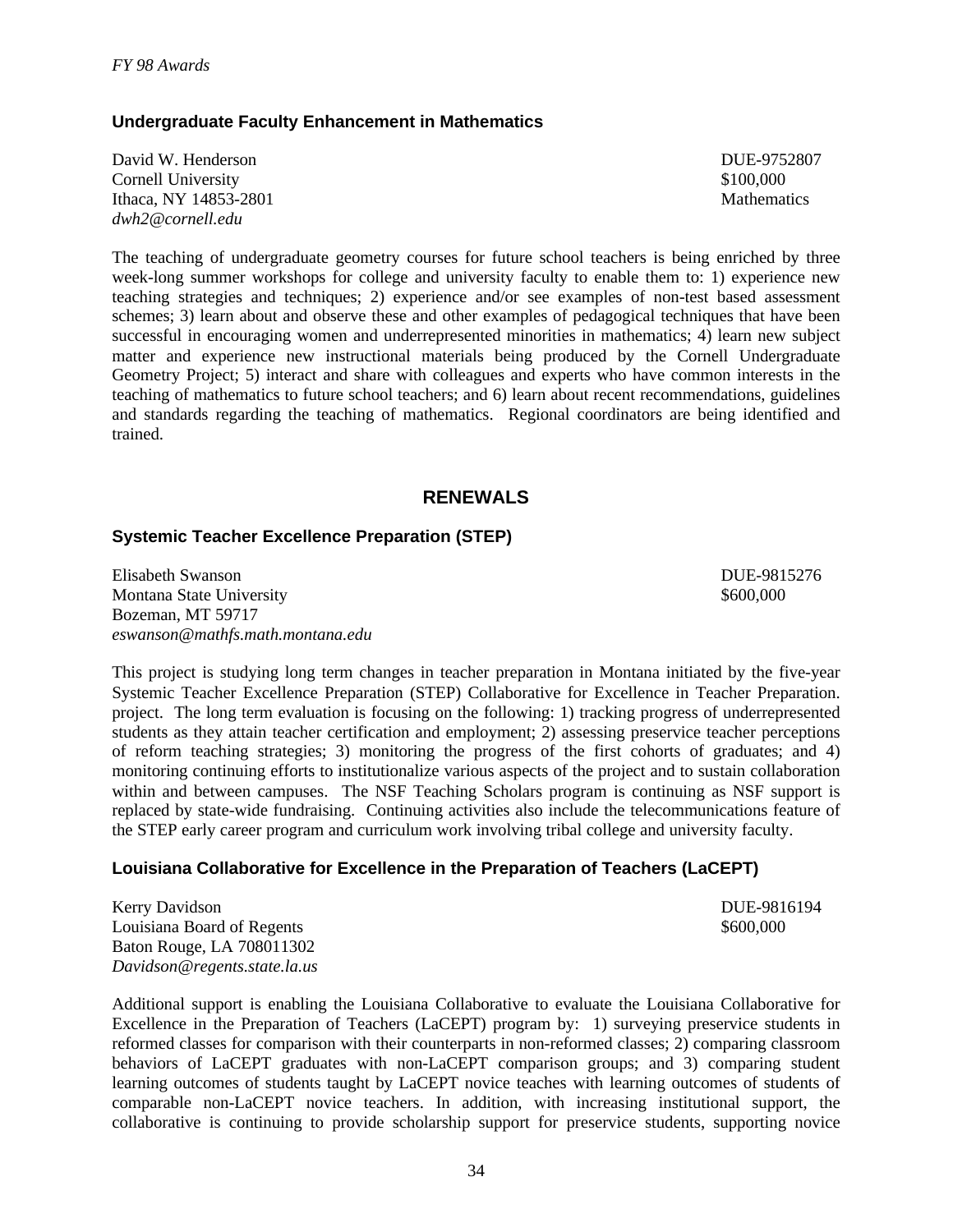teachers through mentoring programs, supporting selected educational projects on LaCEPT campuses, and continuing to promote policies that support reform at both the state and campus levels.

#### **Maryland Collaborative for Teacher Preparation: Institutionalization and Assessment of Innovative Teacher Preparation Programs**

Katherine J. Denniston DUE-9814650 Towson State University **\$606,359** \$606,359 Towson, MD 21204 *kdenniston@towson.edu*

This project of the Maryland Collaborative for Teacher Preparation (MCTP) supports evaluation and research focusing on the success of MCTP graduates as teachers. The initial evaluation is being conducted by university faculty through interviews, questionnaires, content examinations, and surveys. MCTP-trained teachers participate in the evaluation by documenting their performance of reform-based teaching and the performance of their own students. Scholarship funds are provided to continue support of MCTP teacher candidates for three years with the goal of institutionalizing the scholarships at all MCTP-affiliated including ten University of Maryland system institutions and five community colleges.

### **SPECIAL PROJECTS**

#### **The NSF Project Showcase 1998-2000**

Frank L. Huband DUE-9800628 American Society for Engineering Education  $\frac{1}{2}$  \$97,439 Washington, DC 20036-1207 Engineering *f.huband@asee.org*

The American Society for Engineering Education (ASEE) administered an NSF Project Showcase, an exhibition of research, products and findings from projects that have been supported by the Foundation's Division of Undergraduate Education and the Engineering Education and Centers Division at the ASEE Annual Conference in Seattle, Washington in June 1998. In addition to the showcase sessions, this effort includes a mini-plenary, "Crossing the Great Divide: Can the Engineering Community Truly Collaborate with the Education Community?" featuring a discussion concerning efforts to get the engineering education community more actively involved in effective teacher enhancement and teacher preparation projects for K-12 education.

#### **Strategies that Support the Development of High Quality Teachers - A Meeting with State Higher Education Leaders**

Esther M. Rodriguez DUE-9809338 State Higher Education Executive Officers  $$35,000$ Denver, CO 80202-3427 Interdisciplinary *erodriguez@sheeo.org*

The State Higher Education Executive Officers (SHEEO) and the National Association of System Heads (NASH) co-sponsored a one-day meeting of state and system leaders to examine current reform efforts to prepare high quality teachers in April, 1998. The discussions focused on changes in undergraduate education programs at public colleges and universities, and included profiles of programs supported through grants from the National Science Foundation's Collaboratives for Excellence in Teacher Preparation (CETP). The goals of this meeting included: 1) examination of state- and system-level initiatives to improve the preparation of preservice teachers for K-12 classrooms (with a particular focus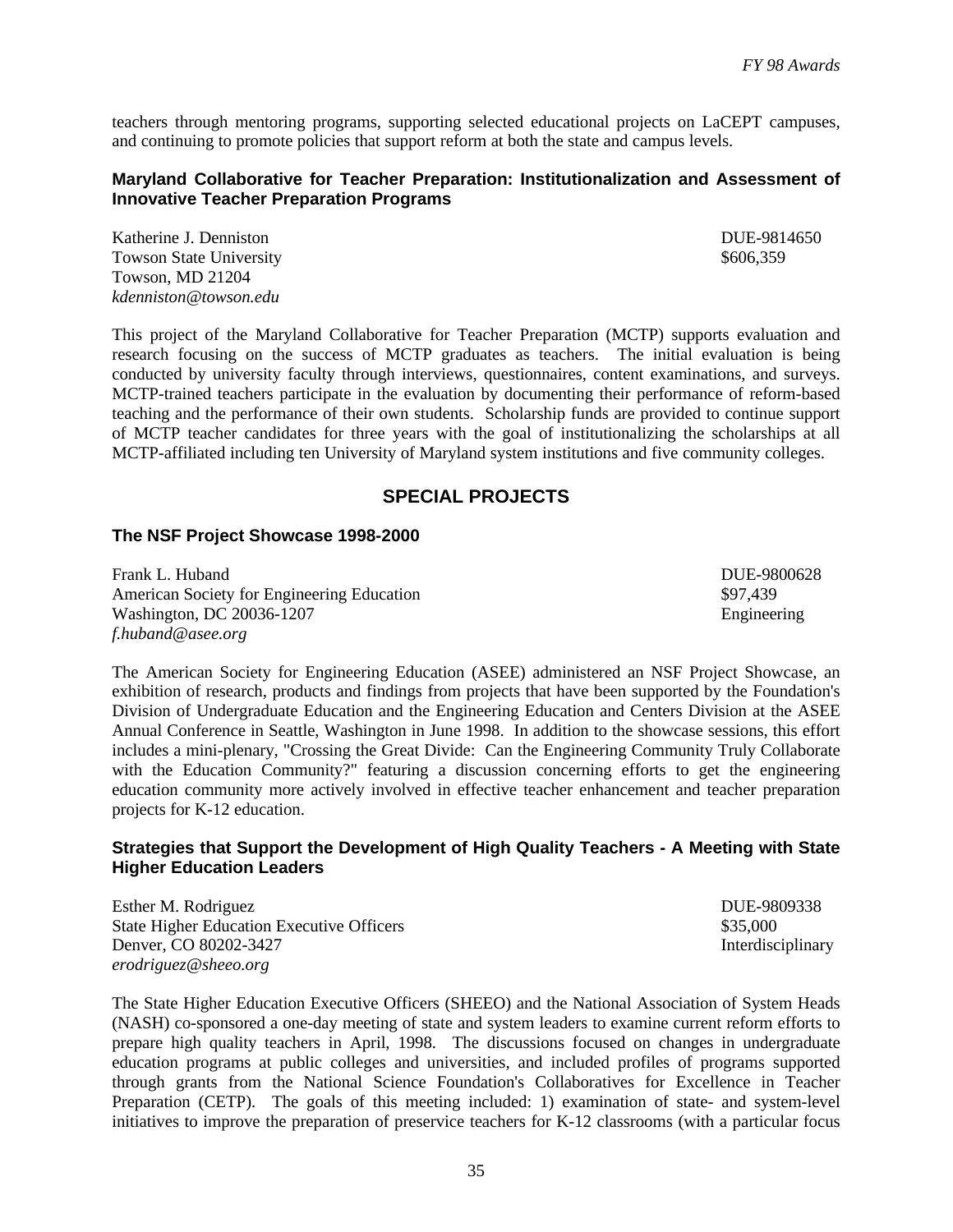on mathematics and science program); 2) identification of continuing challenges to these efforts; 3) creating a profile of innovative and effective practices; and 4) advancing recommended follow-up action.

Two white papers are being published jointly by SHEEO and NASH: 1) a background paper outlining current state initiatives on teacher education and professional development and including information on the roles and responsibilities of diverse state agencies, outcomes of recent state-level studies on teacher education, and supply and demand studies; and 2) a report that analyzes new and emerging state teacher certification and licensure requirements aimed at strengthening the knowledge and abilities of new and veteran teachers.

### **SUPPLEMENTS AND CONTINUATIONS**

Project descriptions can be found in *Teacher Preparation and NSF Collaboratives for Excellence in Teacher Preparation: FY 97* (NSF 98-99).

### **Middle Atlantic Consortium for Mathematics and Its Applications Throughout the Curriculum**

Dennis DeTurck DUE-9552464 University of Pennsylvania  $\frac{1}{2}$  8499,653 Philadelphia, PA 19104 Interdisciplinary and the extent of the extent of the extent of the extent of the extent of the extent of the extent of the extent of the extent of the extent of the extent of the extent of the exten *deturck@math.upenn.edu*

### **Maricopa Advanced Technology Education Center in Semiconductor Manufacturing and Related Fields**

Alfredo G. De los Santos DUE-9602373 Maricopa County Community College District  $\qquad$  \$918,228 Tempe, AZ 85281-6941 Engineering *delossantos@maricopa.edu*

### **South Carolina Advanced Technological Education (SC ATE) Center of Excellence**

| Elaine Craft                                                         | DUE-9602440 |
|----------------------------------------------------------------------|-------------|
| South Carolina State Board for Technical and Comprehensive Education | \$1,000,000 |
| Columbia, SC 29201                                                   | Engineering |
| crafte@sbt.tec.sc.us                                                 |             |

### **Teaching Improvements through Mathematics Education 2000: An Integrated Undergraduate Program to Improve the Preparation of Mathematics Teachers (Time 2000)**

| Alice F. Artzt             | DUE-9652972       |
|----------------------------|-------------------|
| <b>CUNY Queens College</b> | \$100,000         |
| Flushing, NY 11367-1575    | Interdisciplinary |
| alaqc@qcvaxa               |                   |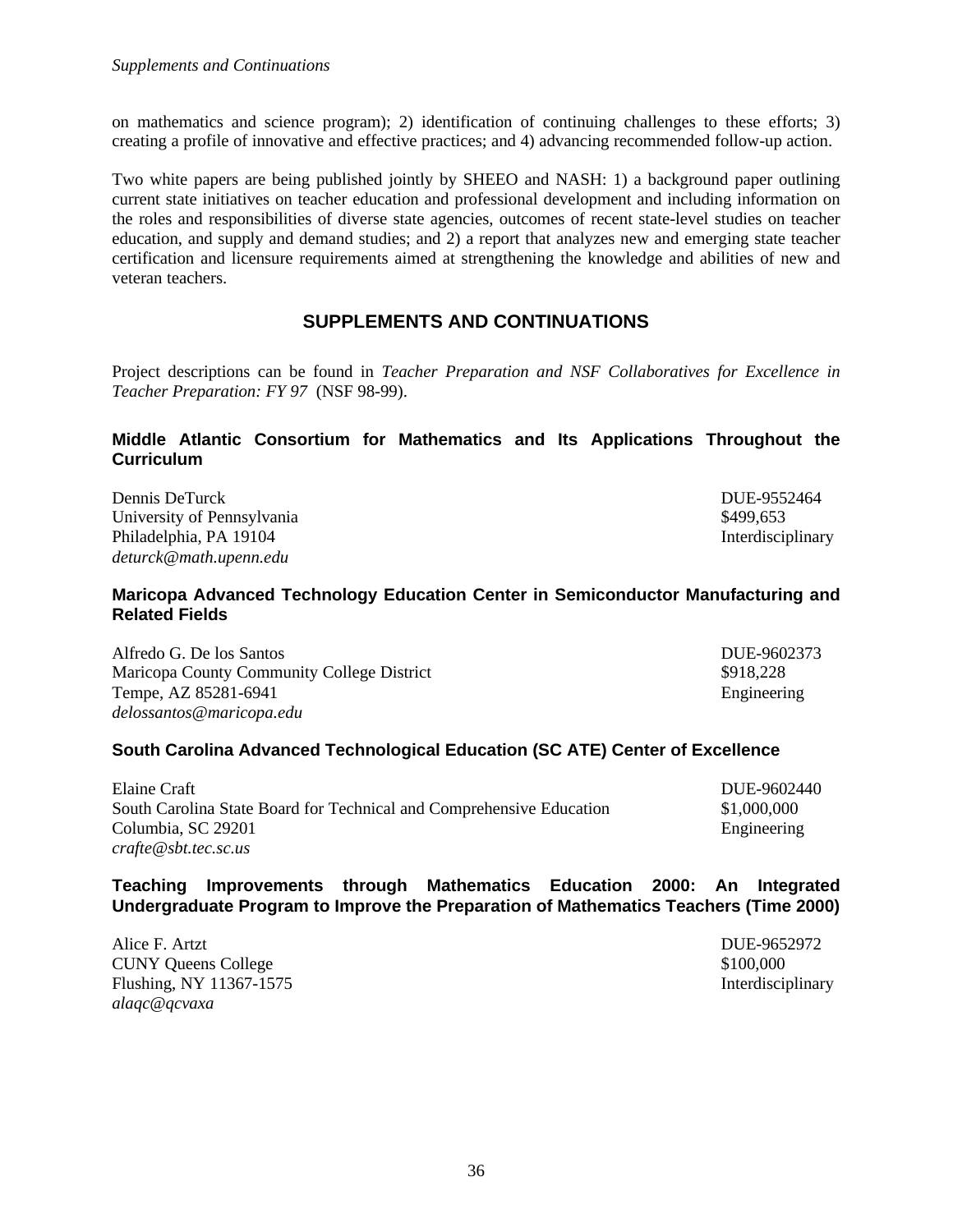### **A New Model for Physics Education in Physics Departments: Improving the Teaching of Physics from Elementary through Graduate School**

Lillian C. McDermott DUE-9354501 University of Washington  $$750,870$ Seattle, WA 98195 Physics *lcmcd@phast.phys.washingon.edu*

**Long-Term Field Studies for Undergraduate Education: A Snapshot in Time**

David J. Gibson DUE-9554807 Southern Illinois University at Carbondale  $$63,760$ Carbondale, IL 62901 Life Sciences *ga4239@siucvmb.siu.edu*

### **The Restructuring at SUNY Cortland of Science, Mathematics, and Pedagogy Experiences for K-6 Pre-Teachers**

| Bonnie B. Barr                           | DUE-9555152       |
|------------------------------------------|-------------------|
| State University of New York at Cortland | \$239.928         |
| Cortland. NY 13045                       | Interdisciplinary |
| barrb@snycorva.cortland.edu              |                   |

### **Long Island Consortium for Mathematical Sciences throughout the Curriculum**

| Alan C. Tucker                              | DUE-9555401        |
|---------------------------------------------|--------------------|
| State University of New York at Stony Brook | \$692,080          |
| Stony Brook, NY 11794-0001                  | <b>Mathematics</b> |
| atucker@ccmail.sunysb.edu                   |                    |

#### **Multimedia Mathematics: Across the Curriculum and Across the Nation**

| Steven Dunbar                     | DUE-9555404        |
|-----------------------------------|--------------------|
| University of Nebraska at Lincoln | \$214.735          |
| Lincoln, NE 68588-0430            | <b>Mathematics</b> |
| sdunbar@math.unl.edu              |                    |

#### **Mathematics and Undergraduate Education: A New Framework for Mutual Invigoration**

| Daniel P. Maki             | DUE-9555408        |
|----------------------------|--------------------|
| Indiana University         | \$700,129          |
| Bloomington, IN 47402-5701 | <b>Mathematics</b> |
| maki@indiana.edu           |                    |

#### **Project Inter-Math**

Frank R. Giordano DUE-9555414  $COMAP$ , Inc.  $$426,556$ Arlington, MA 02174 Mathematics *frgiordano@aol.com*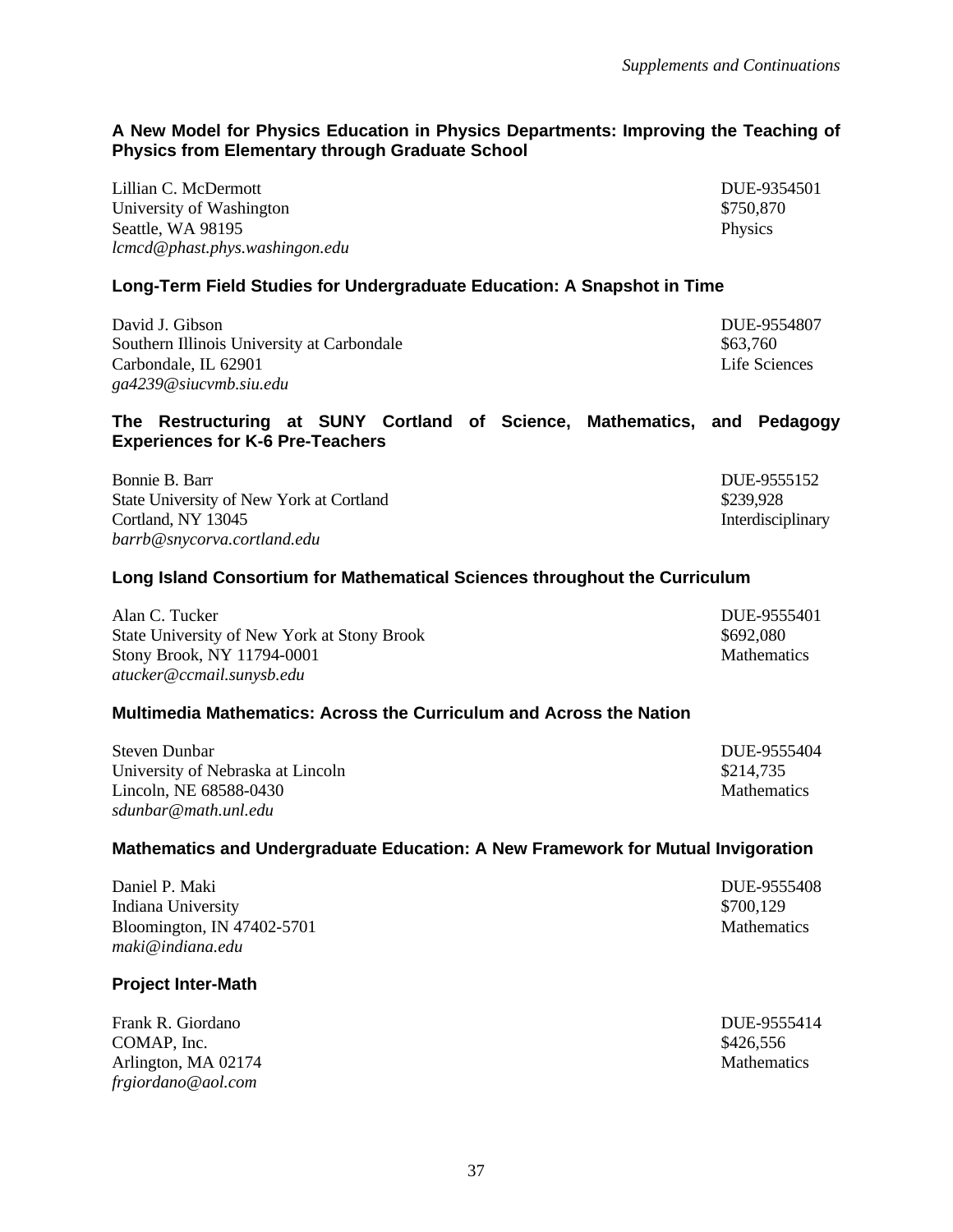(Funded through the Division of Research, Evaluation, and Communication.)

### **Molecular Science**

Orville L. Chapman DUE-9555605 University of California at Los Angeles  $$575,000$ Los Angeles, CA 90024-1301 Chemistry *chapman@chem.ucla.edu*

### **Elementary Physics Course Based on Guided Inquiry**

David Meltzer DUE-9653079 Southeastern Louisiana University **\$34,578** \$34,578 Hammond, LA 70401-2512 Physics *dmeltzer@selu.edu*

### **Improving Teacher Preparation in Science, Mathematics, Engineering and Technology**

Rodger Bybee DUE-9706060 National Academy of Sciences  $$425,000$ Washington, DC 20418 Interdisciplinary *Rbybee@nas.edu*

### **Broadening Horizons in Mathematics Instruction through Technology and Applications**

Benny Evans DUE-9653381 Oklahoma State University \$25,000 Stillwater, OK 74078 Mathematics *bevans@littlewood.math.okstate.edu*

### **Cooperative Learning in Undergraduate Mathematics Education: Developing a Comprehensive Program for College Faculty**

Ed Dubinsky DUE-9653383 Mathematical Association of America  $$339,610$ Washington, DC 20036-1358 Mathematics *edd@cs.gsu.edu*

### **PROJECTS WITHIN OTHER NSF DIVISIONS CO-FUNDED BY DUE**

#### **The Math Forum**

Eugene A. Klotz REC-9618223 Swarthmore College  $\frac{1}{965,319}$ Swarthmore, PA 19081 Interdisciplinary *klotz@forum.swarthmore.edu*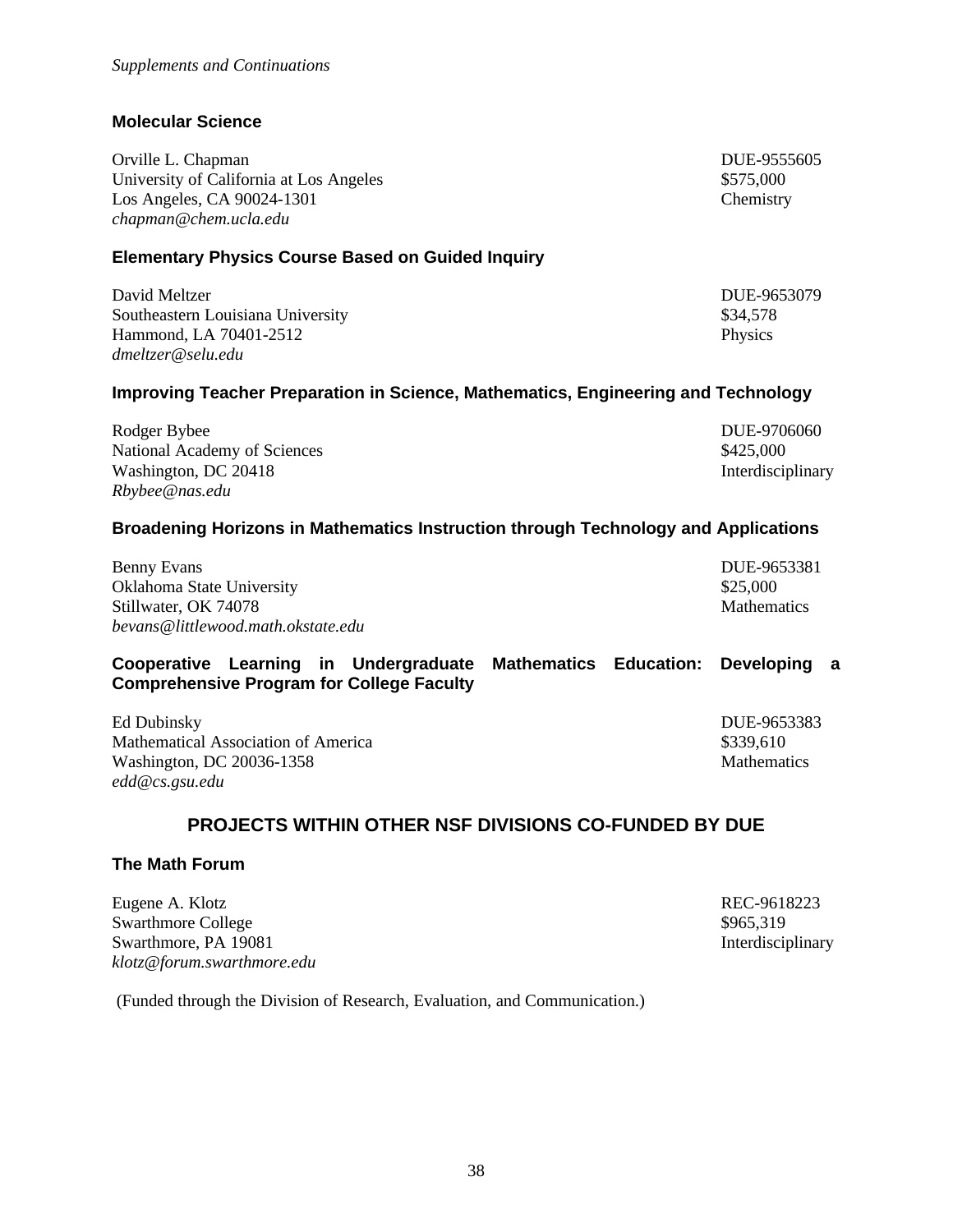### **Learning to Teach Secondary Mathematics in Two Reform-Based Teacher Education Programs**

Dominic D. Peressini REC-9605030 University of Colorado at Boulder  $$251,361$ Boulder, CO 80309-0019 Mathematics *dominic.peressini@colorado.edu*

(Funded through the Division of Research, Evaluation, and Communication.)

### **REU Site: Undergraduate Teacher Training in Materials Synthesis and Processing**

John Kouvetakis DMR-9619834 Arizona State University **\$66,000 \$66,000 \$66,000** Tempe, AZ 85287 Interdisciplinary *kouvetakis@asuchm.edu*

(Funded through the Division of Materials Research within the Mathematical and Physical Sciences Directorate.)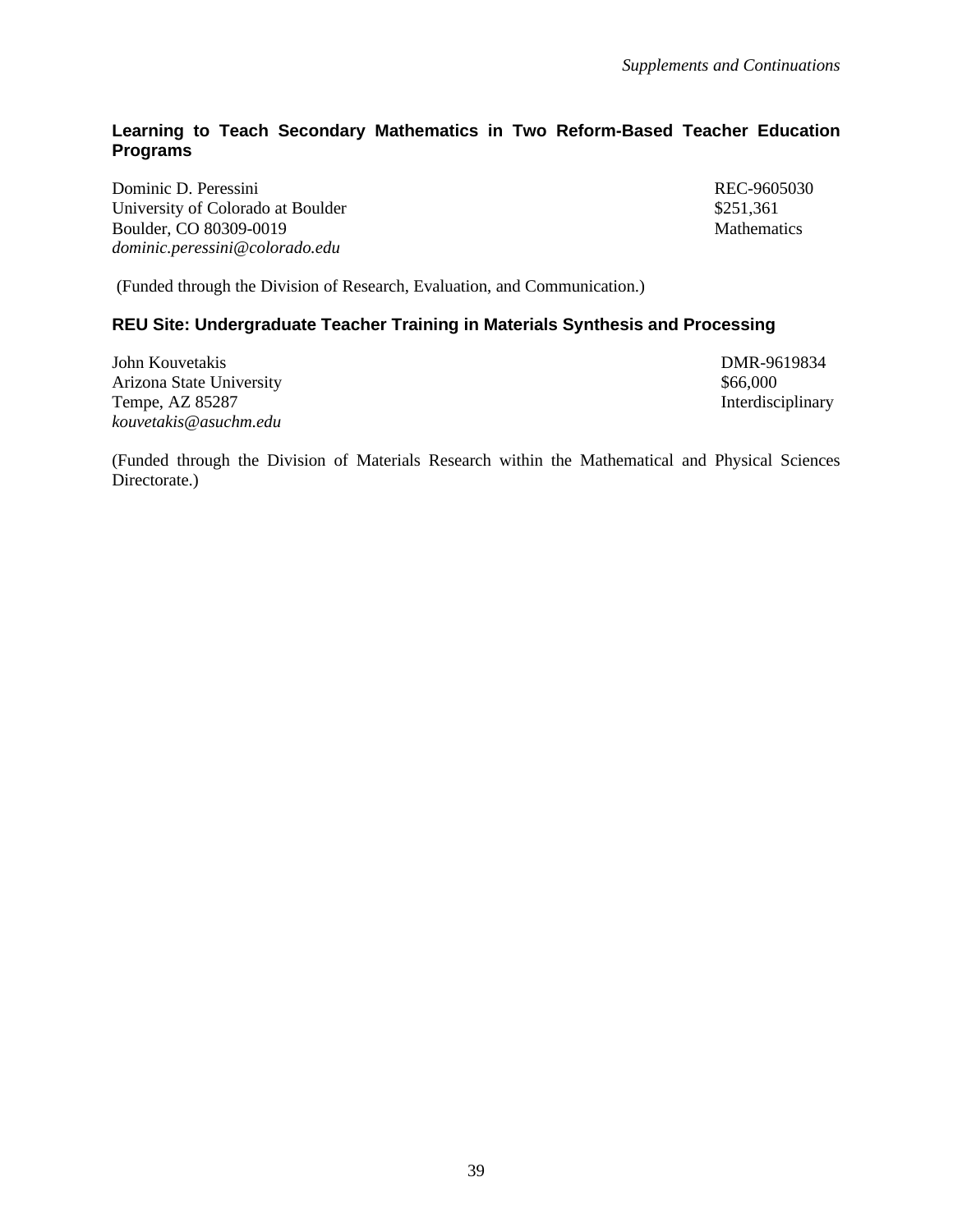# **NSF COLLABORATIVES FOR EXCELLENCE IN TEACHER PREPARATION (CETP)**

Project descriptions can be found in *Teacher Preparation and NSF Collaboratives for Excellence in Teacher Preparation: FY 97* (NSF 98-99) and at <http://www.ehr.nsf.gov/EHR/DUE/start.htm>.

### **PROJECTS INITIALLY FUNDED IN FY 97**

### **Science Technology, Engineering, and Mathematics Teacher Education Collaborative (STEMTEC)**

Morton Sternheim DUE-9653966 Richard Yuretich, Allan Feldman, Sue Thrasher, Charlene D'Avanzo \$4,999,414 University of Massachusetts at Amherst Amherst, MA 01003-6010 *mms@k12.oit.umass.edu*

### **Oregon Collaborative for Excellence in the Preparation of Teachers (OCEPT)**

Marjorie Enneking DUE-9653970 Carroll Dekock, Michael Jaeger, Julia Keener, John Koroloff, \$4,999,988 Marlene Moore, Phyllis Rock, David Sokoloff, Camille Wainwright, Holly Zanville The Math Learning Center Salem, OR 97302 *marj@mth.pdx.edu*

### **New Mexico Collaborative for Excellence in Teacher Preparation**

| Ricardo B. Jacquez                                                | DUE-9653973 |
|-------------------------------------------------------------------|-------------|
| Peggy Blackwell, Kenneth Brooks, Edmund Casillas, Michael Fischer | \$4,999,998 |
| New Mexico State University                                       |             |
| Las Cruces, NM 88003                                              |             |
| rjaquez@nmsu.edu                                                  |             |

### **PROJECTS INITIALLY FUNDED IN FY 96**

### **The San Francisco Bay Area Collaborative for Excellence in Teacher Preparation**

Daniel B. Walker DUE-9553786 Frank Bayliss, Nancy Carnal, Ron Drucker, Jose Gutierrez, Eloise Hamann \$5,000,000 San Jose State University Foundation San Jose, CA 95192 *dbwalker@jupiter.sjsu.edu*

### **Virginia Collaborative for Excellence in the Preparation of Teachers**

Reuben W. Farley **DUE-9553789** William Haver, Joseph Chinnici, Alan McLeod, Julia Cothron \$5,000,000 Virginia Commonwealth University Richmond, VA 23284-9004 *rfarley@atlas.vcu.edu*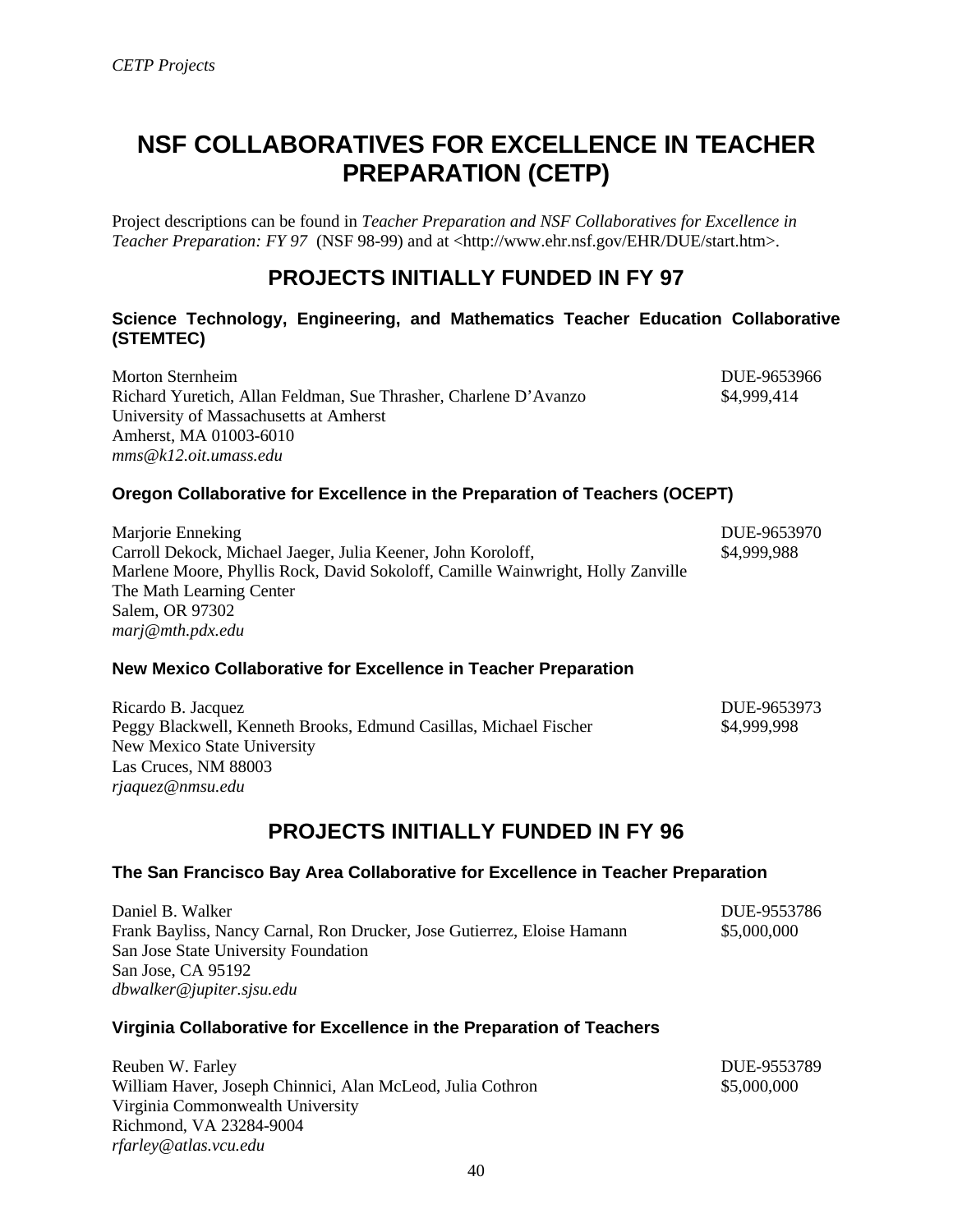### **Recruitment, Training, and Retention of Oklahoma Science and Mathematics Teachers**

Robert E. Howard DUE-9553790 Smith Holt  $$5,000,000$ University of Tulsa Tulsa, OK 74104-3216 *robert\_howard@utulsa.edu*

### **PROJECTS INITIALLY FUNDED IN FY 95**

#### **New York Collaborative for Excellence in Teacher Preparation**

Rosamond Welchman **DUE-9453606** James Neujahr, Leonard Ciaccio, James Bruni, Frank Gardella, \$4,999,996 Rodney Varley, Neville Kallenbach, Ann Marcus City University of New York (CUNY) Brooklyn, NY 11210 *rwnbc@cunyvm.cuny.edu*

#### **Los Angeles Collaborative for Teacher Excellence (LACTE)**

Laurie Fathe DUE-9453608 Kenneth L. Anderson, Gretachew Kidane **\$4,977,277** \$4,977,277 California State University - Dominguez Hills Carson, CA 90747-0001 *fathe@oxy.edu*

#### **Arizona Collaborative for Excellence in the Preparation of Teachers (ACEPT)**

Susan Wyckoff Dale Baker, James Birk, Marilyn Carlson, Herb Cohen, DUE-9453610 David Hestenes, Anton Lawson, James Mayer, Daniel McLaughlin, \$4,989,864 John D. Mildrew, Michael Piburn, Stephen J. Reynolds, Fredrick A. Staley Arizona State University Tempe, AZ 85287 *wyckoff@asu.edu*

#### **The El Paso Partnership for Excellence in Teacher Education (PETE)**

| Arturo Pacheco               | DUE-9453612 |
|------------------------------|-------------|
| John R. Bristol              | \$4,641,407 |
| University of Texas, El Paso |             |
| El Paso, TX 19968            |             |
| apacheco@utep.edu            |             |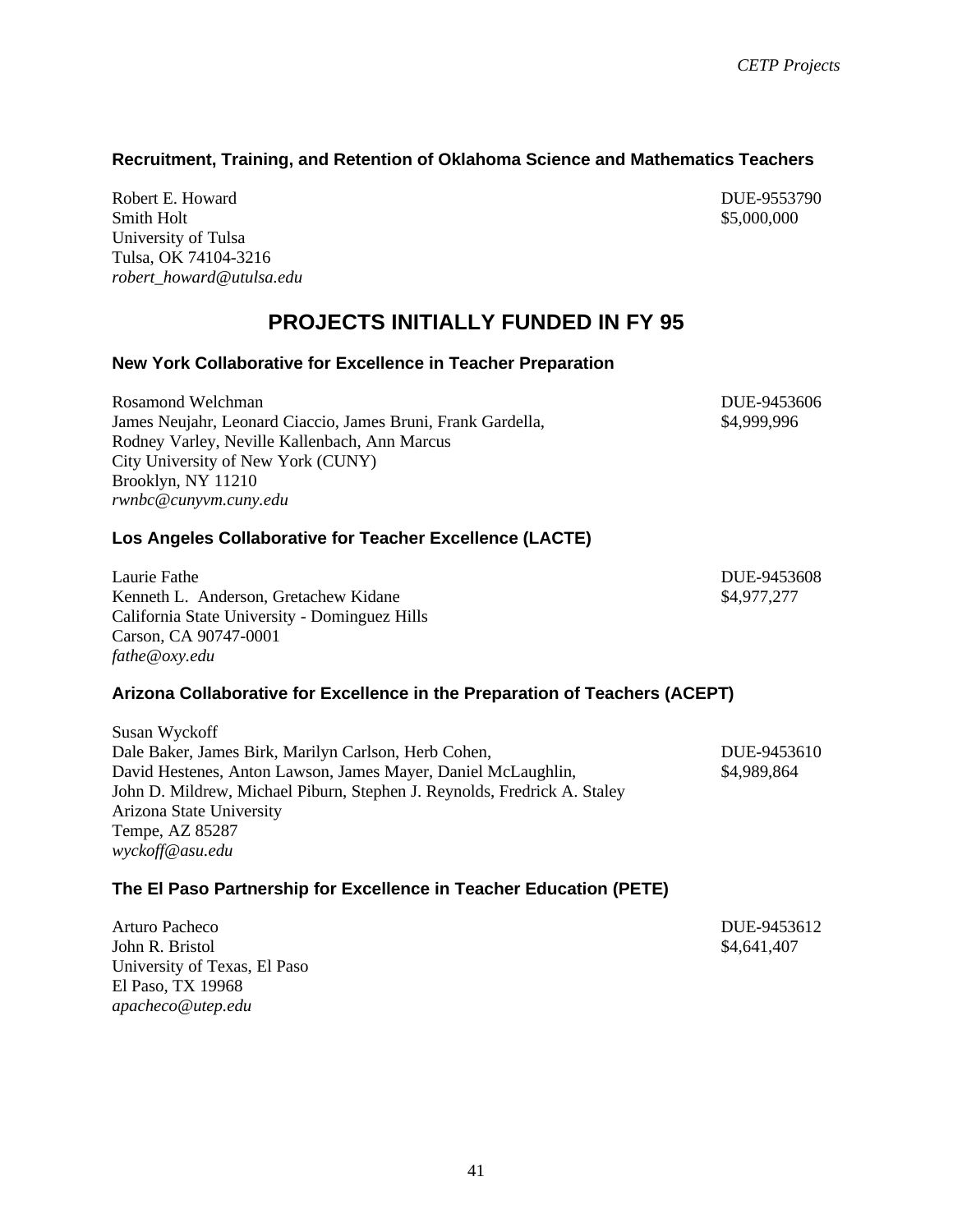### **PROJECTS INITIALLY FUNDED IN FY 94**

### **Rocky Mountain Teacher Education Collaborative (RMTEC)**

Fredrick M. Stein DUE-9354033 Kathy Cochran, Nancy Hartley, Loretta Jones, Jim Loats,  $$5,000,000$ Barbara Nelson, Marilyn Taylor, University of Northern Colorado Greeley, CO 80639 *fstein@csmate.colostate.edu*

#### **Collaborative for a New Model for K-12 Teacher Preparation Focused on Enhancing Math/Science Knowledge, New Methodologies and Technology**

Nina Hillman DUE-9354034 Ranganathan Srinivasan, Jane Drucker, Matthew Bruce, Lorne Ruby \$3,900,000 Temple University Philadelphia, PA 19122

### **PROJECTS INITIALLY FUNDED IN FY 93**

### **Maryland Collaborative for Teacher Preparation (MCTP)**

James Fey DUE-9255745 Genevieve Knight, John Layman, Thomas O'Haver, Jack Taylor \$6,000,000 \$6,000,000 University of Maryland College Park, MD 20742 *sb161@umail.umd.edu*

### **Louisiana Collaborative for Excellence in the Preparation of Teachers (LaCEPT)**

Kerry Davidson DUE-9255761 Louisiana Board of Regents  $\text{\$4,000,000}$ Baton Rouge, LA 70801-1389 *davidson@regents.state.la.us*

*nhillman@thunder.ocis.temple.edu*

### **Systemic Teacher Excellence Preparation: The STEP Project**

Elisabeth Swanson DUE-9255792 Lyle Anderson  $\$6,000,000$ Montana State University Bozeman, MT 59717 *eswanson@mathfs.math.montana.edu*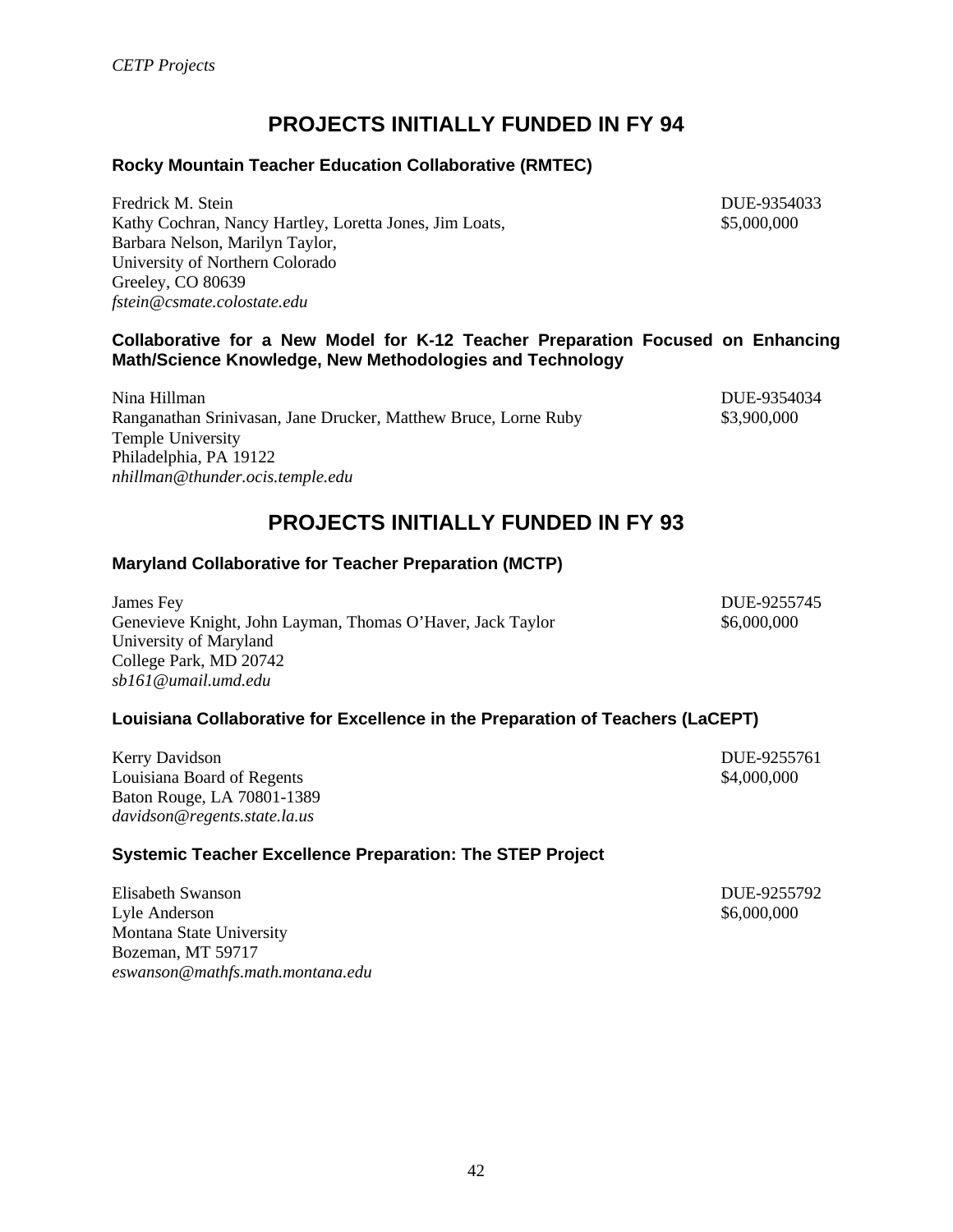### **TEACHER PREPARATION EFFORTS IN OTHER EHR DIVISIONS**

While primary responsibility for teacher preparation resides in the Division of Undergraduate Education, other Divisions within the Directorate for Education and Human Resources (EHR**)** also provide support to the effort to improve the SME&T preparation of teachers. This section highlights teacher preparation efforts in the Divisions of Elementary, Secondary, and Informal Education; Educational Systemic Reform; Research, Evaluation, and Communication; and Human Resource Development. Abstracts are available through the NSF Web site at <http://www.nsf.gov>.

### **DIVISION OF ELEMENTARY, SECONDARY, AND INFORMAL EDUCATION**

The Division of Elementary, Secondary, and Informal Education supports projects that enable all students from pre-kindergarten through grade 12 to succeed in science, mathematics, and technology (SMT) and to increase the scientific and technological literacy of all students and adults. The Teacher Enhancement (TE) Program strengthens teachers' content and pedagogical skills and creates an infrastructure of educators, researchers, and administrators to support SMT education reform. Several TE projects link preservice teacher education programs to inservice teacher enhancement activities. Instructional Materials Development (IMD) projects create curricula, materials, and student assessments incorporating investigative, hands-on science, mathematics, and technology education activities that are aligned with content, teaching, and assessment standards. Informal Science Education projects provide opportunities outside a formal school setting for individuals of all backgrounds to increase their understanding and appreciation of science, mathematics, engineering, and technology.

### **Teacher Enhancement**

Susan Snyder, Section Head K-8 (703) 306-1613 *ssnyder@nsf.gov*

### **Renewing Mathematics Teaching Through Curriculum (RMTC)**

Laura Van Zoest ESIE-9618896 Western Michigan University **\$707,957** \$707,957 Kalamazoo, MI 49008 *laura.vanzoest@wmich.edu*

### **Valle Imperial Project in Science (VIPS)**

Michael Klentschy ESIE-9731274 El Centro School District  $\frac{1}{2}$  S3,309,989 El Centro, CA 92243 *mklent@mail.ecsd.k12.ca.us*

### **Guiding Education in Mathematics and Science Network (GEMS-NET)**

| Betty J. Young             | ESIE-9731316 |
|----------------------------|--------------|
| University of Rhode Island | \$1,308,239  |
| Kingston, RI 02881         |              |
| rry101@uriacc.uri.edu      |              |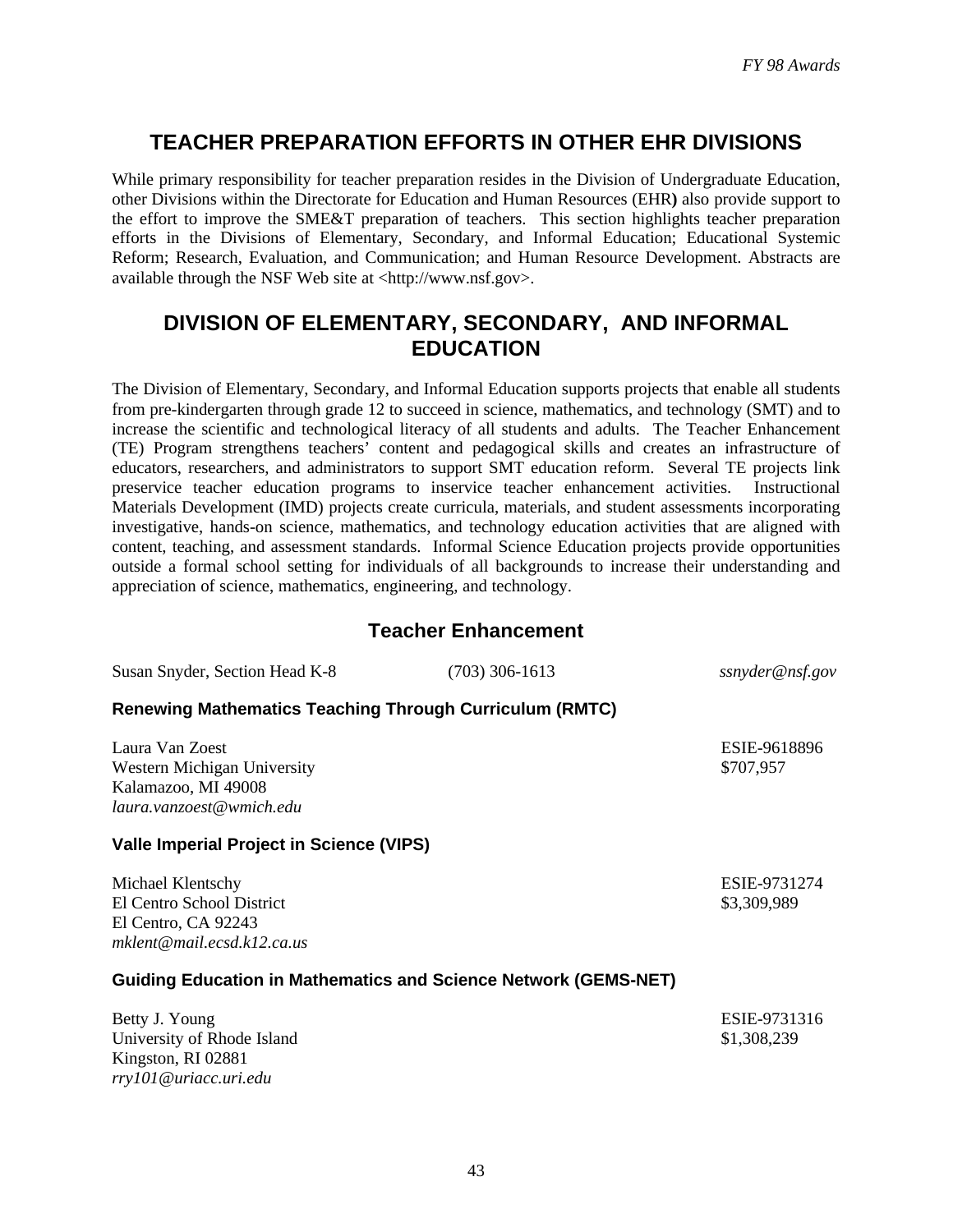44

### **An Inquiry-Based Summer Course for In-Service Teachers**

Graham E. Oberem ESIE-9731367 California State University - San Marcos \$309,472 San Marcos, CA 92069 *oberem@mailhost1.csusm.edu*

### **Strategies for Teacher Excellence Promoting Student Success (STEPSS)**

Darryl Medders ESIE-9814102 Visalia Unified School District \$3,849,999 315 E Acequia Visalia, CA 93277 *darrylm@visalia.k12.ca.us*

### **Learning That Works: A School-to-Career Video Collection**

Michele Korf **ESIE-9816634** WGBH Educational Foundation  $$329.565$ 125 Western Avenue Boston, MA 02134 *michele\_korf@wgbh.org*

### **Informal Science Education**

| Hyman Field, Acting Division Director | $(703)$ 306-1616 | hfield@nsf.gov |
|---------------------------------------|------------------|----------------|
|                                       |                  |                |

**ADVENTURES IN SCIENCE: An Interactive Exhibit Gallery Exploring Biological Diversity and the Changing Nature of Life on Earth**

Allen M. Young ESIE-9725177 Milwaukee Public Museum  $$1,376,931$ Milwaukee, WI 53201 *young@mpm.edu*

# **DIVISION OF EDUCATIONAL SYSTEM REFORM**

### **Statewide Systemic Initiatives Program**

Celeste Pea, Program Director (703) 306-1682 *cpea@nsf.gov*

The Statewide Systemic Initiatives (SSI) Program is a major NSF effort to encourage improvements in science, mathematics, engineering and technology education through comprehensive systemic changes in state education systems. The program is competitive and leads to cooperative agreements with state governments that address several objectives: (1) adoption of more effective mathematics and science curricula; (2) use of better materials, technologies, and assessment procedures; (3) higher student achievement in mathematics and science and increased interest in related careers; (4) improvement of science literacy; (5) adoption of new standards and methods for teacher preparation; and (6) improved organizational and decision-making structures.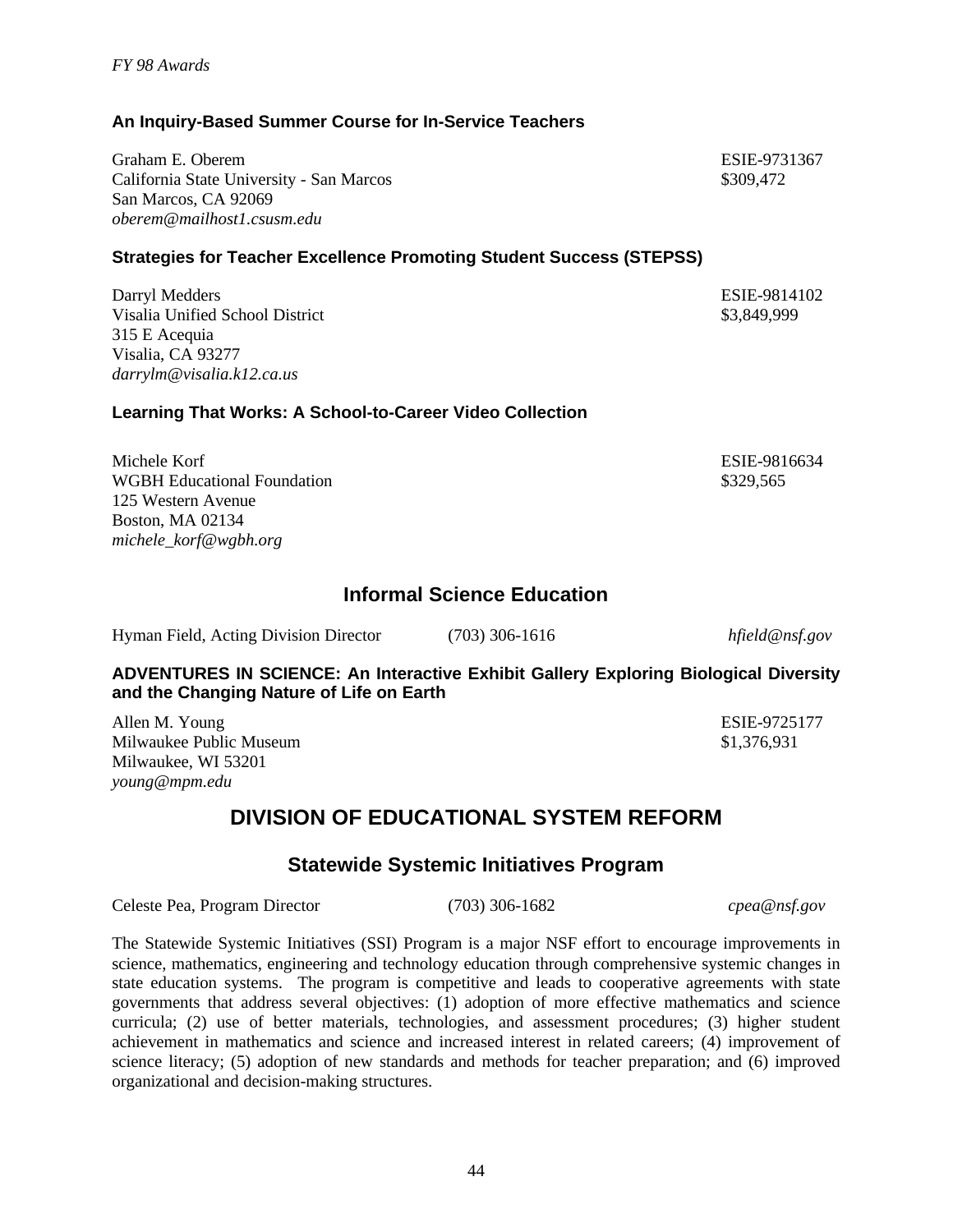# University of Texas at Austin  $$8,000,000$ **Urban Systemic Initiatives Program** Celeste Pea, Program Director (703) 306-1682 *cpea@nsf.gov* The Urban Systemic Initiatives Program (USI) in science, mathematics, and technology education is a comprehensive and systemic effort designed to enable fundamental reform of K-12 science and mathematics education in large urban school systems. Eligibility for the program is limited to school systems in the 28 cities having the largest numbers of school-aged children (ages 5-17) living in poverty

### 45

| <b>Richard Cole</b><br>Connecticut Academy for Education in Mathematics, Science and Technology<br>Middletown, CT 06457<br>rcole@ctacad.org   | ESR-9634086<br>\$5,999,993  |
|-----------------------------------------------------------------------------------------------------------------------------------------------|-----------------------------|
| <b>Massachusetts Statewide Systemic Initiative</b>                                                                                            |                             |
| David Driscoll<br><b>Massachusetts Department of Education</b><br>Malden, MA 02148-5023<br>ddriscoll@doe.mas.edu                              | ESR-9250033<br>\$10,000,000 |
| Louisiana Statewide Systemic Initiative (LaSIP)                                                                                               |                             |
| Kerry Davidson<br>Louisiana Systemic Initiative<br>Baton Rouge, LA 70806<br>davidson@regents.state.la.us                                      | ESR-9150043<br>\$9,940,000  |
| <b>Puerto Rico Statewide Systemic Initiative</b>                                                                                              |                             |
| <b>Manuel Gomez</b><br>Resource Center for Science and Engineering<br>University of Puerto Rico<br>San Juan, PR 00931<br>m_gomez@upr1.clu.edu | ESR-9250052<br>\$10,000,000 |

Suzanne Mitchell **ESR-9350027** Arkansas Department of Higher Education  $$10,150,000$ 

### **The Texas Statewide Systemic Initiative**

**Arkansas Statewide Systemic Initiative**

**Connecticut Statewide Systemic Initiative**

Little Rock, AR 72201 s*usannem@adhe.arknet.edu*

Philip Uri Treisman **ESR-9250036** Austin, TX 78713-7726 *uri@mail.utexas.edu*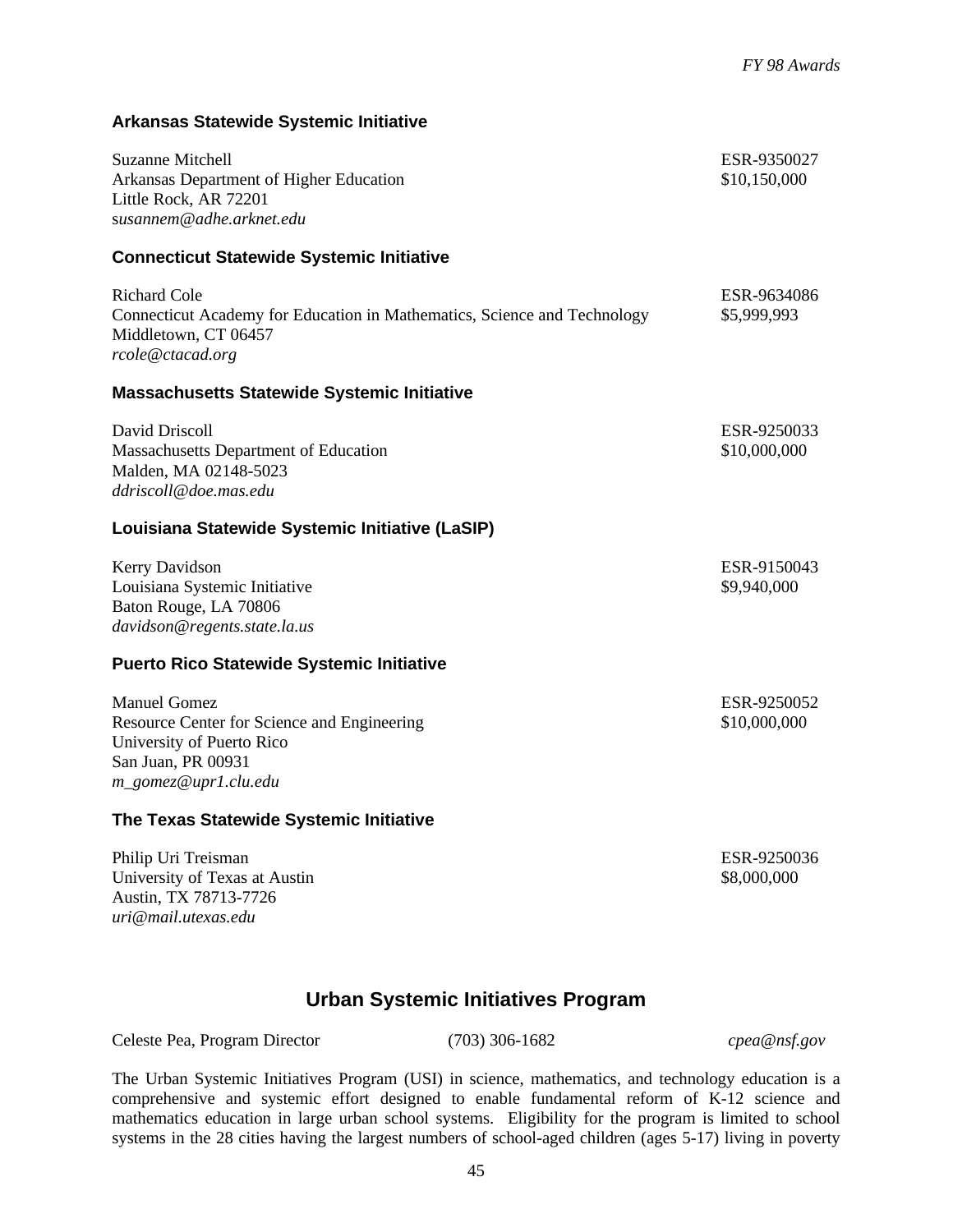as determined by the 1990 Census. Built upon experience gained from the Statewide Systemic Initiatives (SSI) and the Comprehensive Regional Centers for Minorities (CRCM), the program provides significant support for 5 years to cities that have completed comprehensive planning and demonstrate readiness to make systemic and sustainable changes in the policies, practices, and procedures of urban school systems.

### **El Paso Urban Systemic Initiative**

M. Suzanne Navarro ESR-9453664 El Paso Collaborative  $$14,348,789$ University of Texas, El Paso El Paso, TX 79968 *navarro@utep.edu*

**Fresno Unified School District Urban Systemic Initiative**

Carlos Garcia ESR-9452988 Fresno Unified School District  $$11,749,365$ Fresno, CA 93721 *cagarci@fresno.k12.ca.su*

#### **Milwaukee Urban Systemic Initiative**

Mary Henry **ESR-9554487** University of Wisconsin - Milwaukee  $$5,000,000$ Milwaukee, WI 53201-8210 *henryme@mail.milwaukee.k12.wi.us*

### **Rural Systemic Initiatives Program**

Celeste Pea, Program Director (703) 306-1682 *cpea@nsf.gov*

The goal of the Rural Systemic Initiatives (RSI) Program is to promote systemic improvements in science, mathematics, and technology education for students in rural and economically disadvantaged regions of the nation, particularly those that have been underserved by NSF programs, and to ensure sustainability of these improvements by encouraging community development activities in conjunction with instructional and policy reform. RSI projects address curriculum reform, teacher preservice and inservice education, policy restructuring, assessment, and implementation of national standards as well as the economic and social well-being of targeted regions.

#### **Rural Systemics Initiatives in Physics**

Thanumala Y. Pillai ESR-9713025 Mississippi Valley State University  $$84,759$ Itta Bena, MS 38941 *tpillai@fielding.mvsu.edu*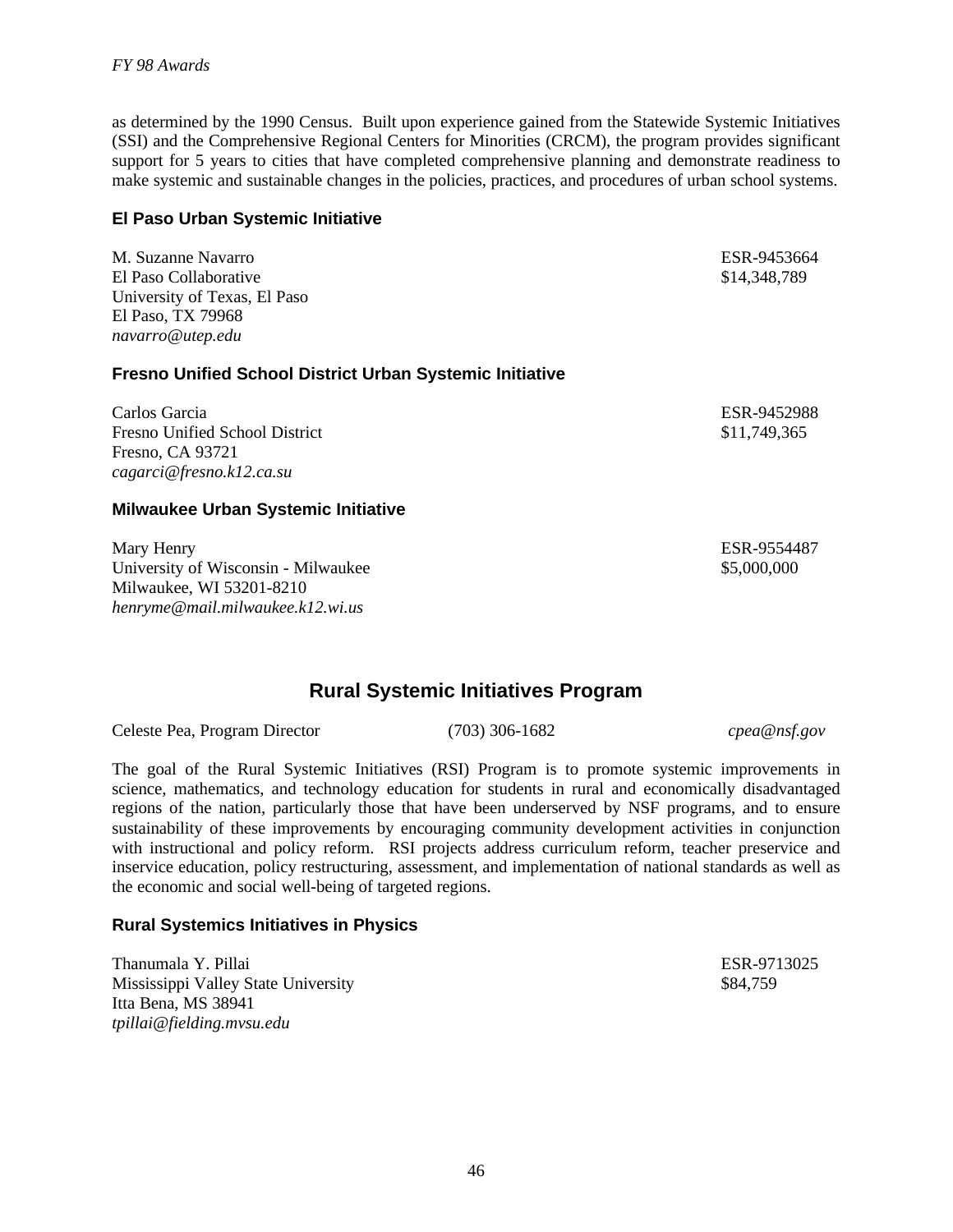### **DIVISION OF HUMAN RESOURCE DEVELOPMENT**

### **Louis Stokes Alliances for Minority Participation - Pre-Service Teacher Preparation Initiative**

| A. James Hicks, Program Director | $(703)$ 306-1632 | ahicks@nsf.gov |
|----------------------------------|------------------|----------------|
|                                  |                  |                |

The goal of the Louis Stokes Alliances for Minority Participation - Pre-Service Teacher Preparation initiative (LSAMP-TP) is to increase substantially the number of minority students with strong academic credentials, who are certified to teach science and mathematics in elementary and secondary schools. The majority of activities intended for NSF support under the LSAMP-TP initiative must focus specifically on attracting more individuals from groups underrepresented in the science and mathematics workforce into undergraduate SMET teacher preparation programs. This includes activities at critical transition points along the education continuum, including the transition from high school-to-college; from 2-year to 4 year colleges; from undergraduate-to-graduate study (where appropriate); and from graduate school through the adjustment to the K-12 teacher workforce. LSAMP projects with an LSAMP-TP component include:

| <b>Southern Rocky Mountain Alliance</b><br>Antonio Garcia<br>Arizona State University<br>Tempe, AZ 85287<br>tony.garcia@asu.edu                                         | HRD-9623615 |
|-------------------------------------------------------------------------------------------------------------------------------------------------------------------------|-------------|
| <b>California State University AMP</b><br>Alfonso F. Ratcliffe<br>San Francisco State University<br>Northridge, CA 91330<br>rick.ratcliffe@csun.edu                     | HRD-9353276 |
| <b>California Alliance for Minority Participation</b><br>Nicolaos G. Alexopoulos<br>University of California at Irvine<br>Irvine, CA 92717<br>alfios@uci.edu            | HRD-9153663 |
| <b>Chicago AMP-TP</b><br>Marian Wilson-Comer<br>Chicago State University<br>Chicago, IL 60628<br>bacomer@csu.edu                                                        | HRD-9350587 |
| <b>Louisiana Alliance for Minority Participation (LAMP)</b><br>Robert L. Ford<br>Southern University and A&M College<br>Baton Rouge, LA 70813<br>robert.ford@em.doe.gov | HRD-9550765 |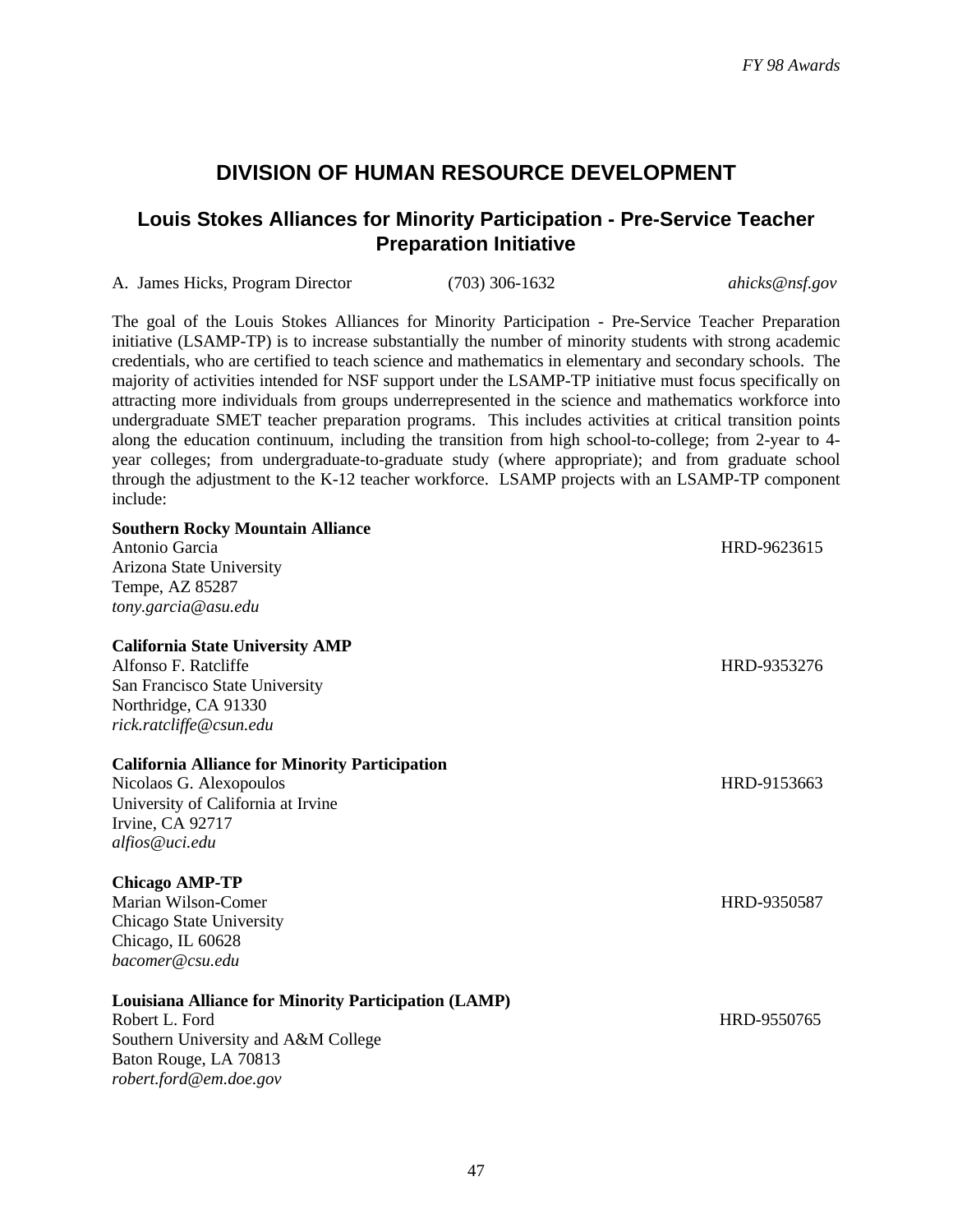| <b>New Mexico State University AMP</b>                                  |             |
|-------------------------------------------------------------------------|-------------|
| Ricardo B. Jacquez                                                      | HRD-9353215 |
| New Mexico State University                                             |             |
| Las Cruces, NM 88003                                                    |             |
| rjaquez@nmsu.edu                                                        |             |
| <b>Washington-Baltimore-Hampton Roads AMP</b>                           |             |
| Clarence M. Lee                                                         | HRD-9353137 |
| Howard University                                                       |             |
| Washington, DC 20059                                                    |             |
| cmleeone@access.howard.edu                                              |             |
| <b>South Carolina Alliance for Minority Participation (SCAMP)</b>       |             |
| Craig A. Rogers                                                         | HRD-9255165 |
| University of South Carolina                                            |             |
| Columbia, SC 29208                                                      |             |
| Rogers@sc.edu                                                           |             |
| <b>NCAMP Teacher Preparation Program Supplement</b>                     |             |
| Harold L. Martin                                                        | HRD-9255239 |
| North Carolina A&T State University                                     |             |
| Greensboro, NC 27411                                                    |             |
| hlm@ncat.edu                                                            |             |
| <b>All-Nations Alliance for American Indians</b>                        |             |
| Joseph F. McDonald                                                      | HRD-9450369 |
| Salish Kootenai College                                                 |             |
| Pablo, MT 59855                                                         |             |
| joe_mcdonald@skc.edu                                                    |             |
| <b>Oklahoma State Alliance for Minority Participation in Science,</b>   |             |
| <b>Engineering, and Mathematics</b>                                     |             |
| Earl D. Mitchell                                                        | HRD-9450355 |
| Oklahoma State University                                               |             |
| Stillwater, OK 74078                                                    |             |
| ldsilva@biochem.okstate.edu                                             |             |
| Florida-Georgia Alliance for Minority Participation Teacher Preparation |             |
| Lynette P. Padmore                                                      | HRD-9255219 |
| Florida A&M University                                                  |             |
| Tallahassee, FL 32307                                                   |             |
| lpadmore@famu.edu                                                       |             |
| <b>New York City Alliance for Minority Participation</b>                |             |
| Neville Parker                                                          | HRD-9252789 |
| <b>City College</b>                                                     |             |
| New York, NY 10031                                                      |             |
| ampcc@.cunyvm.cuny.edu                                                  |             |
|                                                                         |             |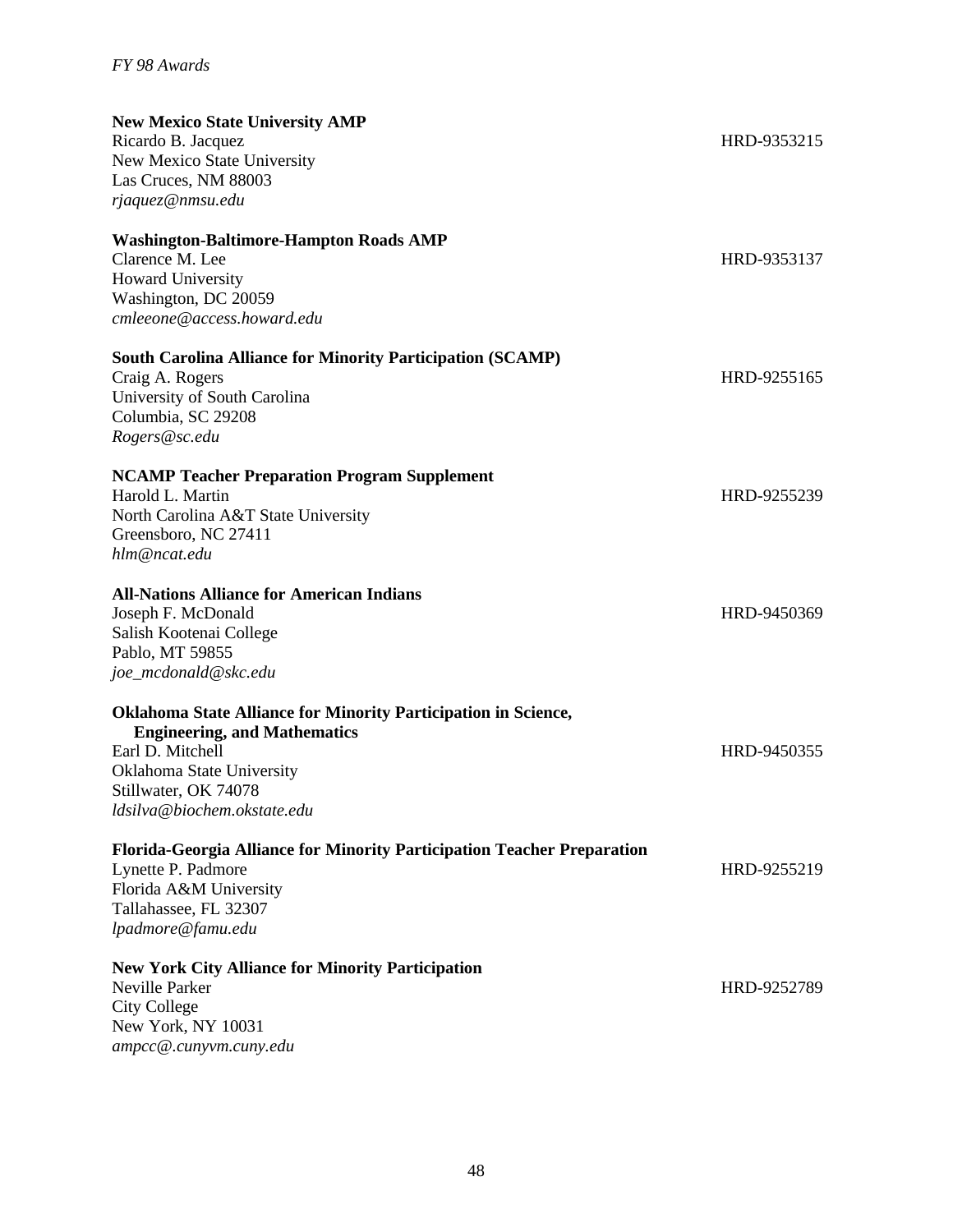49

**Heartland's Alliance for Minority Participation**

Charles Sampson HRD-9550704 University of Missouri-Columbia Columbia, MO 65211 *sampson@grad.missouri.edu*

**Mississippi Alliance for Minority Participation**

Richard Sullivan HRD-9153747 Jackson State University Jackson, MS 39217 *sullivan@tiger.jsums.edu*

### **Program for Women and Girls (Program for Gender Equity)**

Ruta Sevo, Program Director 703-306-1637 *hrdwomen@nsf.gov* Gretchen Klein, Program Director

The Program for Women and Girls in Science, Engineering, and Mathematics, is designed to improve the achievement in mathematics and science skills needed by all Americans and to effect a diverse workforce of scientists and engineers by increasing the participation of women and girls in science education and careers. The program funds education research and projects targeted at levels of K-16 and complements other EHR efforts to improve education from elementary school through graduate school. Large Collaborative Projects, Small Experimental Projects, and Information Dissemination Activities seek positive change in the academic, social, and scientific infrastructure to increase the participation of women.

### **Girls on Track: Increasing Middle-Grade Girls' Interest in Math-Related Careers by Engaging Them in Computer-Based Mathematical Explorations of Urban Problems**

Sarah B. Berenson HRD-9813902 North Carolina State University \$772,120 P.O.BOX 700 Raleigh, NC 27695 *berenson@unity.ncsu.edu*

### **Computer Hardware Diagnosis and Repair for Women and Girls**

Judi W. Wakhungu HRD-9714759 Pennsylvania State University/University Park \$234,160 201 Old Main University Park, PA 16802-1503 *jww105@psu.ed*

### **Gender-Equity in Science, Engineering and Mathematics Education: Making Connections for 3rd to 5th Grade Girls**

Sara Cohen HRD-9714751 Metropolitan State College Denver \$838,139 1006 11th Street Denver, CO 80204-2025 *sacohen111@aol.com*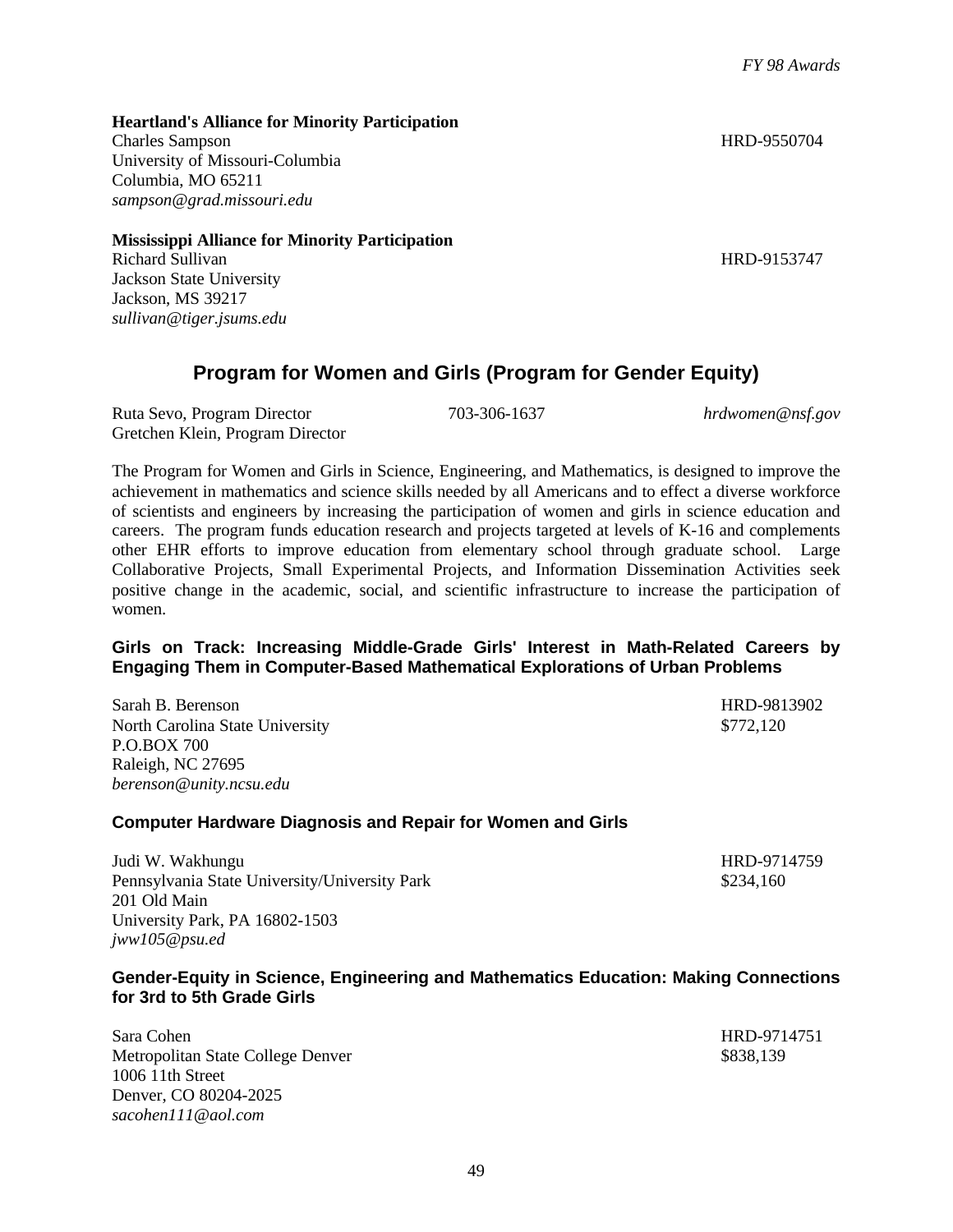### **Program for Persons with Disabilities**

Lawrence A. Scadden, Program Director (703) 306-1636 *lscadden@nsf.gov*

The Program for Persons with Disabilities (PPD) seeks to eliminate barriers in science, engineering , and mathematics that prevent the participation of students with disabilities; change the attitudes of the education community and the public in general, about the potential of persons with disabilities; and offer support for adaptive technologies to allow students, scientists, engineers and mathematicians to participate in NSF-funded projects. PPD supports projects that develop new methods of teaching science and mathematics, increase the awareness and recognition of the needs and capabilities of students with disabilities, promote the accessibility and appropriateness of instructional materials and educational technologies, and increase the availability of mentoring resources.

### **PPD/IEP: Information Access - Education, Opportunities, and Technology**

Kenneth Barner HRD-9800175 University of Delaware  $$893.967$ Newark, DE 19716 302/451-2000 *barner@eecis.udel.edu*

### **DIVISION OF RESEARCH, EVALUATION, AND COMMUNICATION**

The Division of Research, Evaluation, and Communication (REC) supports projects that merge research with classroom practices. The Research on Education, Policy, and Practice **(**REPP) Program supports the cultivation of a research base for implementing innovative K-16 reform strategies as well as ways of improving graduate, professional, informal, and lifelong learning. REPP research foci address the following themes: data, methodology, and theory; policy; practice; and technology. Research topics include technology utilization, content, pedagogy, assessment, and policy-oriented studies and indicators. In addition to the REPP Program, division activities include the evaluation of EHR programs and outreach to the teaching and learning communities.

### **Research on Education, Policy, and Practice**

| Anthony Kelly, Program Manager          | $(703)$ 306-1655 | akelly@nsf.gov   |
|-----------------------------------------|------------------|------------------|
| Elizabeth VanderPutten, Program Manager | $(703)$ 306-1651 | evanderp@nsf.gov |

### **NSF Institute for Science Education (NISE)**

Andrew Porter REC-9452971 University of Wisconsin - Madison  $$8,708,901$ Madison, WI 53706 *acporter@macc.wisc.edu*

### **Middle Grades Mathematics and Science Teacher Induction in Selected Countries**

Senta A. Raizen REC-9814803  $WestEd \$   $$993,405$ San Francisco, CA 94107 *sraizen@wested.org*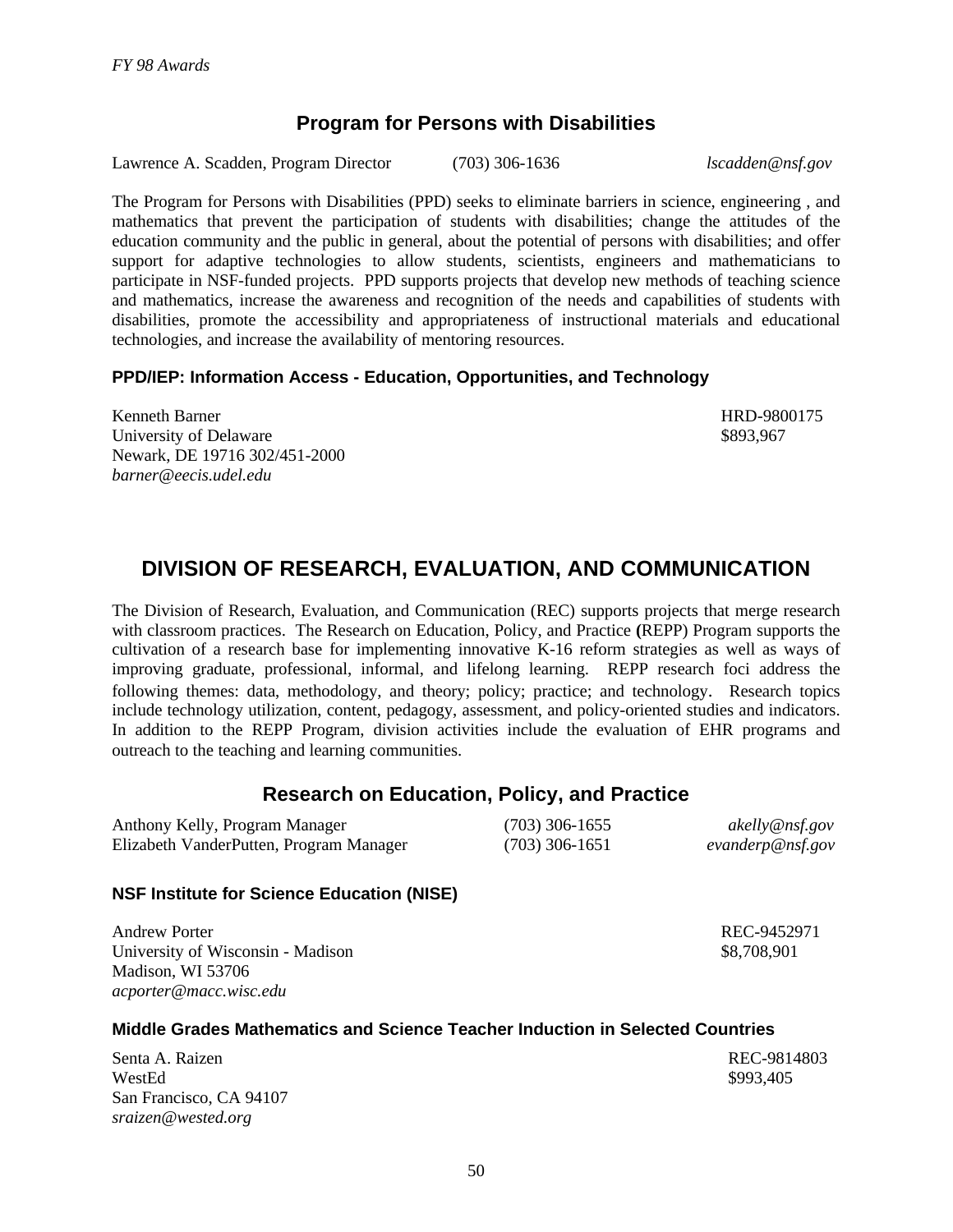### **Investigating Multimedia Case Studies as a Tool for Pre-Service Teacher Development**

Helen M. Doerr REC-9725512 Syracuse University  $$605,891$ Syracuse, NY 13244-1200 *hmdoerr@sued.syr.edu*

# **TEACHER PREPARATION EFFORTS IN OTHER AGENCIES**

Information about teacher preparation activities sponsored by other agencies can be accessed through the following Web sites:

Department of Defense Troops to Teachers: http://voled.doded.mil/dantes/ttt/

Department of Education Fund for Improvement of Postsecondary Education: http://www.ed.gov/offices/OPE/FIPSE

National Aeronautical and Space Administration Project NOVA: http://www.eng.ua.edu/~nova/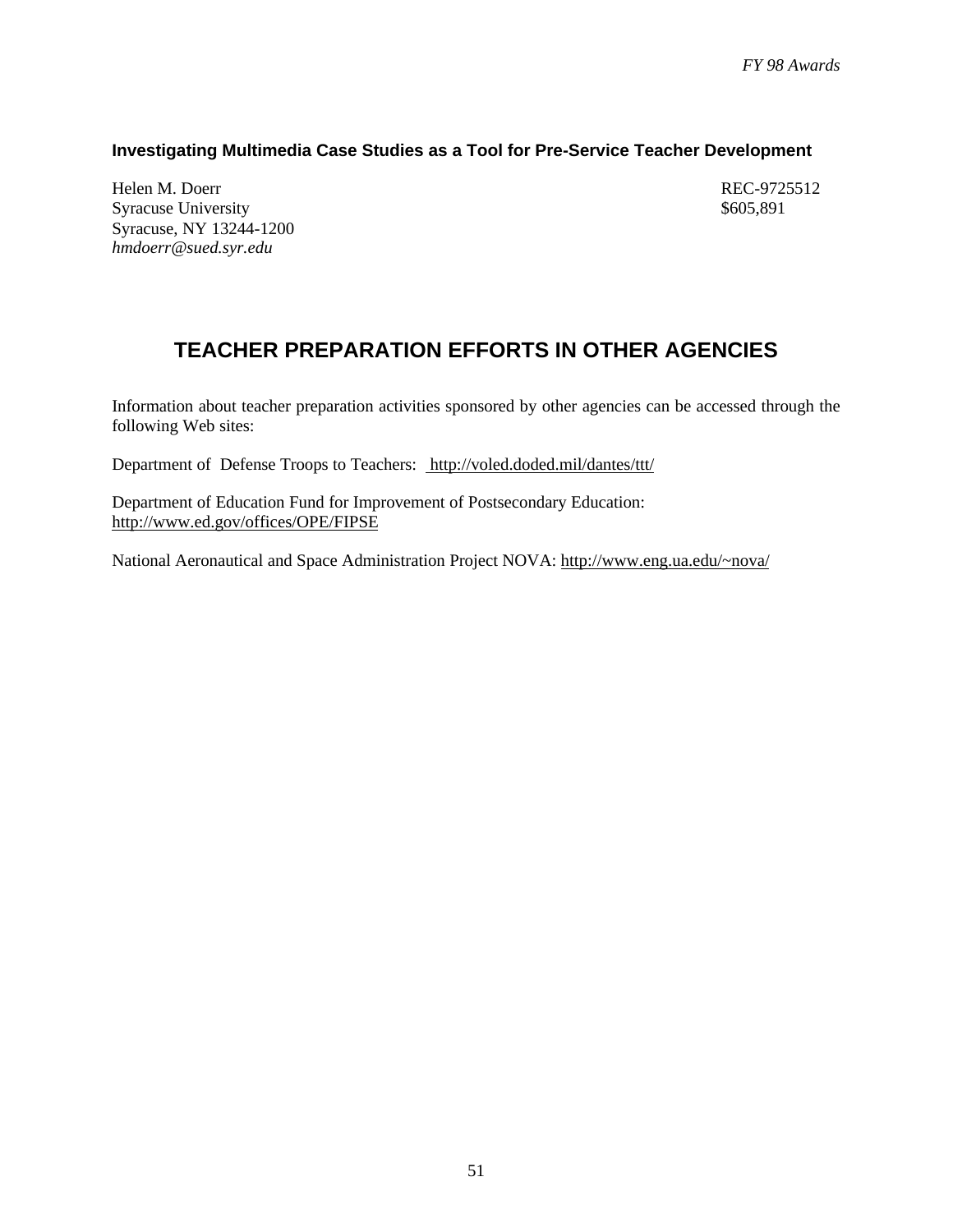# **APPENDICES**

# **LIST OF AWARDS BY STATE**

### **Alabama**

| <b>Auburn University</b> |  |
|--------------------------|--|
|                          |  |

### **Arizona**

| <b>Arizona State University</b>                      |  |
|------------------------------------------------------|--|
|                                                      |  |
|                                                      |  |
|                                                      |  |
| Maricopa County Community College<br><b>District</b> |  |
|                                                      |  |
| Northern Arizona University                          |  |
|                                                      |  |

#### **Arkansas**

|  | Arkansas Department of Higher Education |  |
|--|-----------------------------------------|--|
|  |                                         |  |

#### **Bermuda**

| Bermuda Biological Station for Research |  |
|-----------------------------------------|--|
|                                         |  |

### **California**

| California State University - Dominguez<br>Hills<br>California State University - Monterey Bay<br>California State University - Sacramento<br>California State University - San Marcos<br>El Centro School District | California Polytechnic State University<br>Foundation |
|---------------------------------------------------------------------------------------------------------------------------------------------------------------------------------------------------------------------|-------------------------------------------------------|
|                                                                                                                                                                                                                     |                                                       |
|                                                                                                                                                                                                                     |                                                       |
|                                                                                                                                                                                                                     |                                                       |
|                                                                                                                                                                                                                     |                                                       |
|                                                                                                                                                                                                                     |                                                       |
|                                                                                                                                                                                                                     | <b>Fresno Unified School District</b>                 |

| San Francisco State University                   |
|--------------------------------------------------|
|                                                  |
|                                                  |
| San Jose State University Foundation             |
|                                                  |
|                                                  |
| University of California at Irvine               |
| University of California at Los Angeles          |
| University of California at Santa Barbara        |
| Visalia Unified School District                  |
| WestEd                                           |
| Colorado                                         |
| Metropolitan State College Denver                |
|                                                  |
| <b>State Higher Education Executive Officers</b> |
| University of Colorado at Boulder                |
| University of Northern Colorado                  |
| <b>Connecticut</b>                               |
| Connecticut Academy for Education in             |
| Mathematics, Science and Technology              |
|                                                  |
| <b>Delaware</b>                                  |
| University of Delaware                           |
|                                                  |
| <b>District of Columbia</b>                      |
| American Geophysical Union                       |

9752489..............................................10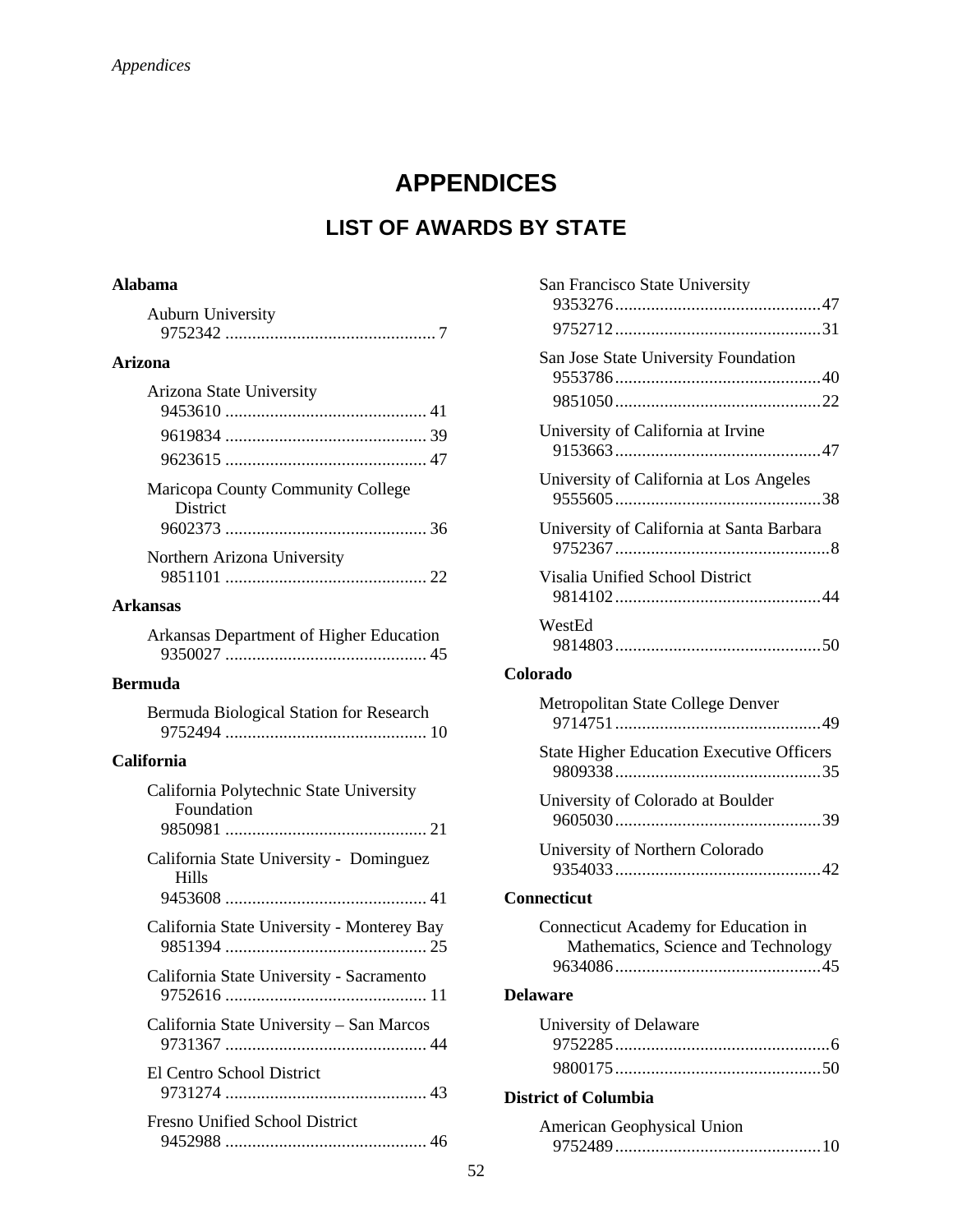| American Society for Engineering<br>Education |  |
|-----------------------------------------------|--|
| American Society for Microbiology             |  |
| <b>Howard University</b>                      |  |
| Mathematical Association of America           |  |
|                                               |  |
|                                               |  |
|                                               |  |
| National Academy of Sciences                  |  |

### **Florida**

| Florida A&M University      |  |
|-----------------------------|--|
|                             |  |
|                             |  |
| Florida Atlantic University |  |
| University of South Florida |  |
|                             |  |

### **Georgia**

| Georgia Southern University |  |
|-----------------------------|--|
|                             |  |
|                             |  |
|                             |  |
| Georgia State University    |  |
| Kennesaw State College      |  |
|                             |  |
|                             |  |

### **Illinois**

| Chicago State University                   |  |
|--------------------------------------------|--|
| Millikin University                        |  |
| Southern Illinois University at Carbondale |  |

### **Indiana**

| <b>Ball State University</b> |  |
|------------------------------|--|
|                              |  |

| Indiana University                  |
|-------------------------------------|
| Iowa                                |
| Hawkeye Community College           |
| Iowa State University               |
|                                     |
| Luther College                      |
| University of North Iowa            |
| <b>Kentucky</b>                     |
| University of Kentucky              |
| Louisiana                           |
| Louisiana Board of Regents          |
|                                     |
| Louisiana Systemic Initiative       |
| Southeastern Louisiana University   |
| Southern University and A&M College |
| <b>Maine</b>                        |
| University of Maine Farmington      |
|                                     |
| <b>Maryland</b>                     |
| <b>Towson State University</b>      |
|                                     |
| University of Maryland              |
| <b>Massachusetts</b>                |
| American Meteorological Society     |
| COMAP, Inc.                         |
|                                     |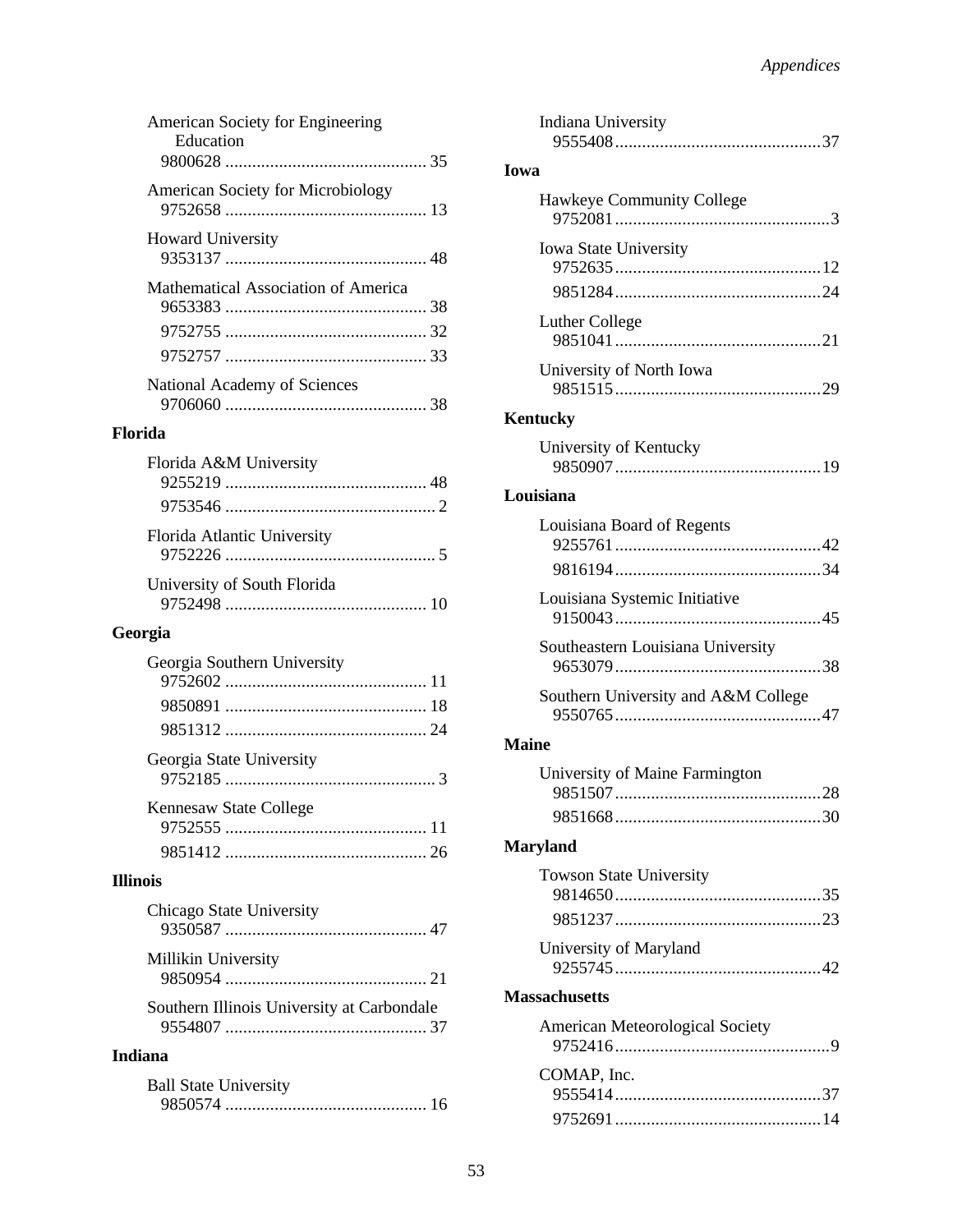| <b>Massachusetts Department of Education</b> |
|----------------------------------------------|
| <b>Tufts University</b>                      |
| University of Massachusetts at Amherst       |
| <b>Michigan</b>                              |
| Hope College                                 |
| Western Michigan University                  |
| <b>Minnesota</b>                             |
| Mankato State University                     |
| <b>St. Mary's College</b>                    |
| <b>Mississippi</b>                           |
| Jackson State University                     |
| Jones County Junior College                  |

| Mississippi Valley State University |  |
|-------------------------------------|--|
|                                     |  |

#### **Missouri**

| Avila College                     |  |
|-----------------------------------|--|
| Missouri Western State College    |  |
| <b>Saint Louis University</b>     |  |
| University of Missouri - Columbia |  |

#### **Montana**

| Montana State University |  |
|--------------------------|--|
|                          |  |
|                          |  |
| Salish Kootenai College  |  |
|                          |  |

### **Nebraska**

| University of Nebraska at Lincoln |  |
|-----------------------------------|--|
|                                   |  |

| <b>Nevada</b>                                         |  |  |
|-------------------------------------------------------|--|--|
| University of Nevada - Reno                           |  |  |
| <b>New Jersey</b>                                     |  |  |
| Montclair State College                               |  |  |
| <b>New Mexico</b>                                     |  |  |
| New Mexico State University                           |  |  |
| <b>New York</b>                                       |  |  |
| <b>City College</b>                                   |  |  |
| City University of New York (CUNY)                    |  |  |
| Cornell University                                    |  |  |
| <b>CUNY Queens College</b>                            |  |  |
| <b>CUNY Research Foundation</b>                       |  |  |
| Hofstra University                                    |  |  |
| <b>Marist College</b>                                 |  |  |
| State University of New York at Cortland              |  |  |
| State University of New York at Stony<br><b>Brook</b> |  |  |
| <b>SUNY Research Foundation</b>                       |  |  |
| <b>Syracuse University</b>                            |  |  |
| <b>North Carolina</b>                                 |  |  |
| Appalachian State University                          |  |  |
| <b>East Carolina University</b>                       |  |  |
| North Carolina A&T State University                   |  |  |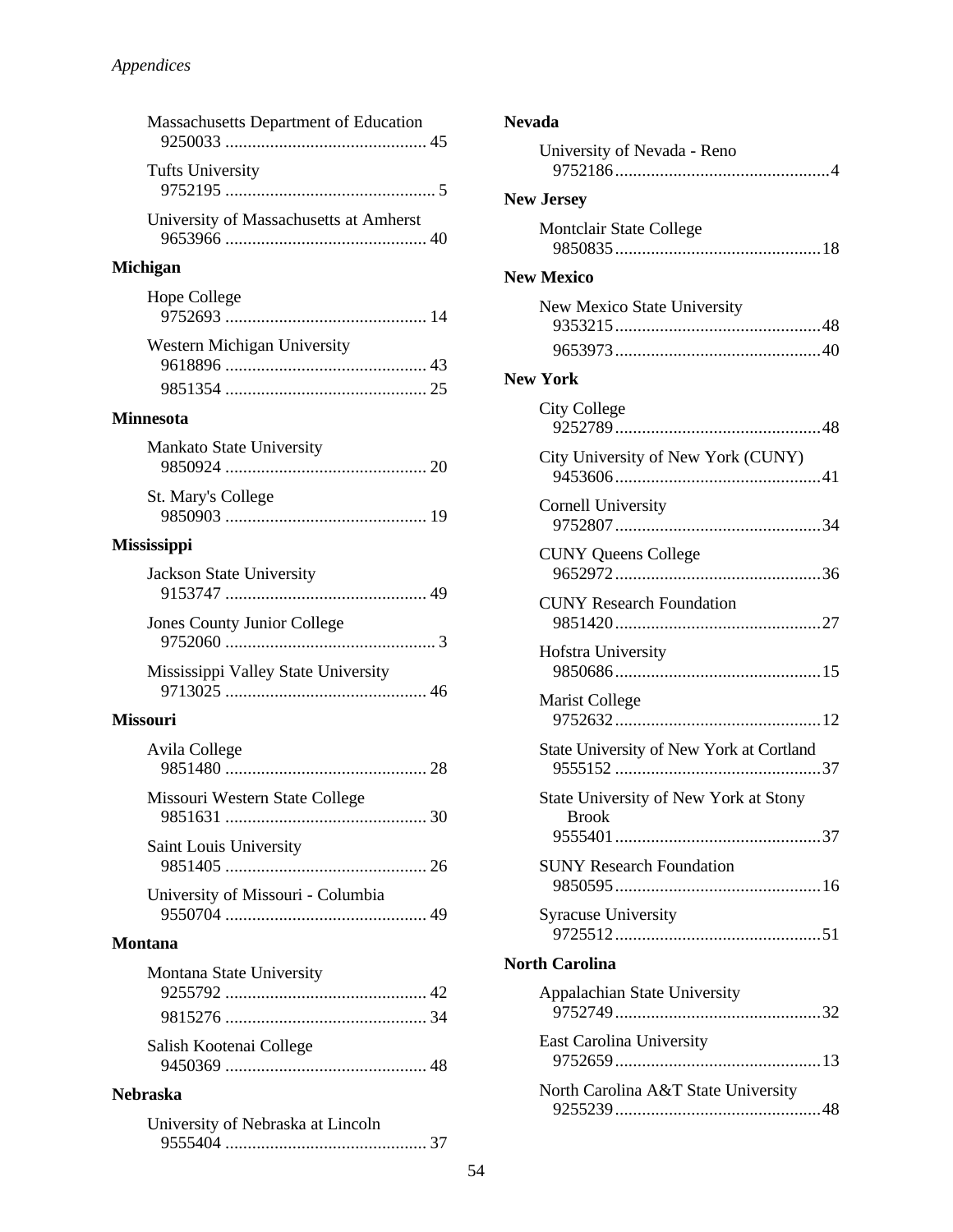| North Carolina State University                  |
|--------------------------------------------------|
| Ohio                                             |
| Kent State University                            |
| Lake Erie College                                |
| Youngstown State University                      |
| Oklahoma                                         |
| Oklahoma State University                        |
| University of Tulsa                              |
| Oregon                                           |
| <b>Portland Community College</b>                |
| <b>Portland State University</b>                 |
| The Math Learning Center                         |
| University of Oregon Eugene                      |
| Pennsylvania                                     |
| Franklin and Marshall College                    |
| Indiana University of Pennsylvania               |
| Lebanon Valley College                           |
| Millersville University                          |
| Pennsylvania State University/University<br>Park |
| <b>Swarthmore College</b>                        |

| University of Pennsylvania                                               |  |
|--------------------------------------------------------------------------|--|
|                                                                          |  |
| West Chester University of Pennsylvania                                  |  |
| <b>Puerto Rico</b>                                                       |  |
| University of Puerto Rico                                                |  |
| University of Puerto Rico Resource Center<br>for Science and Engineering |  |
| <b>Rhode Island</b>                                                      |  |
| University of Rhode Island                                               |  |
| <b>South Carolina</b>                                                    |  |
| South Carolina State Board for Technical<br>and Comprehensive Education  |  |
| University of South Carolina                                             |  |
| Texas                                                                    |  |
| <b>Laredo Community College</b>                                          |  |
| Sam Houston State University                                             |  |
| Texas Engineering Experimental Station                                   |  |
| Texas Tech University                                                    |  |
|                                                                          |  |
| University of Texas at Austin                                            |  |
| University of Texas, El Paso                                             |  |
|                                                                          |  |
| <b>Utah</b>                                                              |  |
| Southern Utah University                                                 |  |
| <b>Virginia</b>                                                          |  |

| University of Virginia Main Campus |  |
|------------------------------------|--|
|                                    |  |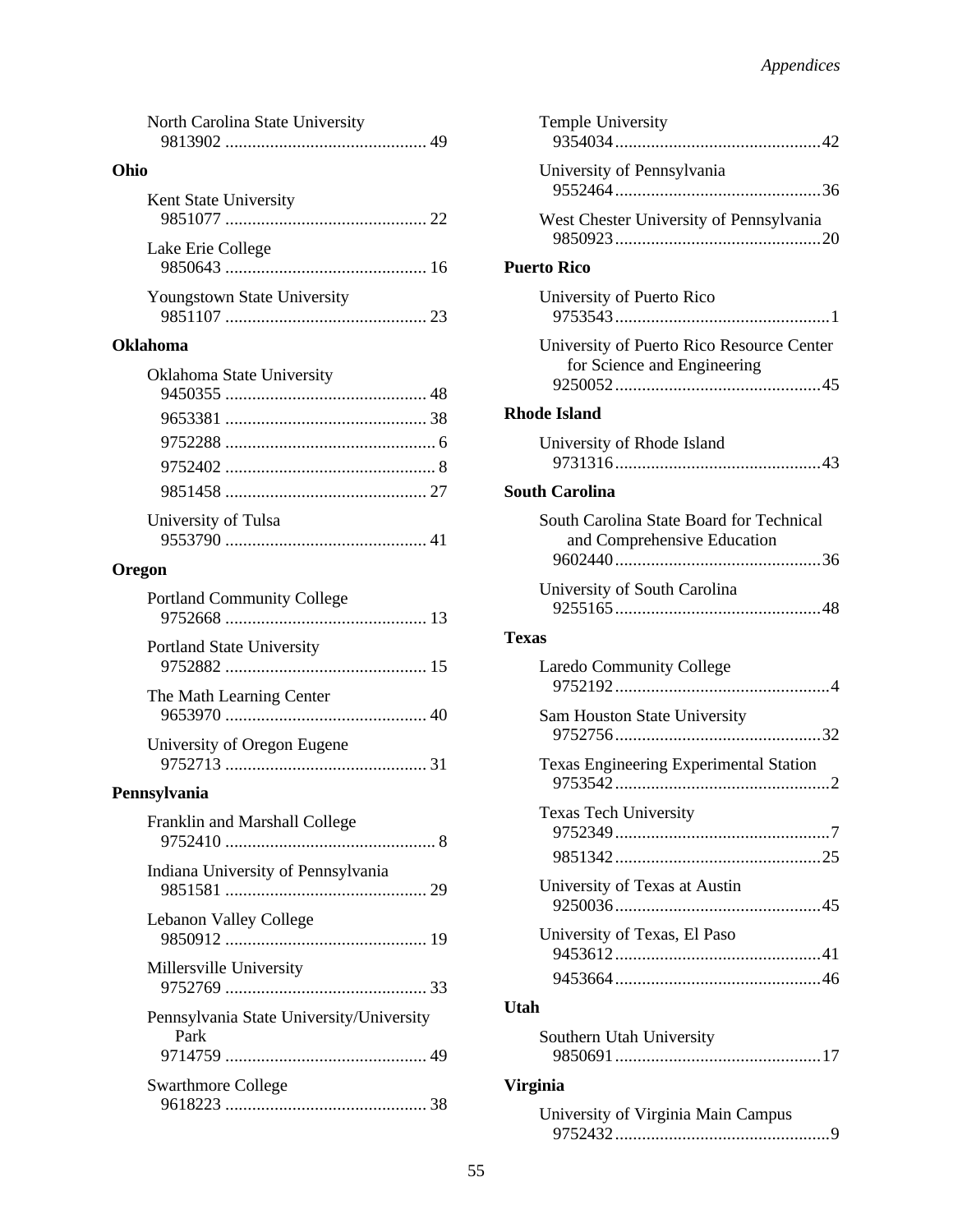| Virginia Commonwealth University |  |
|----------------------------------|--|
| <b>Washington</b>                |  |
| Central Washington University    |  |
| University of Washington         |  |
| <b>Whitworth College</b>         |  |

| University of Wisconsin - Madison     |  |
|---------------------------------------|--|
|                                       |  |
| University of Wisconsin - Milwaukee   |  |
| University of Wisconsin - River Falls |  |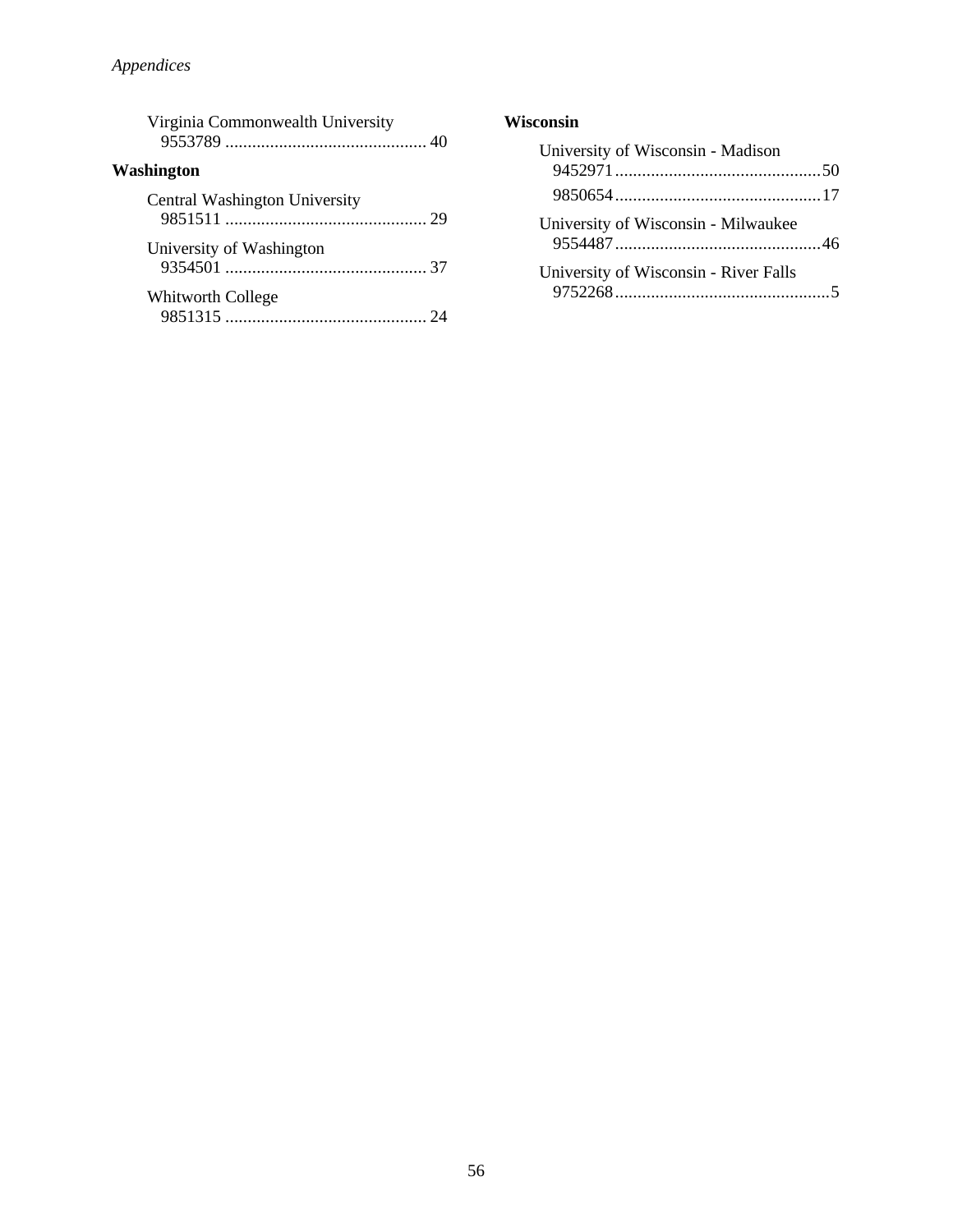# LIST OF AWARDS BY PRINCIPAL INVESTIGATOR

### $\mathbf{A}$

|                         | Alexopoulos, Nicolaos 47      |  |
|-------------------------|-------------------------------|--|
|                         |                               |  |
|                         |                               |  |
|                         |                               |  |
|                         |                               |  |
| В                       |                               |  |
|                         |                               |  |
|                         |                               |  |
|                         |                               |  |
|                         |                               |  |
|                         |                               |  |
|                         |                               |  |
|                         |                               |  |
|                         |                               |  |
|                         |                               |  |
|                         |                               |  |
|                         |                               |  |
|                         |                               |  |
| $\overline{\mathbf{C}}$ |                               |  |
|                         |                               |  |
|                         |                               |  |
|                         |                               |  |
|                         |                               |  |
|                         |                               |  |
|                         |                               |  |
|                         |                               |  |
|                         |                               |  |
|                         |                               |  |
|                         |                               |  |
|                         | Davidson, Kerry<br>34, 42, 45 |  |
| D                       |                               |  |
|                         |                               |  |
|                         |                               |  |
|                         |                               |  |
|                         |                               |  |
|                         |                               |  |
|                         |                               |  |
|                         |                               |  |

### $\mathbf E$

| F                         |  |
|---------------------------|--|
|                           |  |
|                           |  |
|                           |  |
|                           |  |
|                           |  |
|                           |  |
|                           |  |
| G                         |  |
|                           |  |
|                           |  |
|                           |  |
|                           |  |
| Giordano, Frank R 14, 37  |  |
|                           |  |
|                           |  |
|                           |  |
| H                         |  |
|                           |  |
| Hays-Gilpin, Kelley A. 22 |  |
| Henderson, David W. 34    |  |
|                           |  |
|                           |  |
|                           |  |
|                           |  |
|                           |  |
|                           |  |
|                           |  |
|                           |  |
| I                         |  |
|                           |  |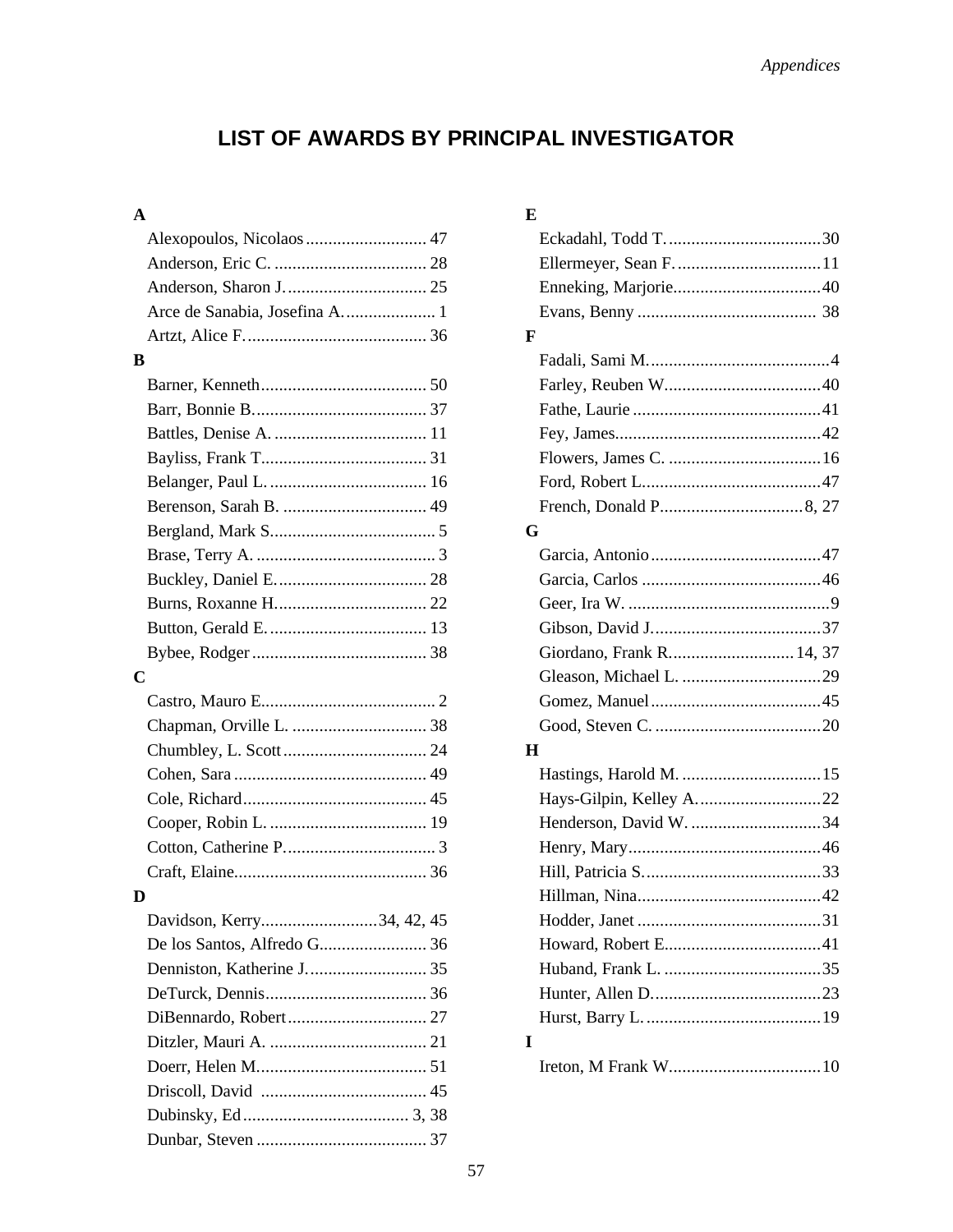### **J**

| K                           |  |
|-----------------------------|--|
|                             |  |
|                             |  |
| Klentschy, Michael  43      |  |
|                             |  |
|                             |  |
|                             |  |
|                             |  |
|                             |  |
|                             |  |
|                             |  |
| L                           |  |
|                             |  |
|                             |  |
|                             |  |
|                             |  |
| M                           |  |
|                             |  |
|                             |  |
|                             |  |
|                             |  |
| McDonald, Joseph F.  48     |  |
|                             |  |
|                             |  |
|                             |  |
|                             |  |
|                             |  |
|                             |  |
|                             |  |
| Morrison-Shetlar, Alison 24 |  |
|                             |  |
| N                           |  |
|                             |  |
| O                           |  |
|                             |  |
|                             |  |

### **P**

|   | Peressini, Dominic D39   |
|---|--------------------------|
|   |                          |
|   | Pfaender, Frederic K13   |
|   |                          |
|   |                          |
|   |                          |
| R |                          |
|   |                          |
|   |                          |
|   |                          |
|   |                          |
|   |                          |
|   | Rickey, V. Frederick32   |
|   | Rodriguez, Esther M. 35  |
|   |                          |
| S |                          |
|   |                          |
|   |                          |
|   |                          |
|   |                          |
|   |                          |
|   |                          |
|   |                          |
|   |                          |
|   |                          |
|   |                          |
|   |                          |
|   |                          |
|   |                          |
|   | Swanson, Elisabeth34, 42 |
| Т |                          |
|   |                          |
|   |                          |
|   |                          |
|   |                          |
|   |                          |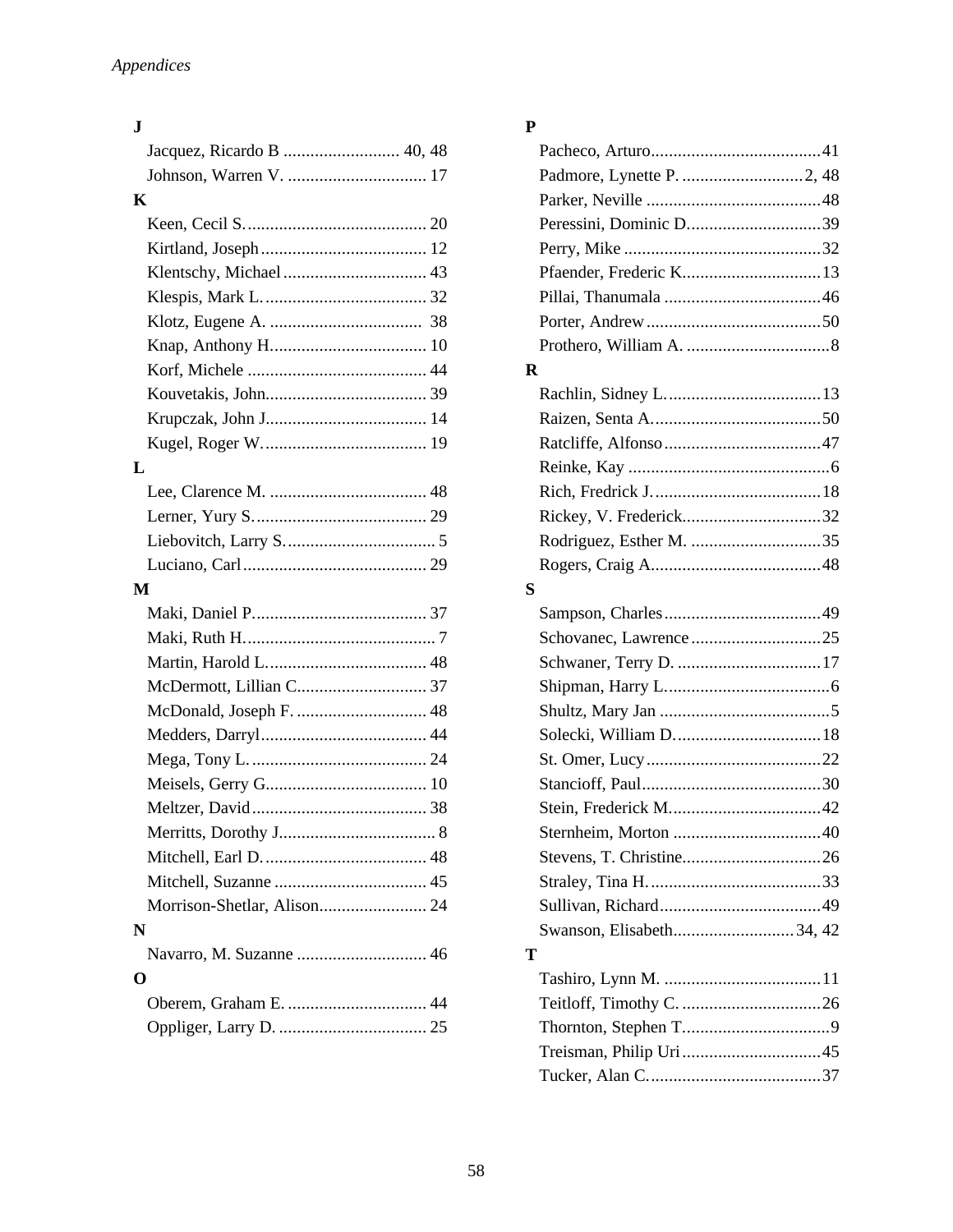### **V**

| W                         |  |
|---------------------------|--|
|                           |  |
|                           |  |
|                           |  |
|                           |  |
|                           |  |
| Waxmonsky, Raymond W.  16 |  |
|                           |  |
|                           |  |
| Wilson-Comer, Marian  47  |  |
|                           |  |
|                           |  |

### **Y**

| Z |  |
|---|--|
|   |  |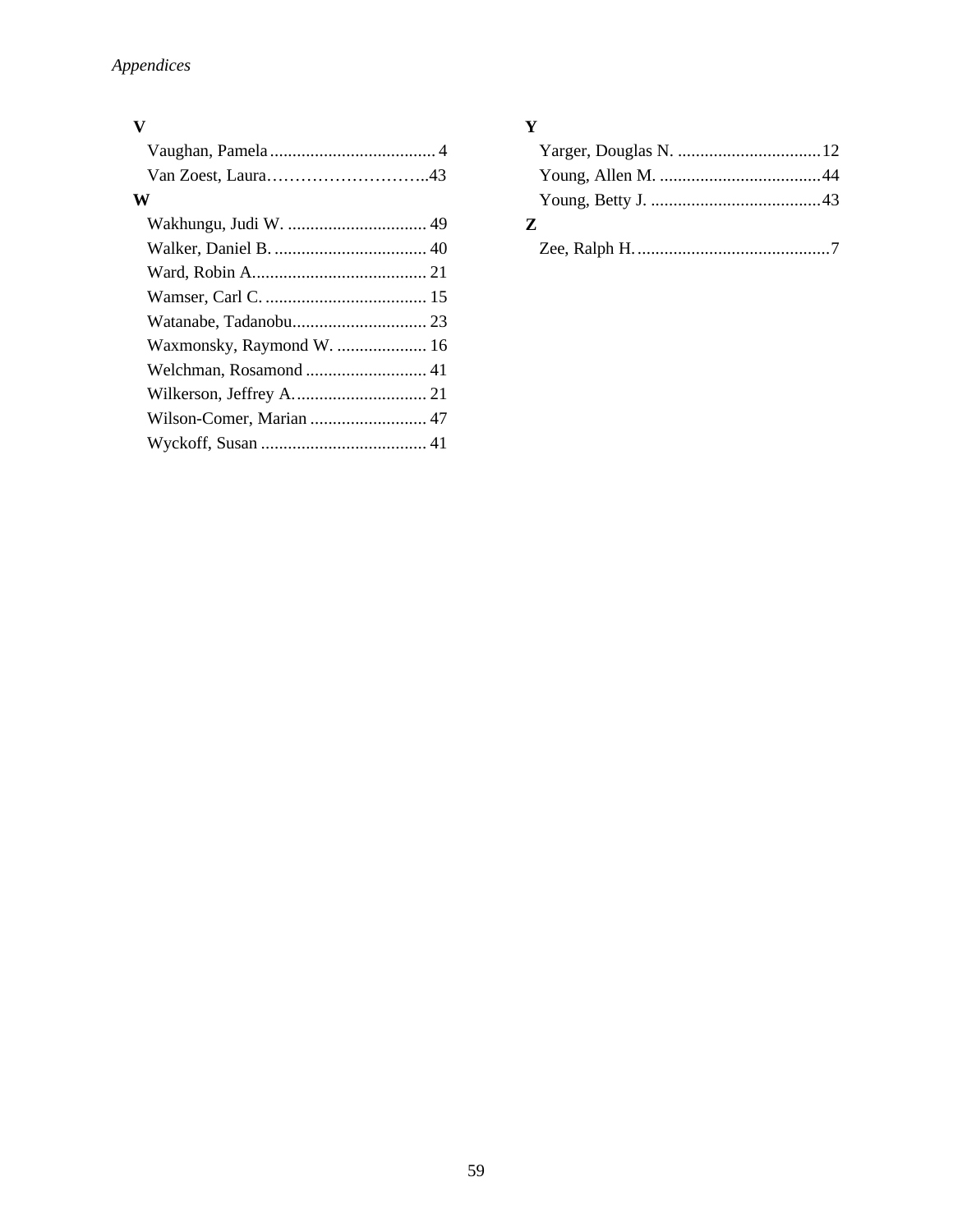# **LIST OF AWARDS BY DISCIPLINE**

### **Astronomy**

| <b>Luther College</b>                                                   |
|-------------------------------------------------------------------------|
| <b>Chemistry</b>                                                        |
| Millersville University                                                 |
| Millikin University                                                     |
| <b>Portland State University</b>                                        |
| St. Mary's College                                                      |
| University of California at Los Angeles                                 |
| <b>Whitworth College</b>                                                |
| Youngstown State University                                             |
| <b>Engineering</b>                                                      |
| American Society for Engineering<br>Education                           |
| <b>Ball State University</b>                                            |
| Hope College                                                            |
| <b>Iowa State University</b>                                            |
| Maricopa County Community College<br>District                           |
| South Carolina State Board for Technical<br>and Comprehensive Education |
| University of North Iowa                                                |
| <b>Geosciences</b>                                                      |
| <b>American Geophysical Union</b>                                       |

9752489 ............................................. 10

| American Meteorological Society                     |
|-----------------------------------------------------|
| Franklin and Marshall College                       |
| Georgia Southern University                         |
| Mankato State University                            |
| University of California at Santa Barbara           |
| West Chester University of Pennsylvania             |
| <b>Interdisciplinary</b>                            |
| Arizona State University                            |
| California State University - Monterey Bay          |
| <b>CUNY Queens College</b>                          |
| Florida Atlantic University                         |
| Georgia Southern University                         |
| Hawkeye Community College                           |
| Hofstra University                                  |
| <b>Iowa State University</b><br>9752635.<br>12<br>. |
| Jones County Junior College                         |
| Lake Erie College                                   |
| <b>Laredo Community College</b>                     |
| <b>Marist College</b>                               |
| Montclair State College                             |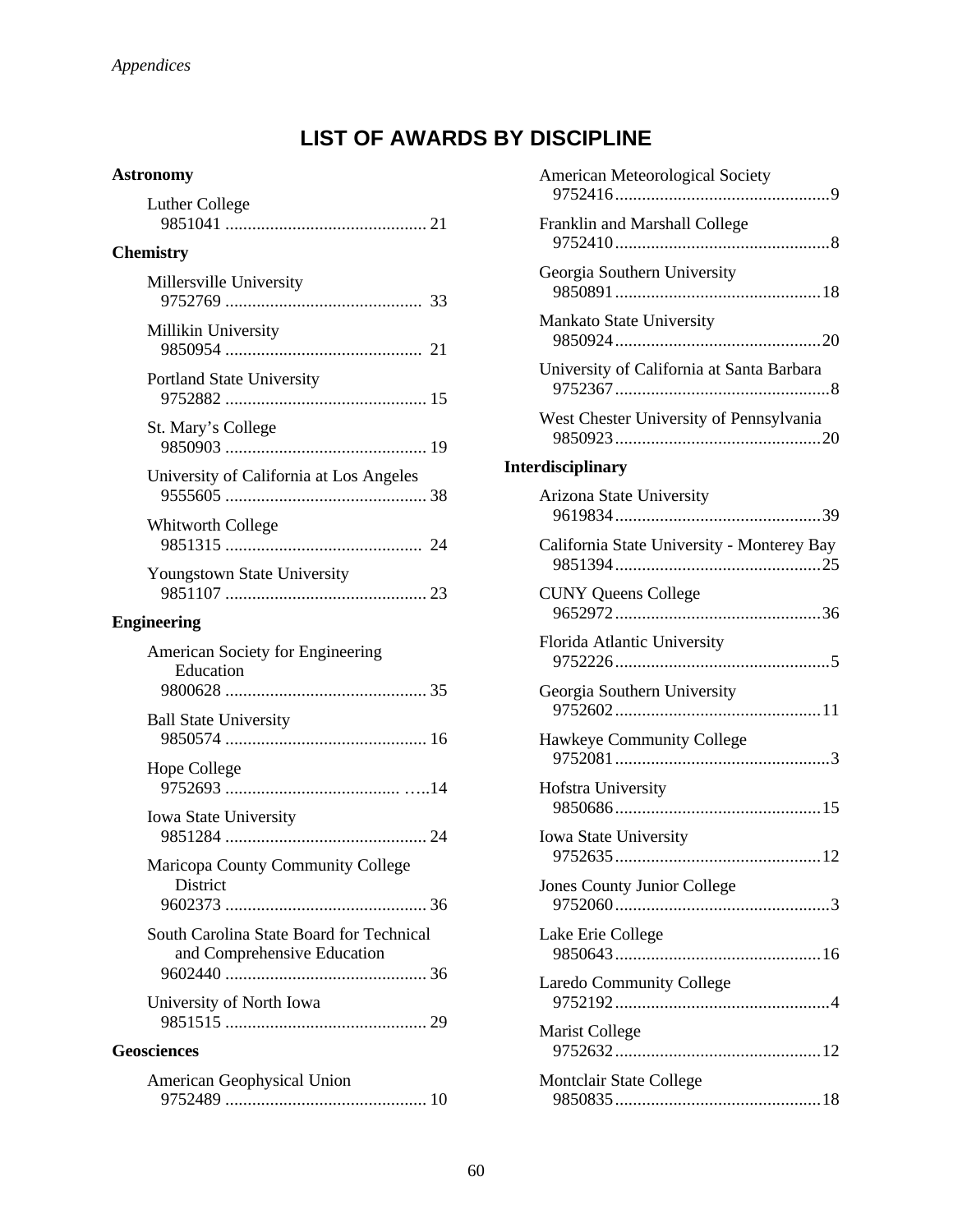| National Academy of Sciences                   |
|------------------------------------------------|
| <b>State Higher Education Executive Office</b> |
| State University of New York at Cortland       |
| <b>Swarthmore College</b>                      |
| <b>Tufts University</b>                        |
| University of Delaware                         |
| University of Nevada - Reno                    |
| University of Pennsylvania                     |
| University of South Florida                    |
| University of Virginia Main Campus             |
| Western Michigan University                    |
| <b>Life Sciences</b>                           |
| <b>American Society for Microbiology</b>       |
|                                                |
| Bermuda Biological Station for Research        |
| Central Washington University                  |
| Georgia Southern University                    |
| Indiana University of Pennsylvania             |
| Kent State University                          |
| Missouri Western State College                 |
| Oklahoma State University                      |
|                                                |

| San Francisco State University                        |
|-------------------------------------------------------|
| San Jose State University Foundation                  |
| Southern Illinois University at Carbondale            |
| Southern Utah University                              |
| University of Kentucky                                |
| University of Maine Farmington                        |
| University of Oregon Eugene                           |
| University of Wisconsin - Madison                     |
| Unviversity of Wisconsin - River Falls                |
| <b>Mathematics</b>                                    |
| <b>Appalachian State University</b>                   |
| California Polytechnic State University<br>Foundation |
| COMAP, Inc.                                           |
| Cornell University                                    |
| <b>East Carolina University</b>                       |
| Georgia State University                              |
| Indiana University                                    |
| Kennesaw State College                                |
| Mathematical Association of America                   |
|                                                       |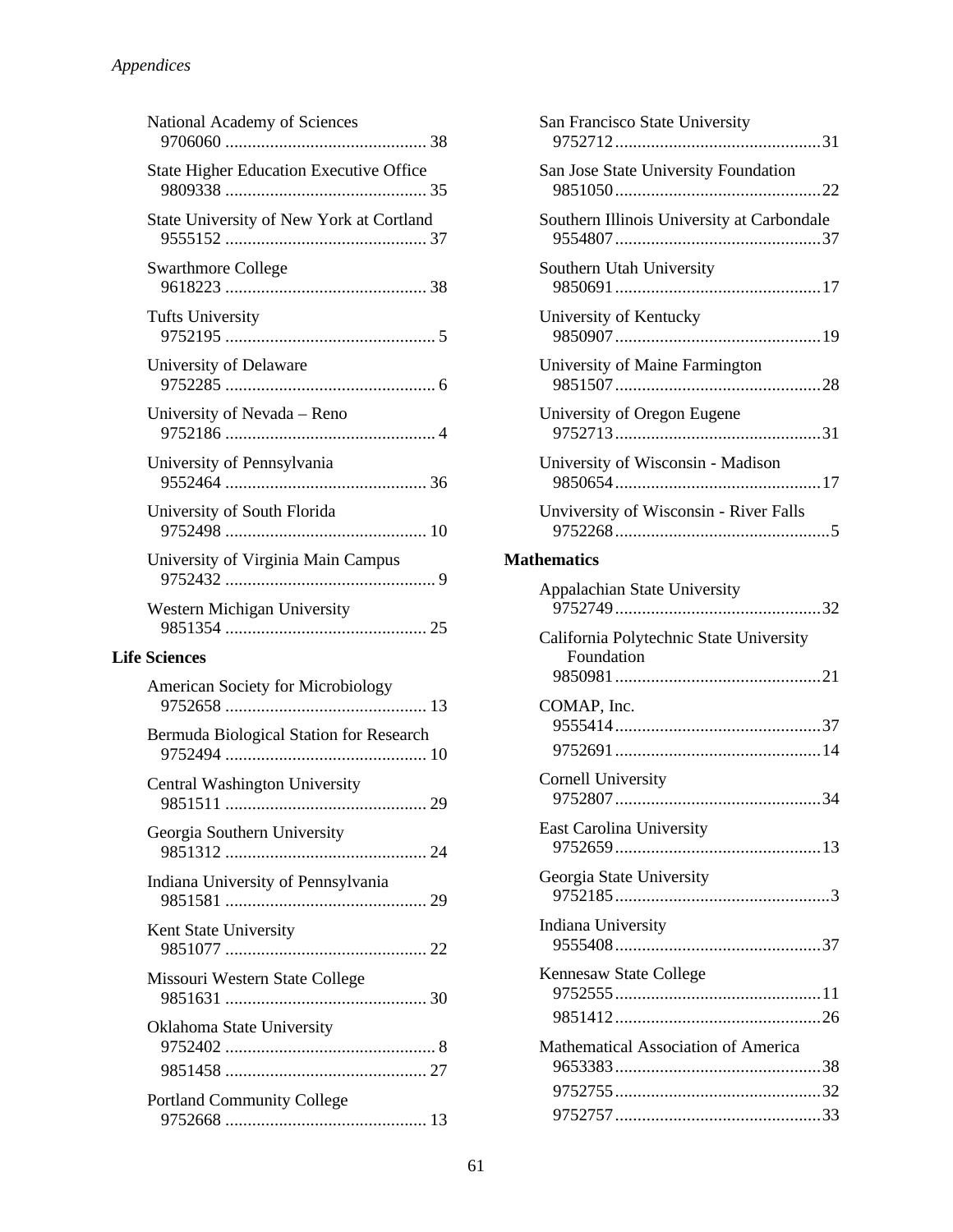| Oklahoma State University                             |
|-------------------------------------------------------|
|                                                       |
| Saint Louis University                                |
| Sam Houston State University                          |
| State University of New York at Stony<br><b>Brook</b> |
| <b>Texas Tech University</b>                          |
| Towson State University                               |
| University of Colorado at Boulder                     |
| University of Nebraska at Lincoln                     |
| <b>Physics</b>                                        |
| Auburn University                                     |
| Avila College                                         |
| California State University - Sacramento              |
| Lebanon Valley College                                |
| Southeastern Louisiana University                     |
| University of Maine Farmington                        |
| University of Washington                              |
| <b>Social Sciences</b>                                |
| <b>CUNY Research Foundation</b>                       |
| Northern Arizona University                           |
| <b>SUNY Research Foundation</b>                       |
| <b>Texas Tech University</b>                          |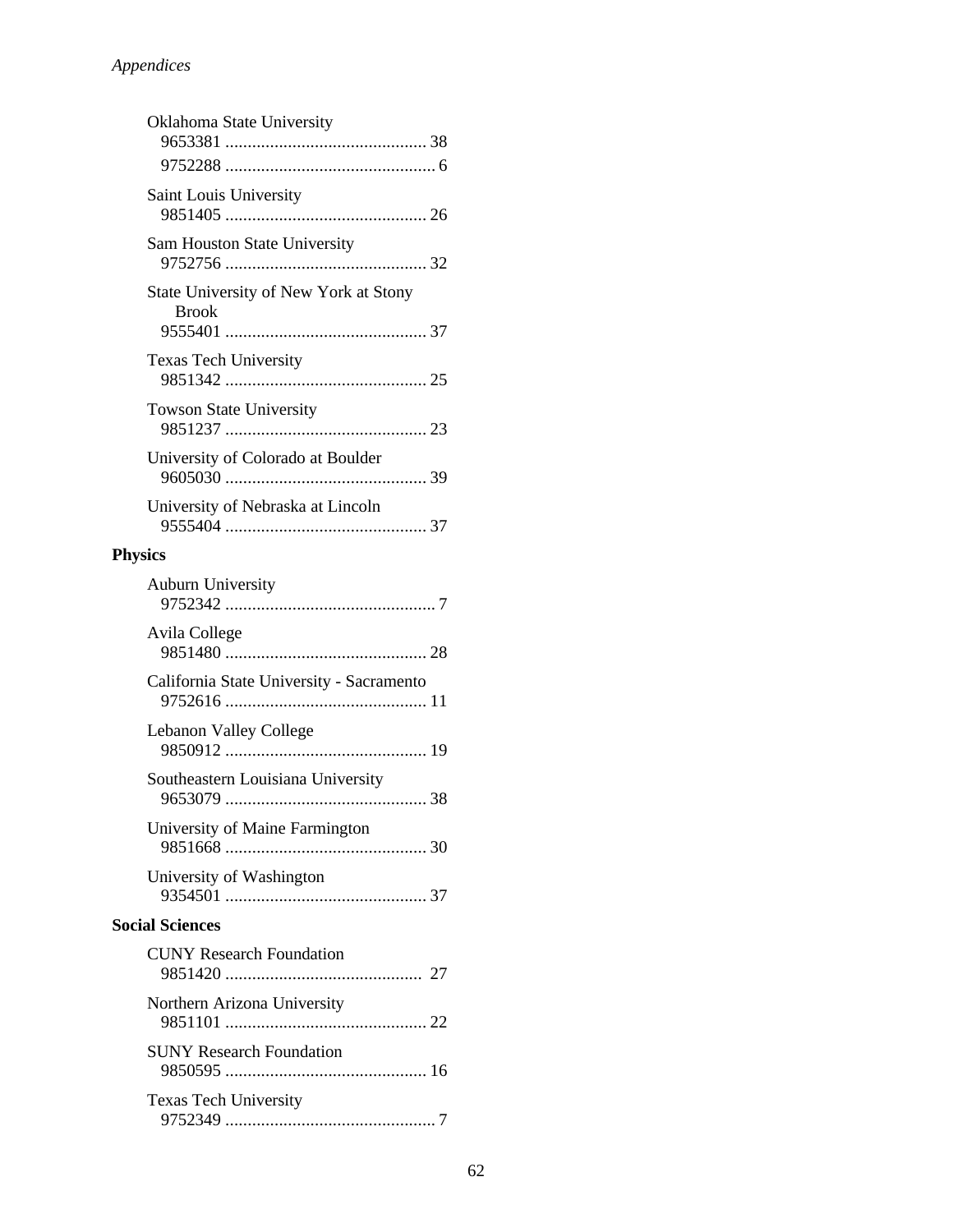# **ABOUT THE NATIONAL SCIENCE FOUNDATION**

The National Science Foundation (NSF) funds research and education in most fields of science and engineering. Grantees are wholly responsible for conducting their project activities and preparing the results for publication. Thus, the Foundation does not assume responsibility for such findings or their interpretation.

NSF welcomes proposals from all qualified scientists, engineers and educators. The Foundation strongly encourages women, minorities, and persons with disabilities to compete fully in its programs. In accordance with federal statutes, regulations, and NSF policies, no person on grounds of race, color, age, sex, national origin, or disability shall be excluded from participation in, be denied the benefits of, or be subjected to discrimination under any program or activity receiving financial assistance from NSF (unless otherwise specified in the eligibility requirements for a particular program).

*Facilitation Awards for Scientists and Engineers with Disabilities* (FASED) provide funding for special assistance or equipment to enable persons with disabilities (investigators and other staff, including student research assistants) to work on NSF-supported projects. See the program announcement or contact the program coordinator at (703) 306-1636.

The National Science Foundation has Telephonic Device for the Deaf (TDD) and Federal Information Relay Service (FIRS) capabilities that enable individuals with hearing impairments to communicate with the Foundation regarding NSF programs, employment, or general information. TDD may be accessed at (703) 306-0090 or through FIRS on 1-800-877-8339.

# **PRIVACY ACT AND PUBLIC BURDEN STATEMENTS**

The information requested on proposal forms and project reports is solicited under the authority of the National Science Foundation Act of 1950, as amended. The information on proposal forms will be used in connection with the selection of qualified proposals; project reports submitted by awardees will be used for program evaluation and reporting within the Executive Branch and to Congress. The information requested may be disclosed to qualified reviewers and staff assistants as part of the review process; to applicant institutions/grantees to provide or obtain data regarding the proposal review process, award decisions, or the administration of awards; to government contractors, experts, volunteers and researchers and educators as necessary to complete assigned work; to other government agencies needing information as part of the review process or in order to coordinate programs; and to another Federal agency, court or party in a court or Federal administrative proceeding if the government is a party. Information about Principal Investigators may be added to the Reviewer file and used to select potential candidates to serve as peer reviewers or advisory committee members. See Systems of Records, NSF-50, "Principal Investigator/Proposal File and Associated Records," 63 Federal Register 267 (January 5, 1998), and NSF-51, "Reviewer/Proposal File and Associated Records," 63 Federal Register 268 (January 5, 1998). Submission of the information is voluntary. Failure to provide full and complete information, however, may reduce the possibility of receiving an award.

Public reporting burden for this collection of information is estimated to average 120 hours per response, including the time for reviewing instructions. Send comments regarding this burden estimate and any other aspect of this collection of information, including suggestions for reducing this burden, to: Reports Clearance Officer; Information Dissemination Branch, DAS; National Science Foundation; Arlington, VA 22230.

## **YEAR 2000 REMINDER**

In accordance with Important Notice No. 120 dated June 27, 1997, Subject: Year 2000 Computer Problem, NSF awardees are reminded of their responsibility to take appropriate actions to ensure that the NSF activity being supported is not adversely affected by the Year 2000 problem. Potentially affected items include: computer systems, databases, and equipment. The National Science Foundation should be notified if an awardee concludes that the Year 2000 will have a significant impact on its ability to carry out an NSF funded activity. Information concerning Year 2000 activities can be found on the NSF web site at http://www.nsf.gov/oirm/y2k/start.htm.